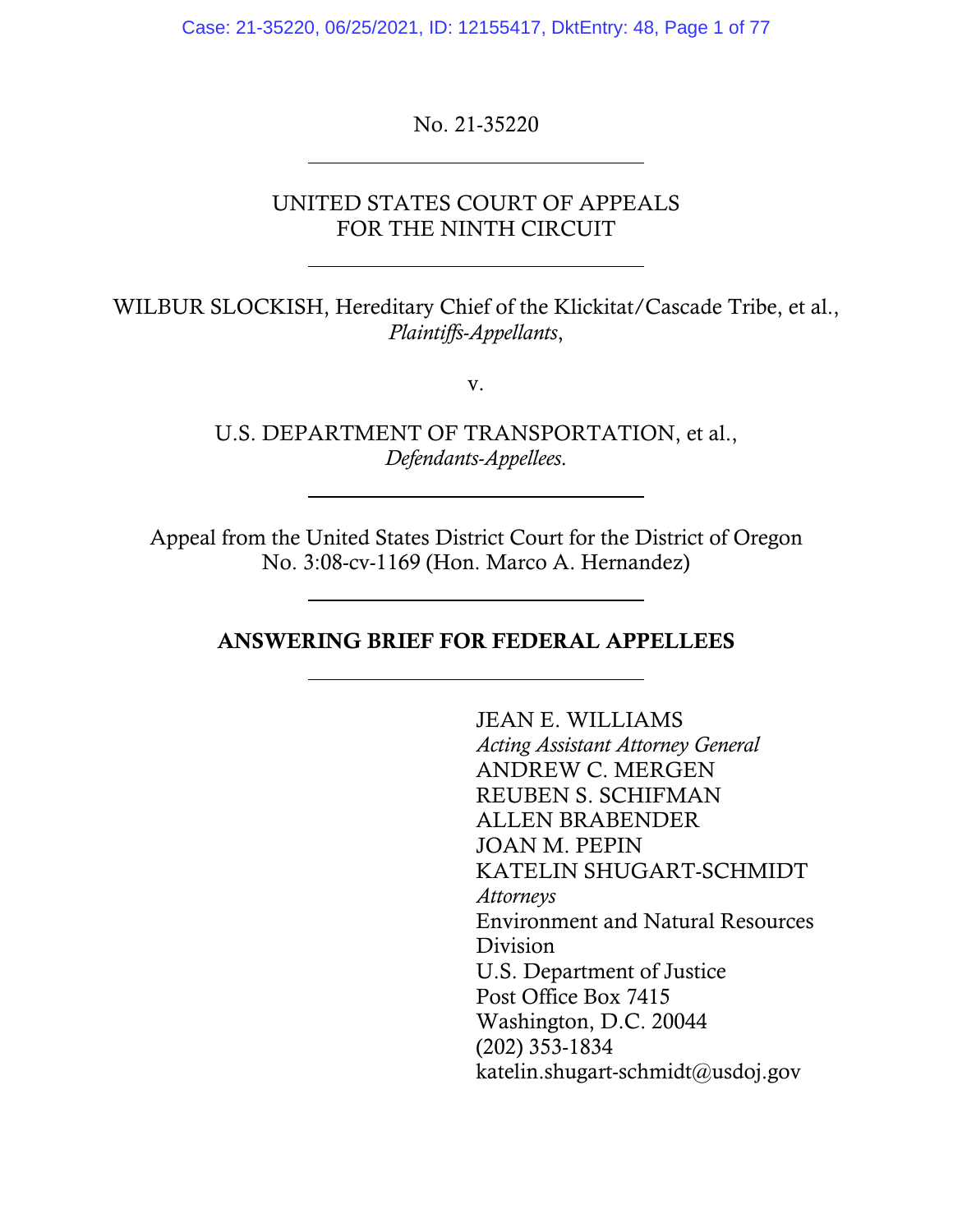# TABLE OF CONTENTS

|     | A.                                                      |    |                                                                                                   |
|-----|---------------------------------------------------------|----|---------------------------------------------------------------------------------------------------|
|     |                                                         | 1. | Background: ODOT's widening of Highway 26                                                         |
|     |                                                         | 2. | The agencies conducted a robust environmental                                                     |
|     |                                                         | 3. | A year after the public review process ended,<br>Plaintiffs voiced wide-ranging objections to the |
|     |                                                         | 4. | Project construction began in February 2008                                                       |
|     | <b>B.</b>                                               |    |                                                                                                   |
|     |                                                         |    |                                                                                                   |
|     |                                                         |    |                                                                                                   |
|     |                                                         |    |                                                                                                   |
| I.  |                                                         |    |                                                                                                   |
| II. | Plaintiffs' RFRA claims are foreclosed by Supreme Court |    |                                                                                                   |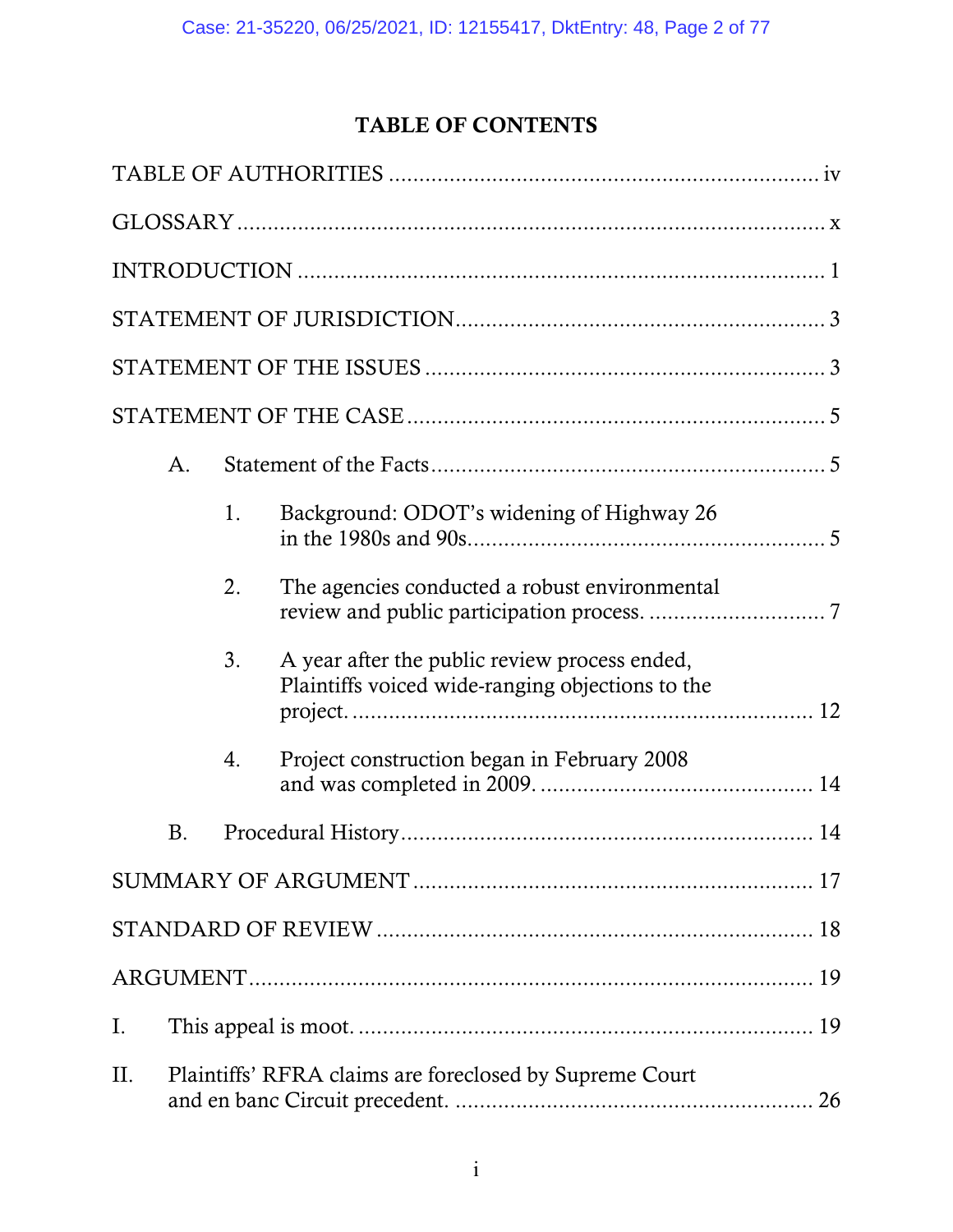|      | A.        |                                                            |    | Under RFRA, a "substantial burden" requires a<br>showing of coercion, not just a collateral impact on           | 26 |
|------|-----------|------------------------------------------------------------|----|-----------------------------------------------------------------------------------------------------------------|----|
|      | Β.        |                                                            |    | <i>Navajo Nation</i> established that government use of<br>federal land does not substantially burden religious | 30 |
|      | C.        |                                                            |    | Lyng and Navajo Nation are not distinguishable.  36                                                             |    |
|      | D.        |                                                            |    | The other cases on which Plaintiffs rely are.                                                                   |    |
|      | Ε.        |                                                            |    | Plaintiffs' theory has far-reaching and unworkable                                                              |    |
| III. |           | The Free Exercise Clause does not prohibit government land |    |                                                                                                                 |    |
| IV.  |           | Plaintiffs' NEPA, NHPA, FLMPA, and Section 4(f) claims     |    |                                                                                                                 |    |
|      | A.        |                                                            |    |                                                                                                                 |    |
|      |           | 1.                                                         |    | Plaintiffs failed to raise these claims during the                                                              |    |
|      |           | 2.                                                         |    |                                                                                                                 |    |
|      | <b>B.</b> |                                                            |    |                                                                                                                 |    |
|      |           | 1.                                                         |    |                                                                                                                 |    |
|      |           |                                                            | a. |                                                                                                                 |    |
|      |           |                                                            | b. | The EAs rationally focused on reasonable<br>alternatives based on information                                   |    |
|      |           |                                                            | c. | BLM need not duplicate FHWA's                                                                                   |    |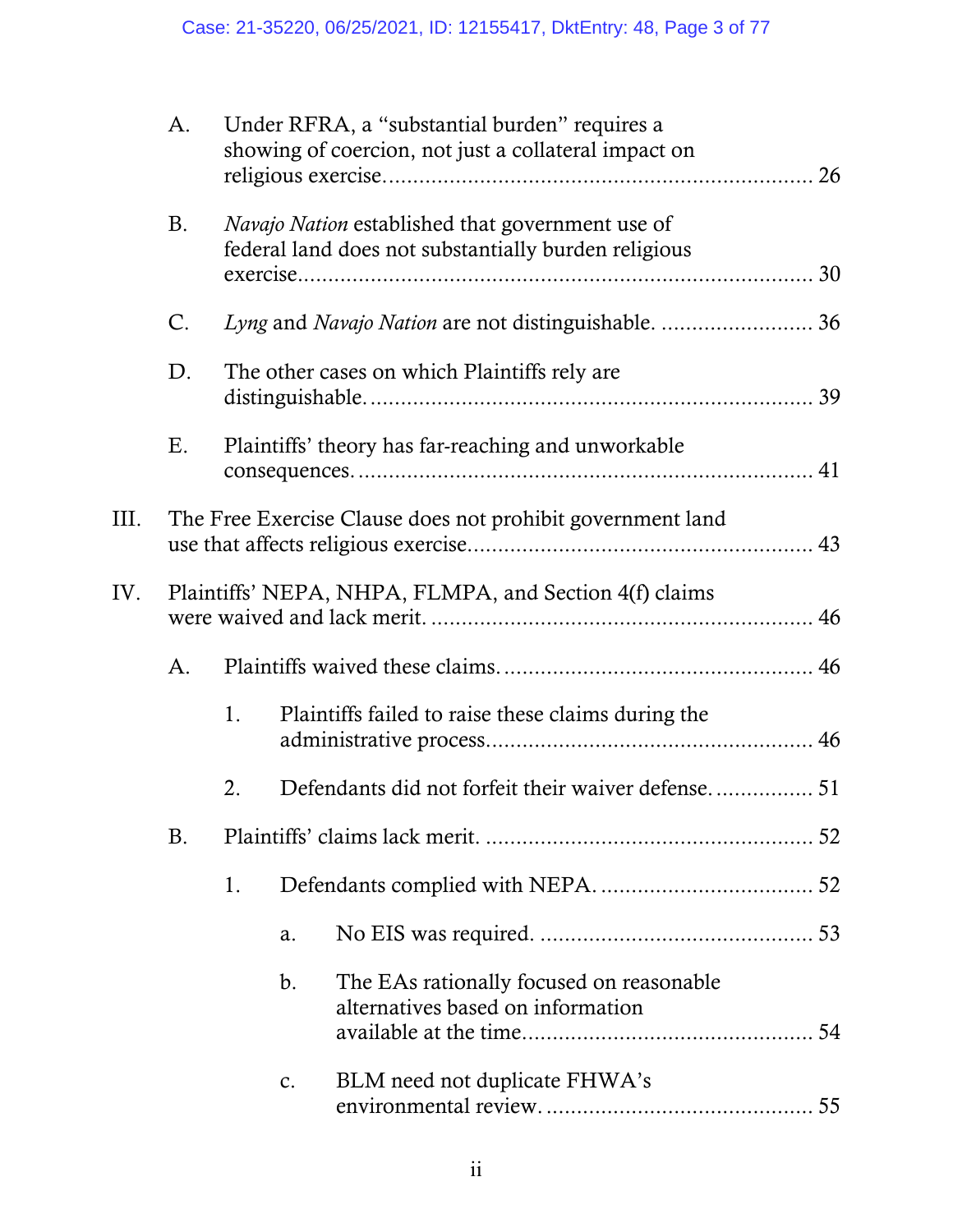| 2.                               |    |                                          |  |
|----------------------------------|----|------------------------------------------|--|
|                                  | a. | BLM need not duplicate the Section 106   |  |
|                                  | b. | Defendants consulted with all affected   |  |
| 3.                               |    |                                          |  |
|                                  | a. | <b>BLM</b> complied with Executive Order |  |
|                                  | b. | Tree removal was consistent with the     |  |
| 4.                               |    |                                          |  |
|                                  |    |                                          |  |
|                                  |    |                                          |  |
| <b>CERTIFICATE OF COMPLIANCE</b> |    |                                          |  |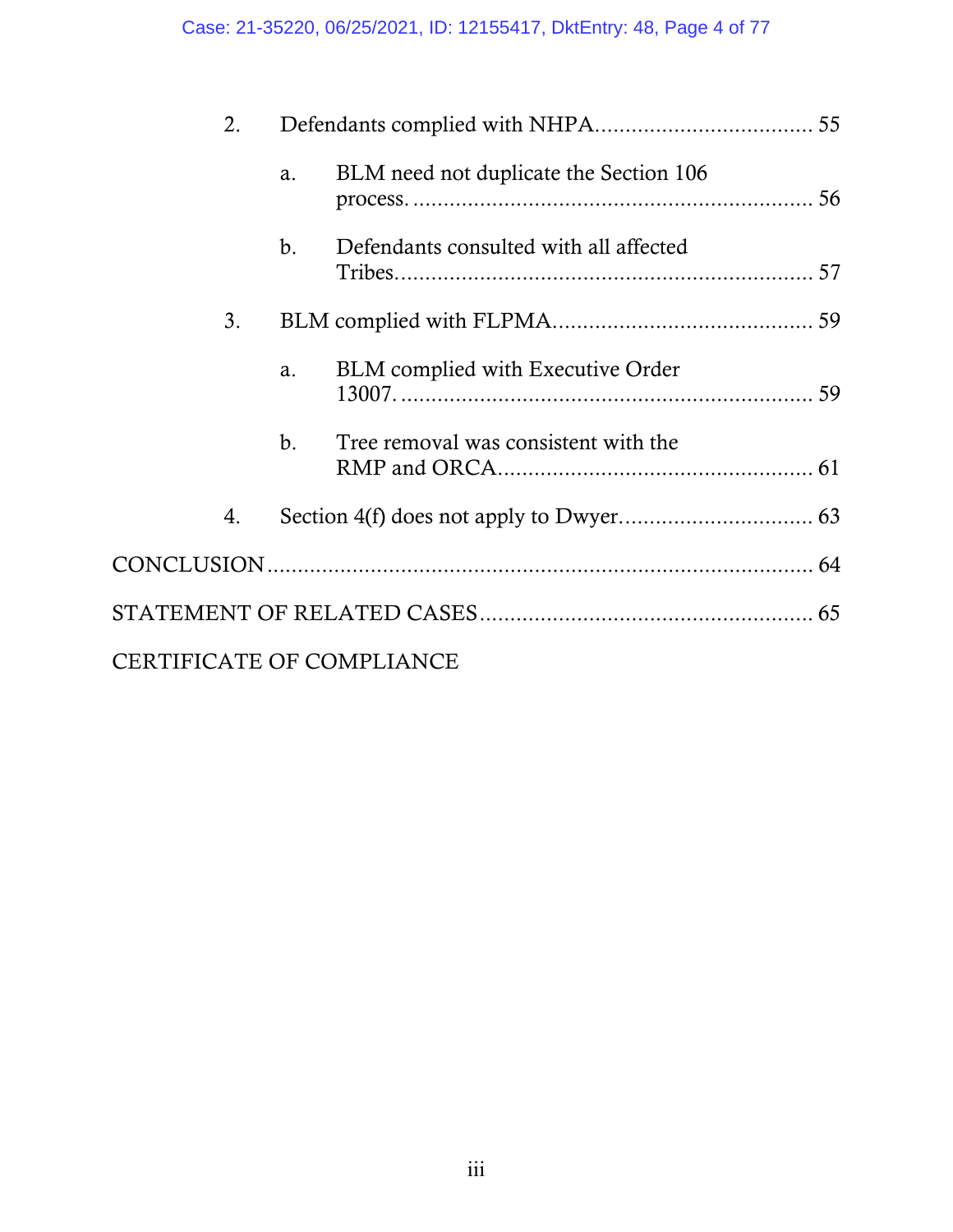# TABLE OF AUTHORITIES

## Cases

| Apache Survival Coalition v. United States,                |
|------------------------------------------------------------|
| Black Warrior Riverkeeper v. U.S. Army Corps of Engineers, |
| Bowen v. Roy,                                              |
| Buckingham v USDA,                                         |
| California Parents v. Torlakson,                           |
| California v. Block,                                       |
| California v. Texas,                                       |
| Church of the Lukumi Babalu Aye v. City of Hialeah,        |
| City of Boerne v. Flores,                                  |
| Communities Against Runway Expansion, Inc. v. F.A.A.,      |
| Comanche Nation v. United States,                          |
| Cutter v. Wilkinson,                                       |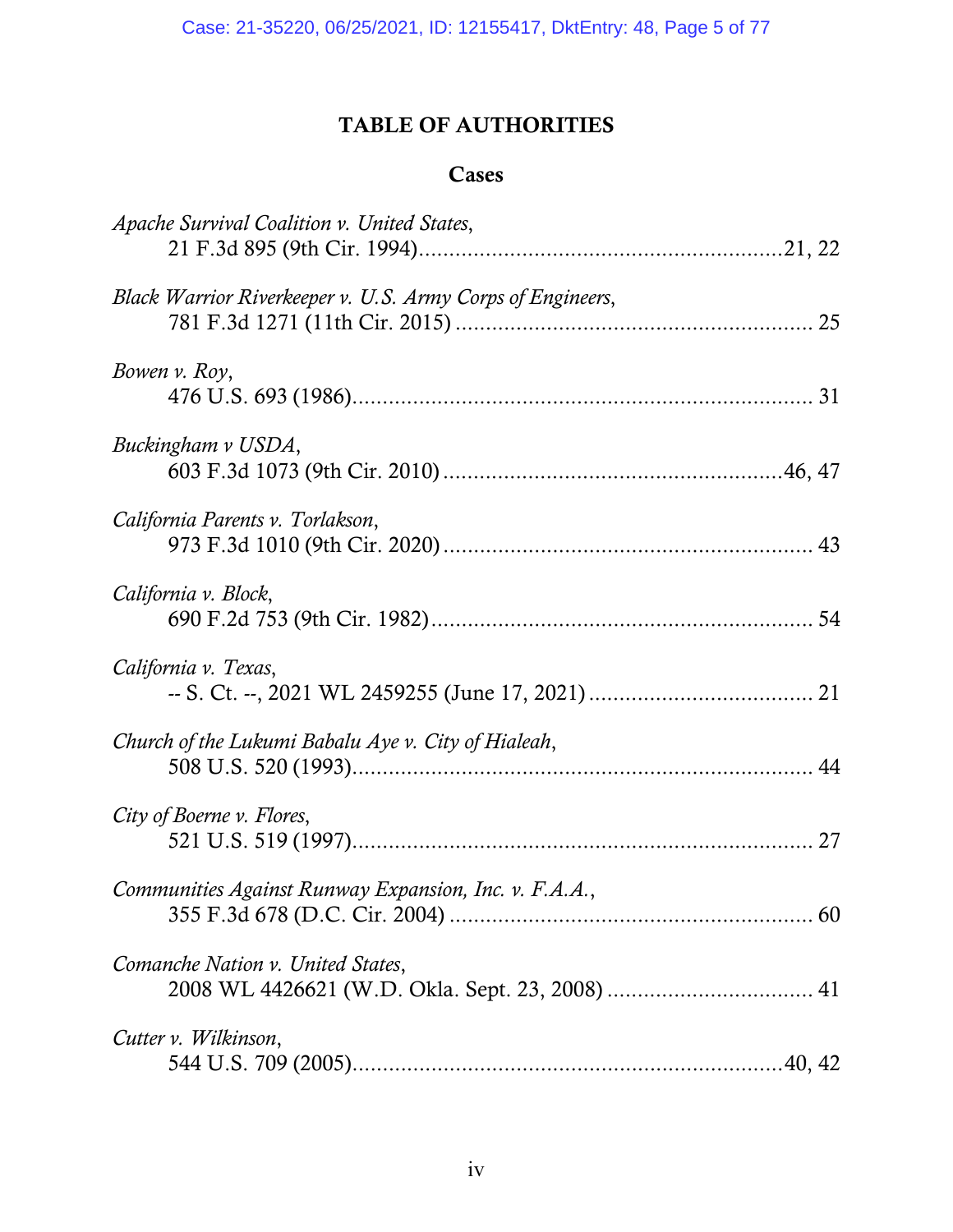# Case: 21-35220, 06/25/2021, ID: 12155417, DktEntry: 48, Page 6 of 77

| DeMarco v. Davis,                                                                               |
|-------------------------------------------------------------------------------------------------|
| Department of Transportation v. Public Citizen,                                                 |
| <i>Employment Division v. Smith,</i>                                                            |
| Fulton v. City of Philadelphia,<br>-- S. Ct. --, 2021 WL 2459253 (June 17, 2021) 39, 43, 44, 45 |
| Garcia v. Salvation Army,                                                                       |
| Glanton v. AdvancePCS Inc.,                                                                     |
| Great Basin Mine Watch v. Hankins,                                                              |
| Greene v. Solano County Jail,                                                                   |
| Haight v. Thompson,                                                                             |
| Havasupai Tribe v. Robertson,                                                                   |
| Herrera v. Wyoming,                                                                             |
| Idaho Community Action Network v. U.S. Department of Transportation,                            |
| International Church of the Foursquare Gospel v. City of San Leandro,                           |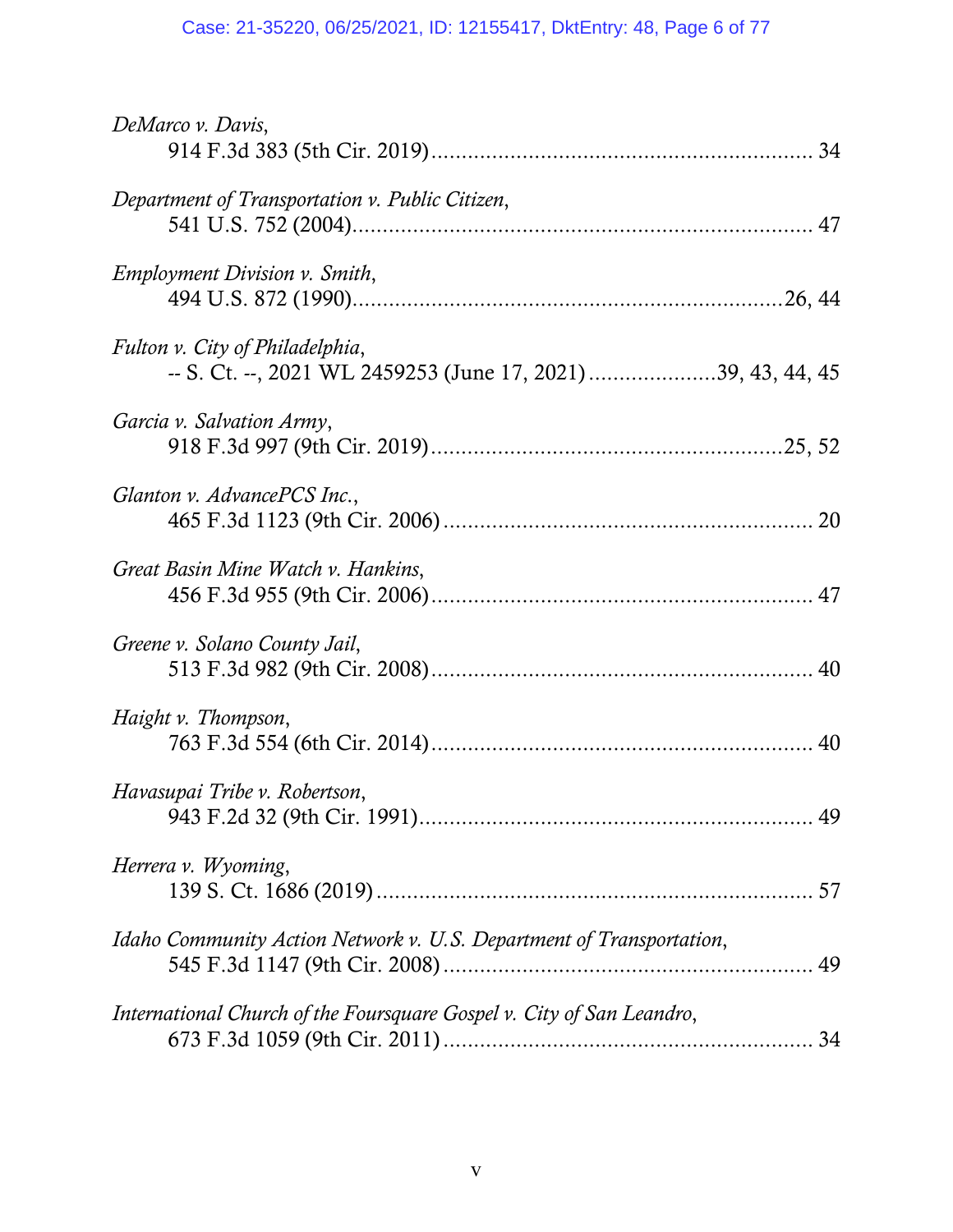| Jicarilla Apache Tribe v. Andrus,                                      |
|------------------------------------------------------------------------|
| La Cuna De Aztlan Sacred Sites Prot. Circle v. Department of Interior, |
| La Cuna De Aztlan Sacred Sites Prot. Circle v. U.S. Department of      |
| LaFlamme v. FERC,                                                      |
| Lands Council v. McNair,                                               |
| Little Sisters of the Poor Saints Peter and Paul Home v. Pennsylvania, |
| Lyng v. Northwest Indian Cemetery Protective Association,              |
| McGirt v. Oklahoma,                                                    |
| McMaster v. United States,                                             |
| Mockaitis v. Harcleroad,                                               |
| Nance v. Miser,                                                        |
| Native Ecosystems Council v. U.S. Forest Service,                      |
| Native Ecosystems Council v. Weldon,                                   |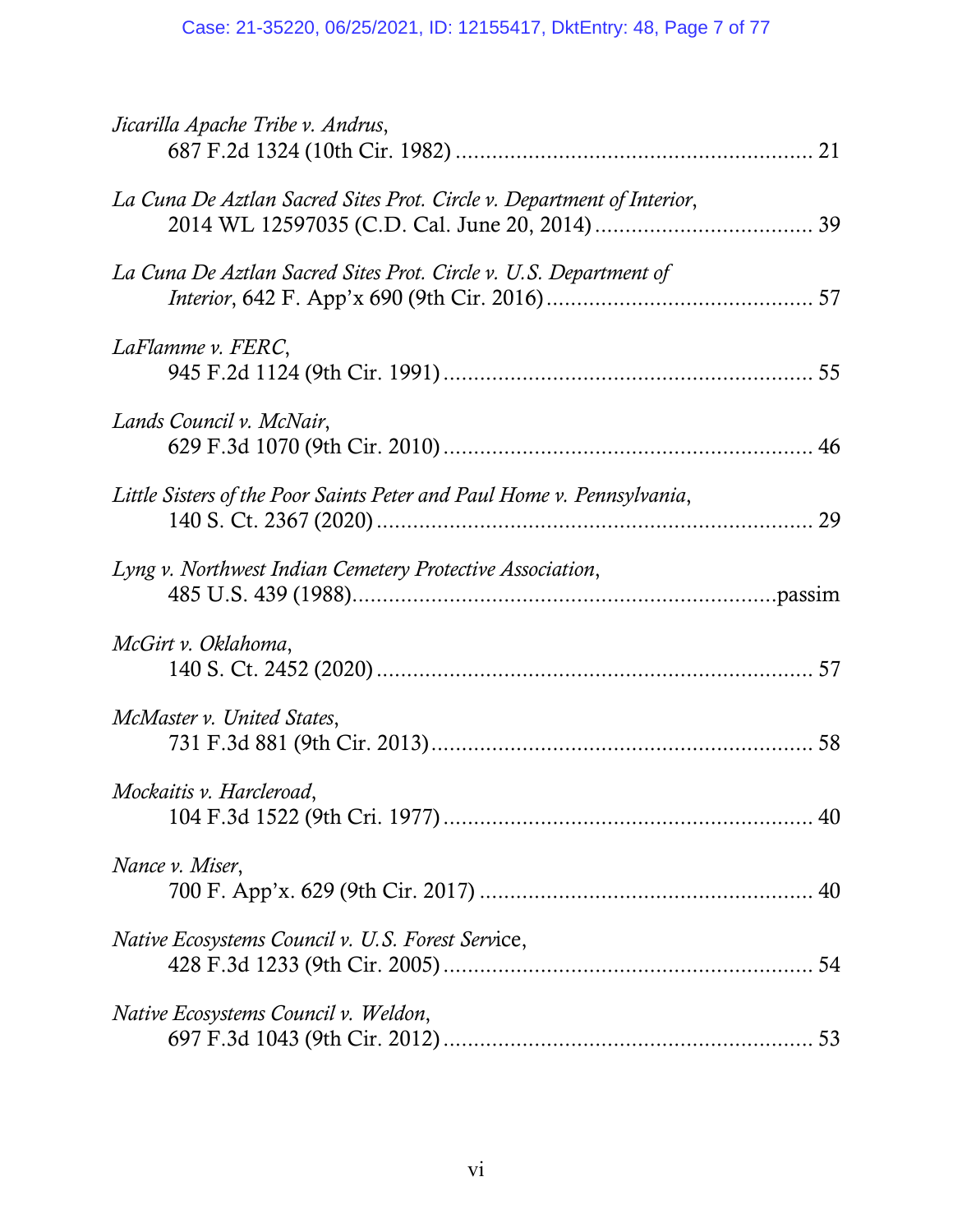| National Parks & Conservation Association v. Bureau of Land   |
|---------------------------------------------------------------|
| Navajo Nation v. U.S. Forest Service,                         |
| Nome Eskimo Community v. Babbitt,                             |
| Northwest Indian Cemetery Protection Association v. Peterson, |
| <i>Omnipoint Communications, Inc. v. White Plains,</i>        |
| Oregon Natural Desert Association v. Jewell,                  |
| Petrella v. Metro-Goldwyn-Mayer,                              |
| Pinkette Clothing, Inc. v. Cosmetic Warriors Ltd.,            |
| Presidio Golf Club v. National Park Service,                  |
| Presidio Historical Association v. Presidio Trust,            |
| San Luis & Delta-Mendota Water Authority v. Jewell,           |
| SCA Hygiene Products v. First Quality Baby Products,          |
| Sherbert v. Verner,                                           |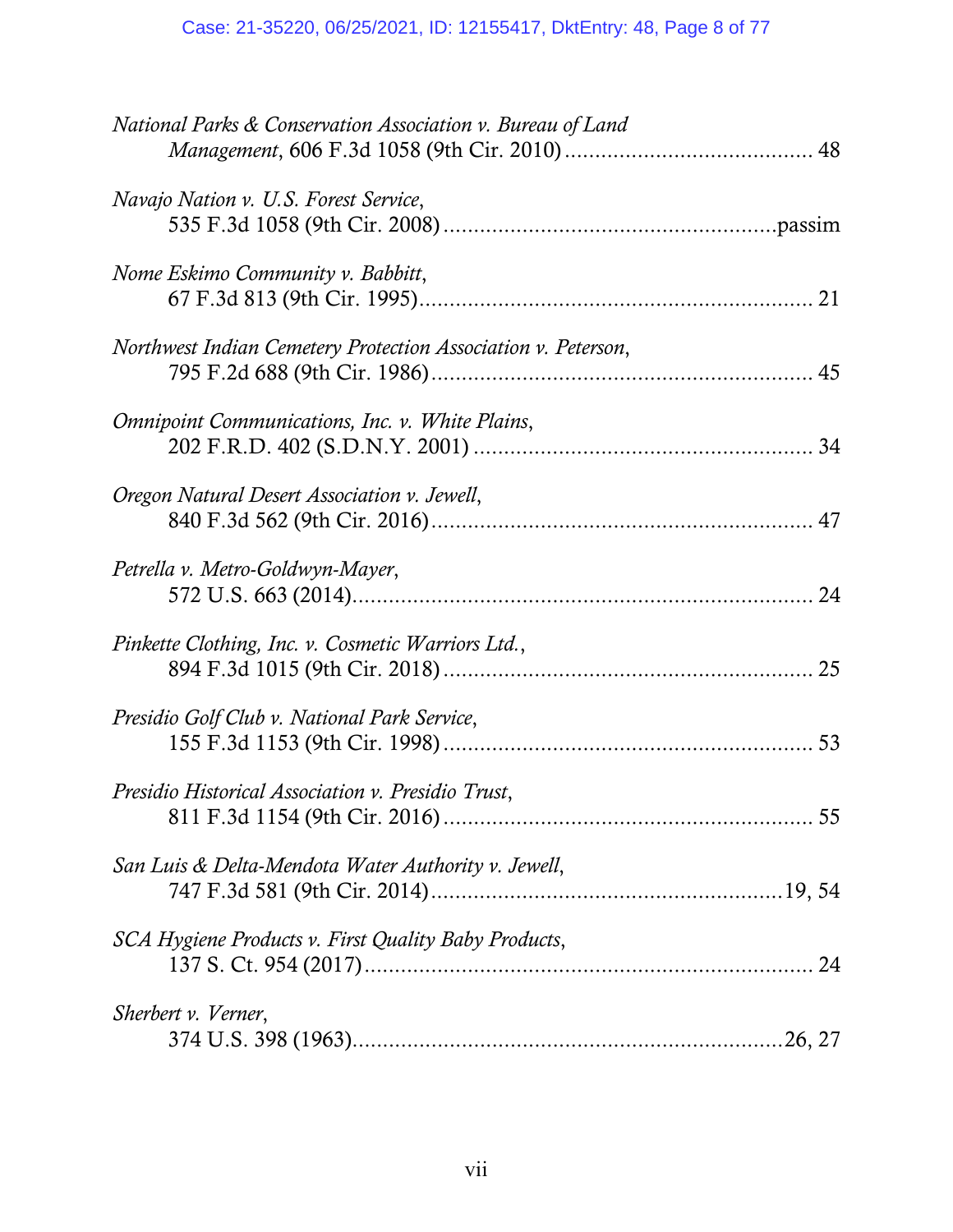| Snoqualmie Indian Tribe v. FERC,                           |  |
|------------------------------------------------------------|--|
| South Fork Band v. Dep't of the Interior,                  |  |
| Standing Rock Sioux Tribe v. U.S. Army Corps of Engineers, |  |
| Tanzin v. Tanvir,                                          |  |
| Te-Moak Tribe v. Department of the Interior,               |  |
| Te-Moak Tribe v. Department of the Interior,               |  |
| Trinity Lutheran Church v. Comer,                          |  |
| United States v. Hoffman,                                  |  |
| United States v. L.A. Tucker Truck Lines, Inc.,            |  |
| United States v. Washington,                               |  |
| Vermont Yankee Nuclear Power Corp. v. NRDC,                |  |
| Warsoldier v. Woodford,                                    |  |
| West v. Secretary of Transportation,                       |  |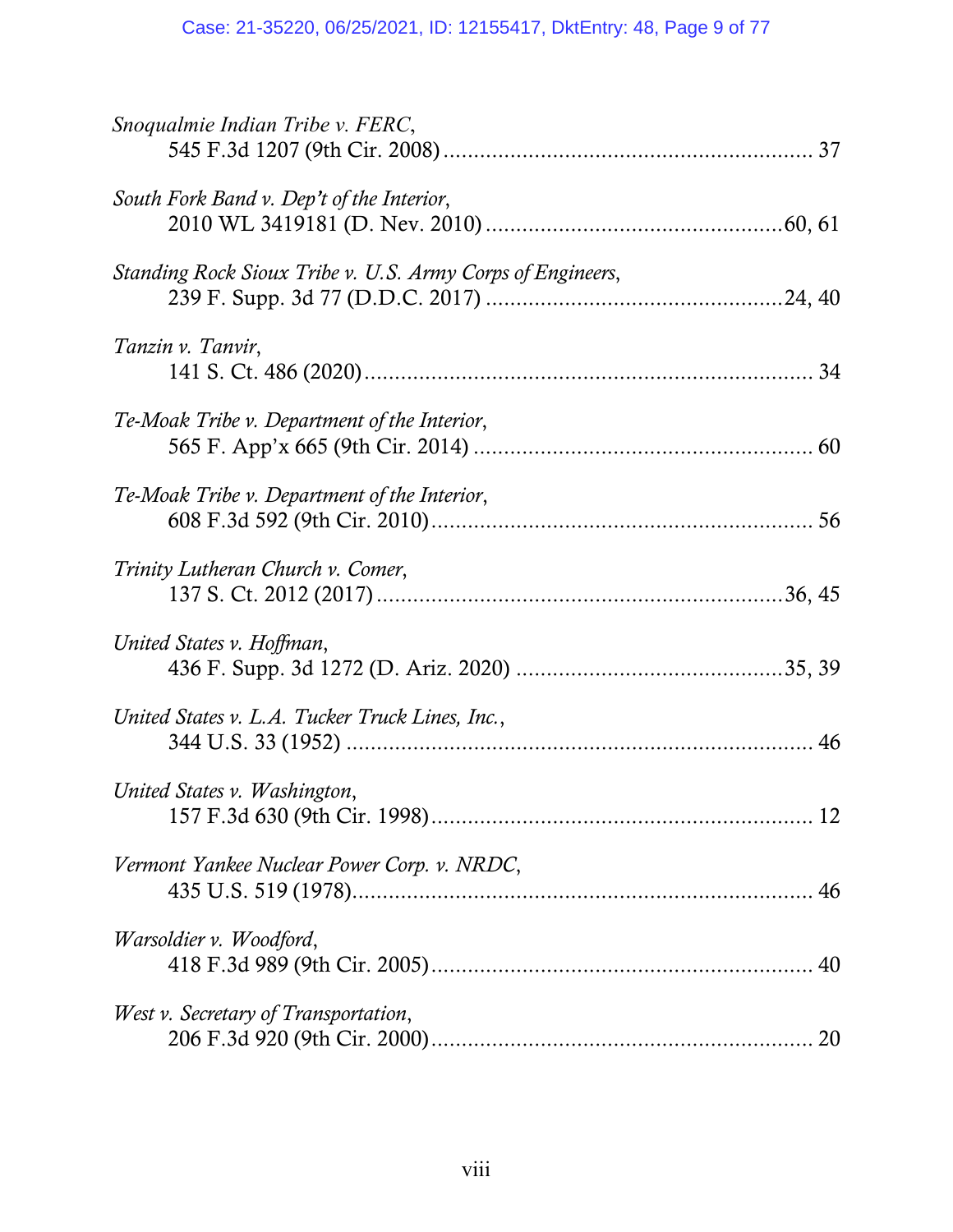## Case: 21-35220, 06/25/2021, ID: 12155417, DktEntry: 48, Page 10 of 77

| Wisconsin v. Yoder,    |  |
|------------------------|--|
| Yellowbear v. Lampert, |  |

# **Other Authorities**

| Executive Order 13007, |  |
|------------------------|--|
|                        |  |
|                        |  |
|                        |  |
|                        |  |
|                        |  |
|                        |  |
|                        |  |
|                        |  |
|                        |  |
|                        |  |
|                        |  |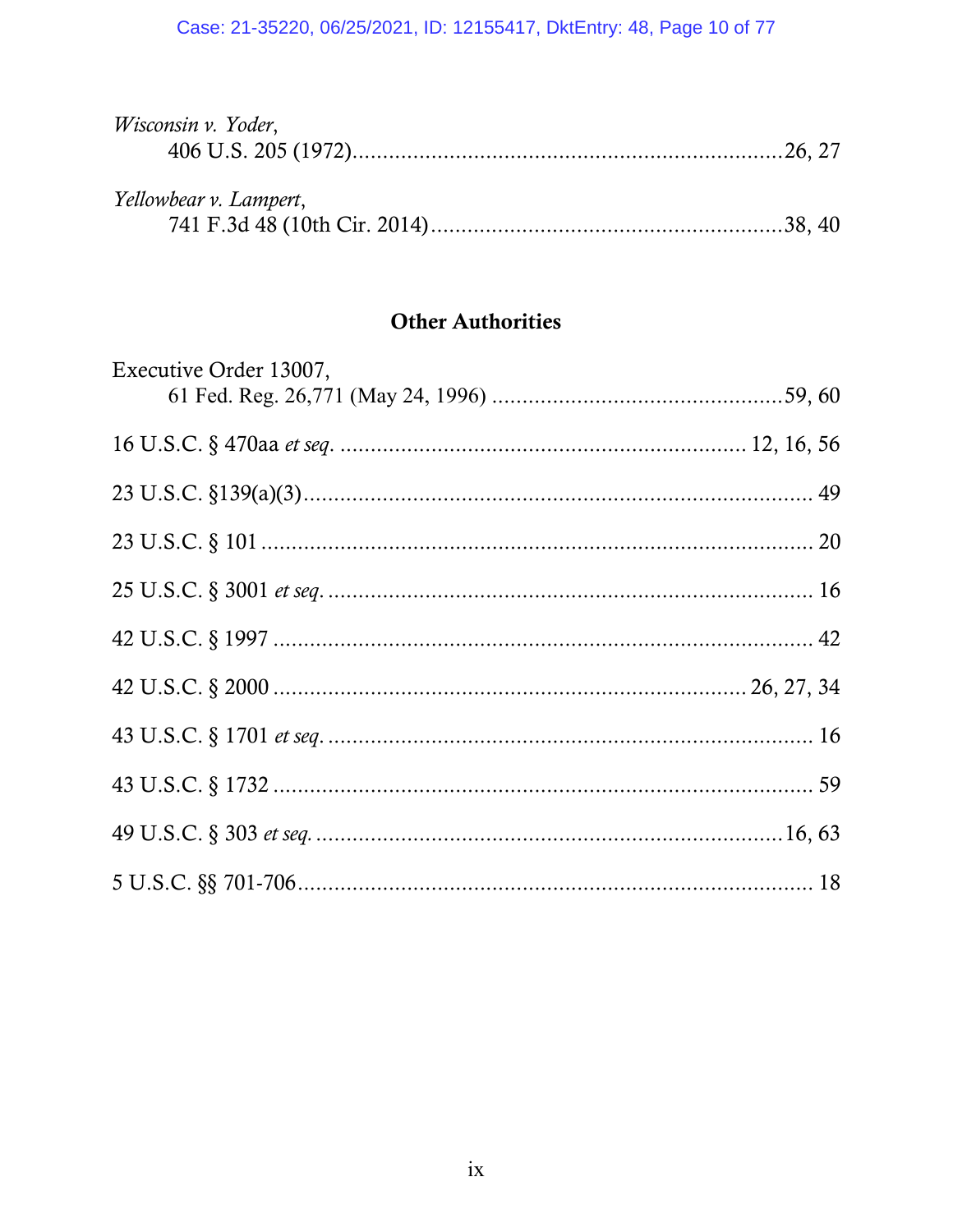# **GLOSSARY**

| <b>ACHP</b>  | Advisory Council on Historic Preservation    |
|--------------|----------------------------------------------|
| <b>BLM</b>   | Bureau of Land Management                    |
| CGS          | Cascade Geographic Society                   |
| EA           | <b>Environmental Assessment</b>              |
| <b>EIS</b>   | <b>Environmental Impact Statement</b>        |
| <b>FHWA</b>  | Federal Highway Administration               |
| <b>FLPMA</b> | Federal Land Policy and Management Act       |
| <b>FONSI</b> | Finding of No Significant Impact             |
| <b>NEPA</b>  | National Environmental Policy Act            |
| <b>NHPA</b>  | <b>National Historic Preservation Act</b>    |
| <b>ODOT</b>  | Oregon Department of Transportation          |
| <b>RFRA</b>  | Religious Freedom Restoration Act of 1993    |
| <b>RMP</b>   | Resource Management Plan                     |
| <b>SHPO</b>  | [Oregon] State Historic Preservation Officer |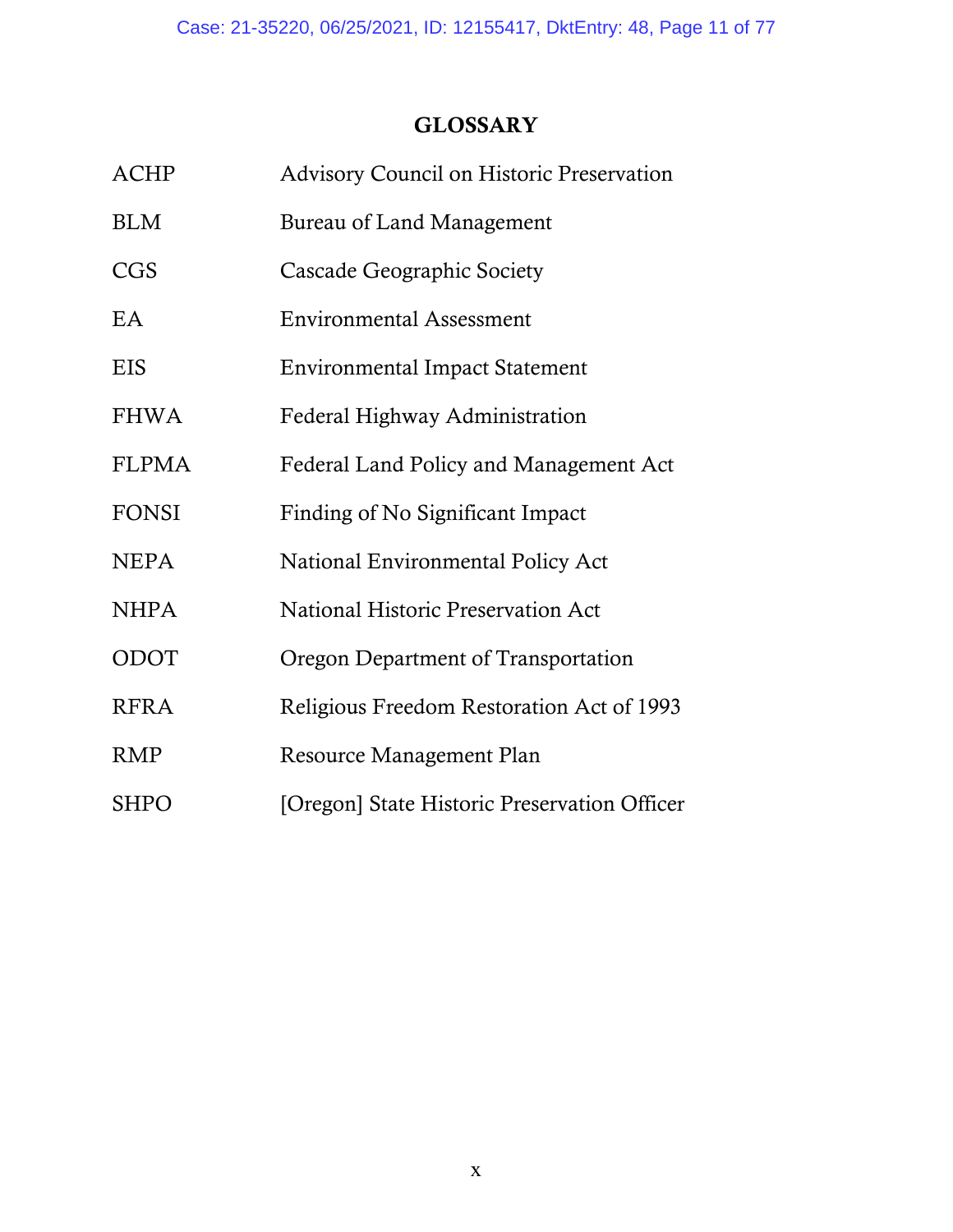### INTRODUCTION

In 2008 and 2009, the Oregon Department of Transportation (ODOT) widened a 1.26-mile stretch of highway by 14 feet to add a center turn lane to reduce collisions. Plaintiffs allege that the Project destroyed a sacred site, violating the Free Exercise Clause, the Religious Freedom Restoration Act, and other laws.

On one issue, Plaintiffs and the government agree: "the destruction of Plaintiffs' sacred site never had to happen." Brief at 4. If Plaintiffs had only placed before the agencies the claims they now place before this Court, the agencies could have avoided any impact on Plaintiffs' sacred site. As the record demonstrates, the agencies were thorough and conscientious in their efforts to avoid adverse impacts to Native American cultural or religious sites. They conducted detailed cultural and archaeological surveys. They shared the results and consulted with every federally recognized Tribe in the area, all of whom approved the Project. And they conducted a well-publicized public review process to seek input from the community about issues, develop and review alternatives, and ultimately select an alternative.

But throughout that two-year process, Plaintiffs never informed the agencies that some alternatives under consideration would impact an area they held sacred, nor did they even comment more generally in opposition to those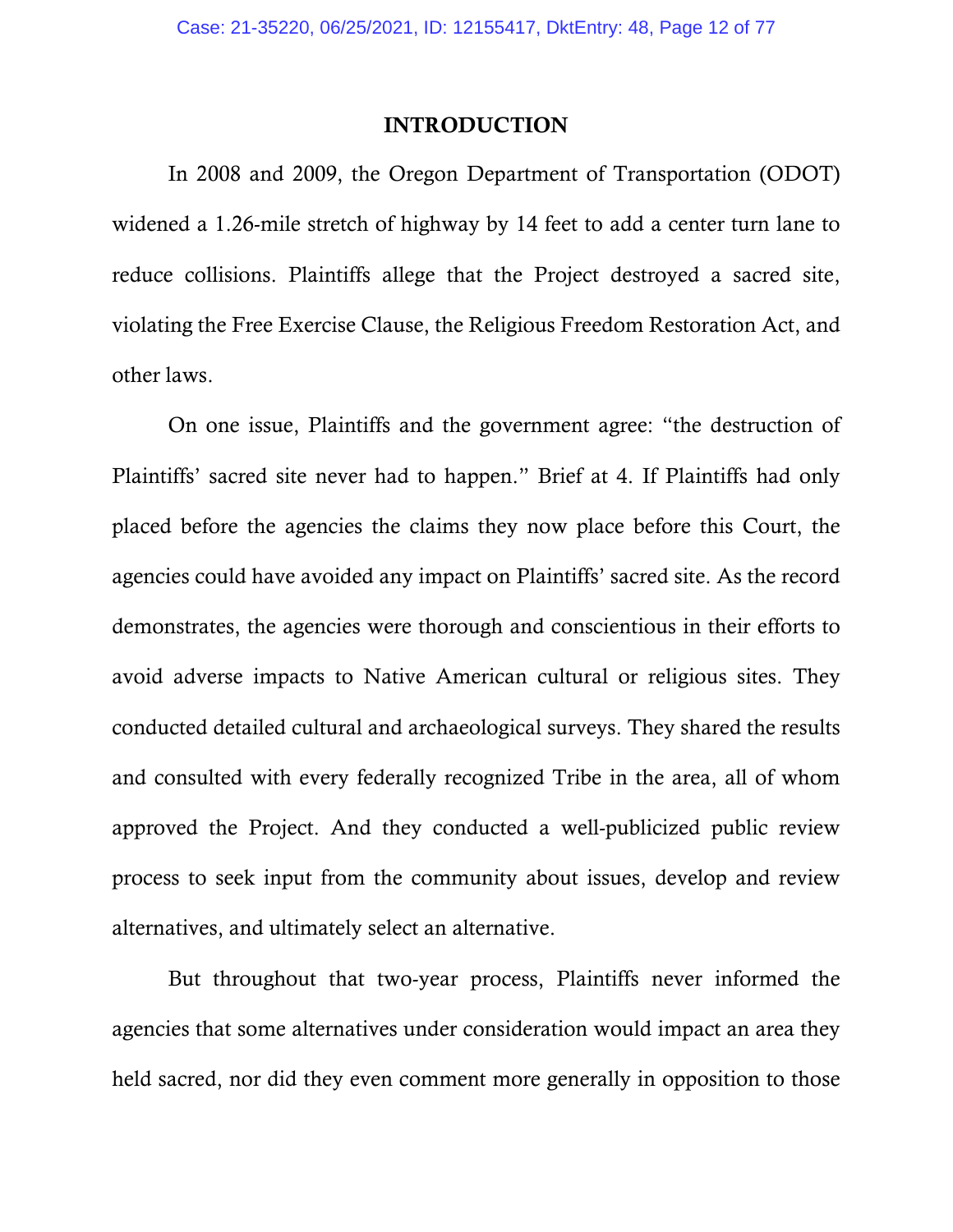#### Case: 21-35220, 06/25/2021, ID: 12155417, DktEntry: 48, Page 13 of 77

alternatives or in favor of others. Plaintiffs submitted only one, unrelated comment about a pair of stone pillars marking a housing subdivision. To accommodate Plaintiffs, the agencies relocated the pillars. But Plaintiffs did not give the agencies the opportunity to accommodate their religious exercise, because they did not inform the agencies of their objections until a year *after* the decision was made. And even when Plaintiffs belatedly spoke up, their claims were very different from the ones they press now.

Because Plaintiffs failed to raise their concerns during the administrative process, Plaintiffs' environmental, historic-preservation, and procedural claims are waived. They are also meritless.

Plaintiffs' Free Exercise and Religious Freedom Restoration Act (RFRA) claims are foreclosed by precedent. Although the agencies undoubtedly *would have* protected the site if they had been timely informed of its religious importance to Plaintiffs, this Court and the Supreme Court have both made clear that neither the Free Exercise Clause nor RFRA *require* the government to manage federal land in conformity with the religious beliefs or practices of its citizens. As this Court acknowledged, "no government—let alone a government that presides over a nation with as many religions as the United States of America—could function were it required to do so." *Navajo Nation v. U.S. Forest Service*, 535 F.3d 1058, 1064 (9th Cir. 2008) (en banc).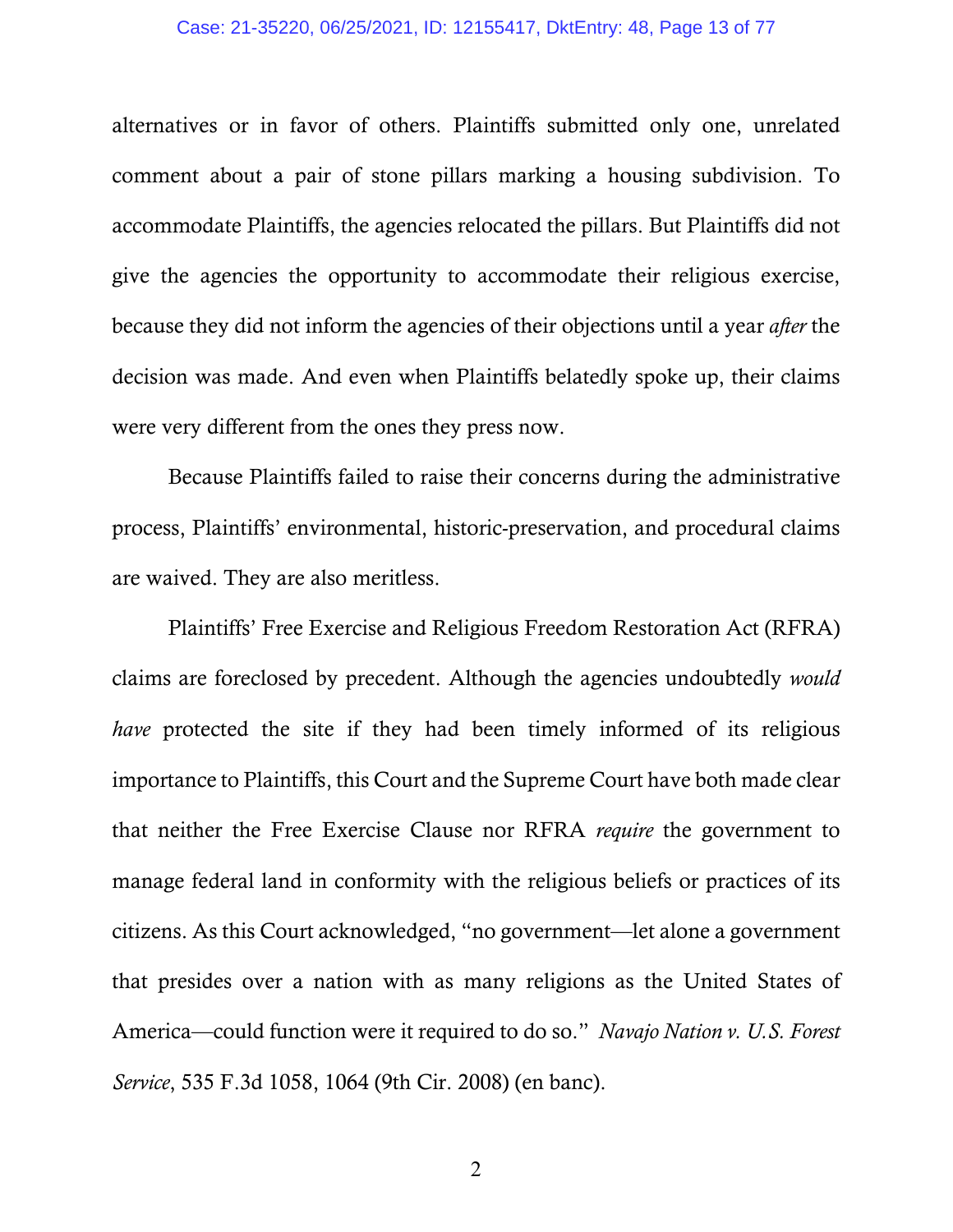In any event, this case is moot. This Project has been complete since 2009. The stones forming what Plaintiffs now call an altar have long since disappeared, and the trees were cut down in 2008. The site is within a right-ofway controlled by ODOT, which has been dismissed from this suit, and the remaining defendants lack the authority to excavate it. The relief Plaintiffs seek is also barred by laches. Because no meaningful relief can be granted, this case is moot and should be dismissed. In the alternative, the judgment of the district court should be affirmed.

## STATEMENT OF JURISDICTION

 The district court initially had subject matter jurisdiction under 28 U.S.C. §-1331, but the case became moot because meaningful relief can no longer be granted.

Defendants concur in Plaintiffs' statement of appellate jurisdiction.

### STATEMENT OF THE ISSUES

 1. Plaintiffs make clear that any relief short of restoration of their sacred site would be "insulting." The site is located on a right-of-way controlled by ODOT, which is not a party to this case. The federal defendants lack authority to restore the site, and even if they could, that equitable relief is barred by laches.

 Should this appeal be dismissed as moot because no meaningful relief can be granted?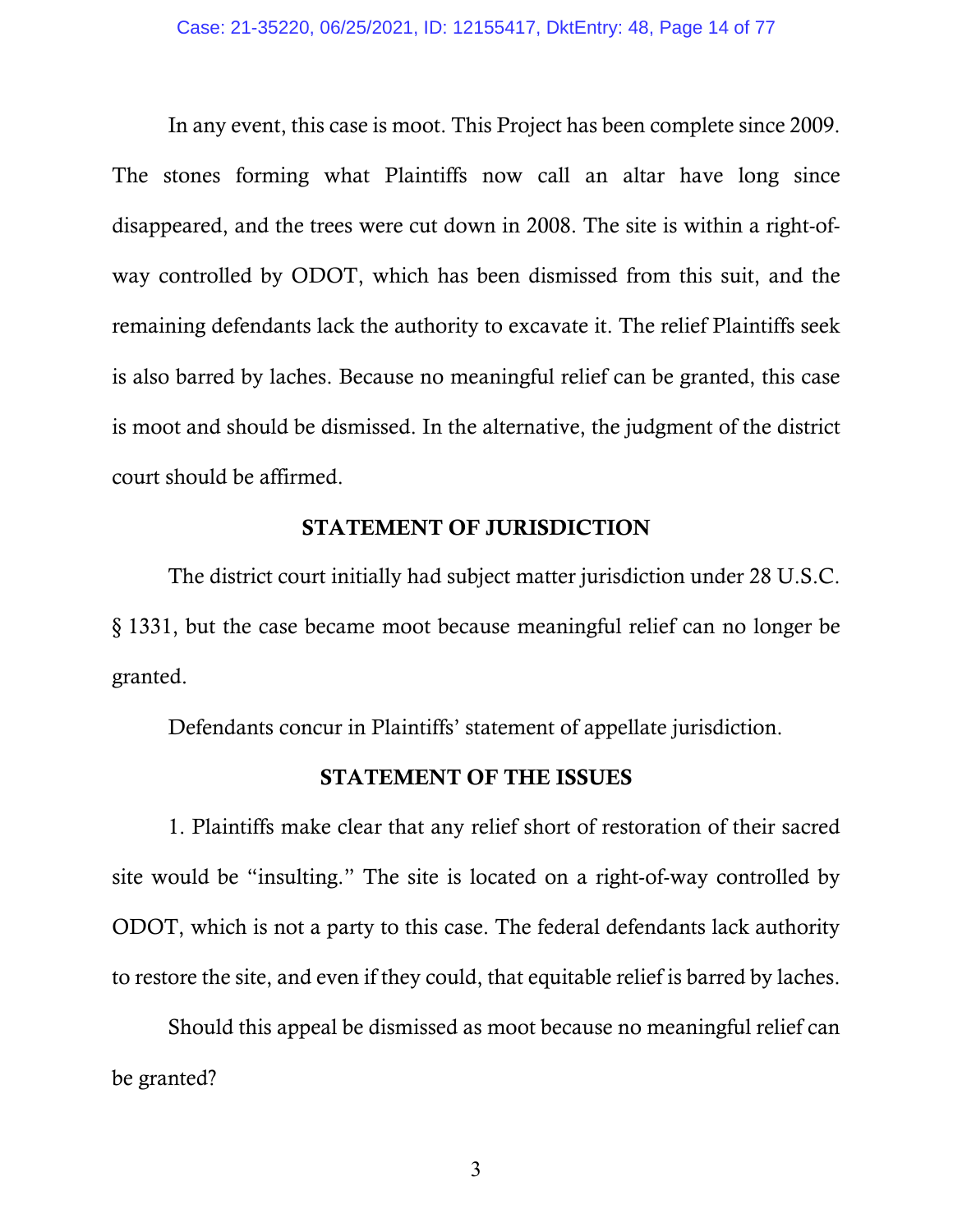2. RFRA applies strict scrutiny to laws and actions that impose a "substantial burden"—defined by this Court as *punishment* or *denial of a benefit* on a person's religious exercise. Under binding precedent, federal landmanagement actions do not impose a substantial burden on individuals, even when the collateral impact on their religious practices is severe.

 Did the district court correctly hold that Defendants' construction of the Project did not violate RFRA?

 3. The Free Exercise Clause applies strict scrutiny to laws that substantially burden the exercise of religion if they lack neutrality and general applicability. The Supreme Court has held that government land-use actions that "do not penalize religious activity by denying any person an equal share of the rights, benefits, and privileges enjoyed by other citizens" do not violate the Free Exercise Clause.

 Did the district court correctly hold that Defendants' construction of the Project did not violate the Free Exercise Clause?

 4. Throughout a two-year public process, Plaintiffs raised none of the environmental, historic-preservation, or procedural concerns now raised.

a. Did the district court properly hold that those claims were waived?

b. If those claims are properly presented for judicial review, did Defendants comply with the law?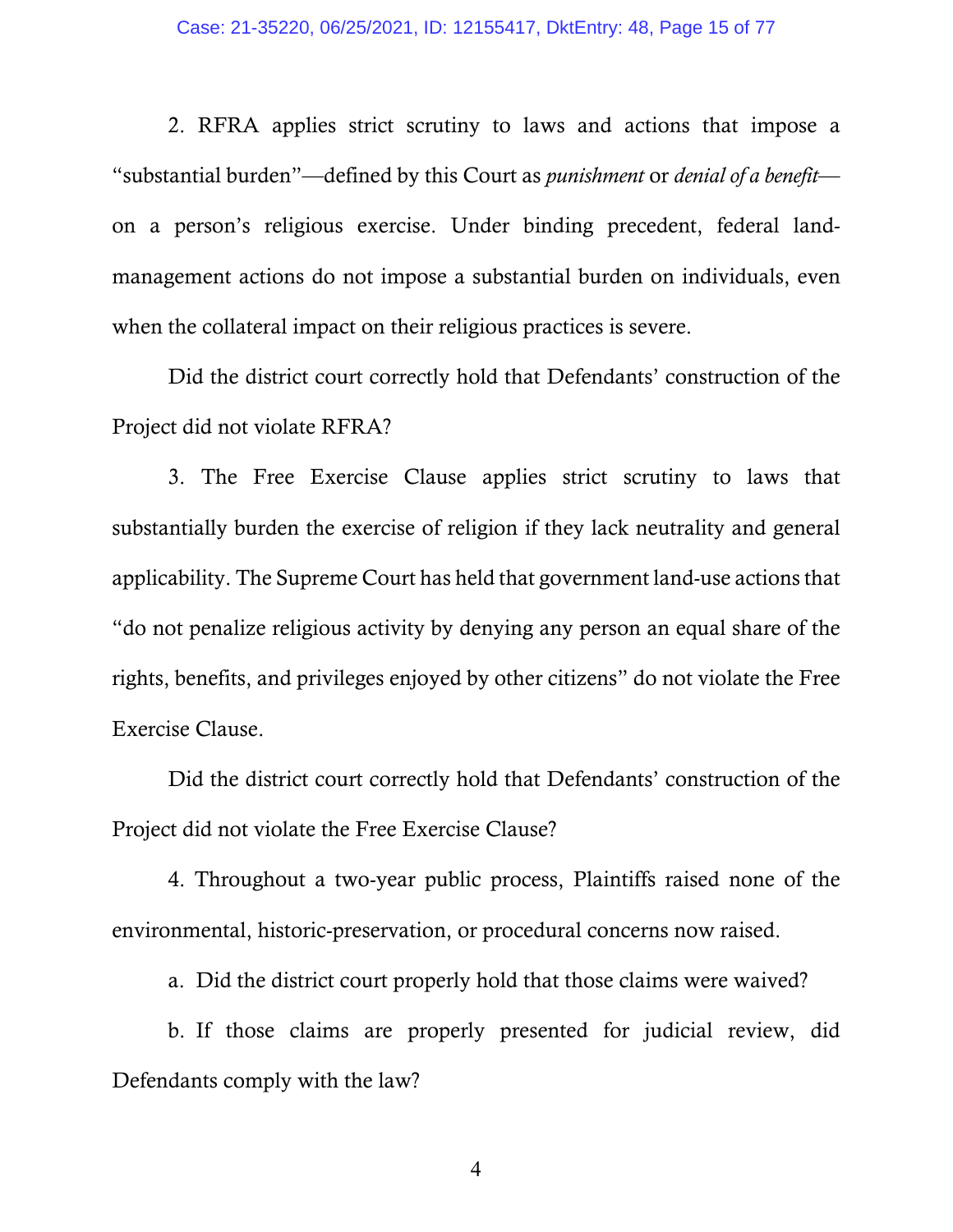### STATEMENT OF THE CASE

### A. Statement of the Facts

## 1. Background: ODOT's widening of Highway 26 in the 1980s and 90s.

 U.S. Highway 26 is a "heavily traveled tourist route" and "a designated freight route" in Oregon. 6-ER-1208. In the 1980s, ODOT proposed to widen Highway 26 between Wildwood and Rhododendron. The original plan was to widen the two-lane road to five lanes: two travel lanes in each direction and a center turn lane.

 The project faced opposition led by Michael Jones, a passionate historical preservationist who, with Plaintiff Carol Logan, co-founded Plaintiff Cascade Geographic Society (CGS). In the 1980s, as leader of Citizens for a Suitable Highway (C-FASH), Jones raised countless objections to the widening. 9-ER-1933-96; 1-ER-16. Jones' chief concern was historic preservation, especially of a pair of stone pillars erected in 1937 to mark the entrance to the Mountain Air Park housing subdivision, 9-ER-1923; 6-ER-1354-57; photo at 1-ER-17, but he also opposed the cutting of mature trees in the A.J. Dwyer Memorial Roadside Preservation Area (Dwyer), a small federally-owned parcel in Wildwood abutting Highway 26 to the north. 7-ER-1417. While "conducting a tree survey" at Dwyer, Jones claimed to have discovered a possible unmarked pioneer grave. 9-ER-1963.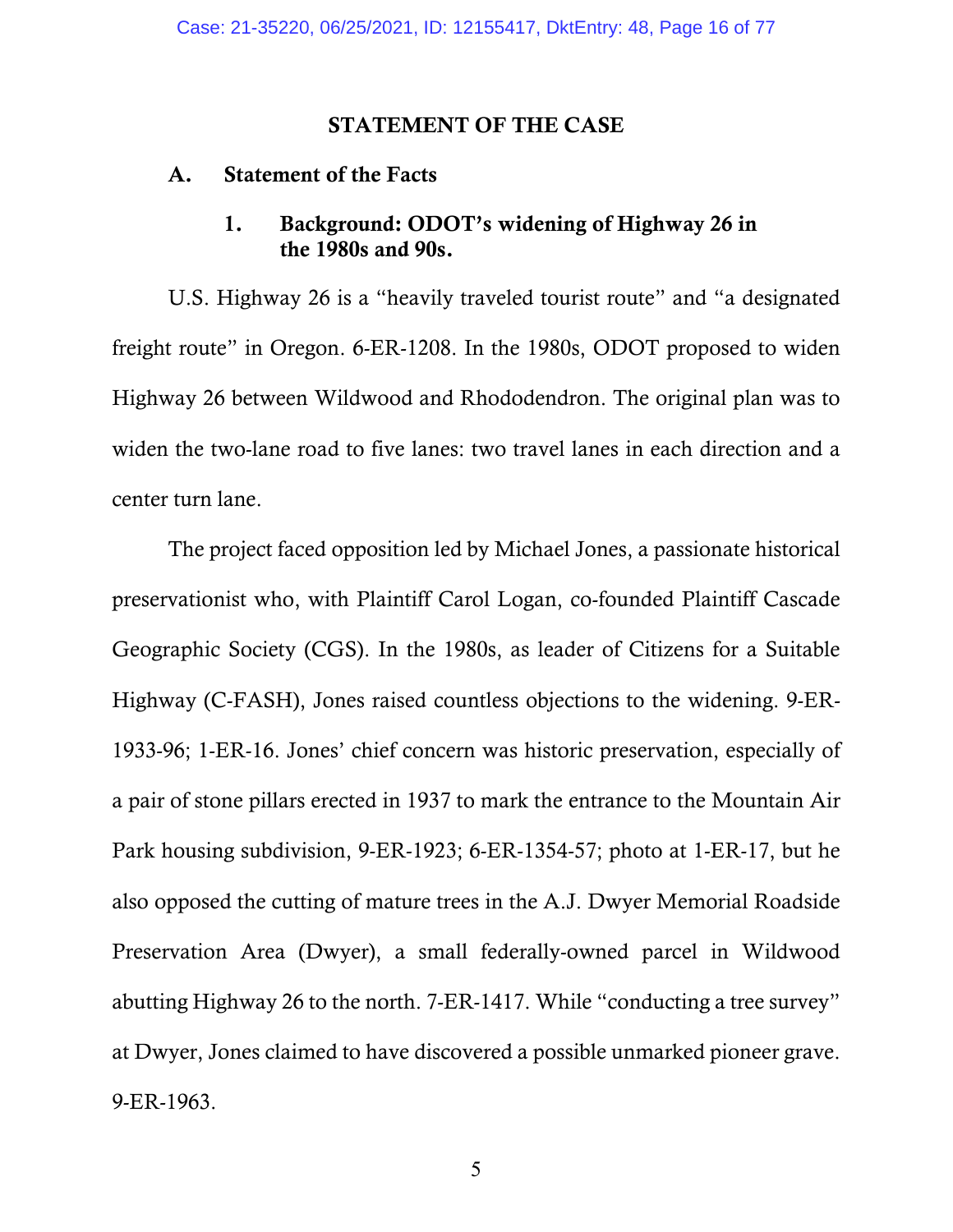ODOT sent a team of archaeologists to investigate. 1-ER-17.1 To avoid disrupting a possible gravesite, the team dug down next to the "rock feature in question" and tunneled laterally beneath it. They found "no subsurface disturbance" and "[n]o skeletal material or other cultural objects." *Id.* The archaeologists were "in complete agreement" that the "possibility of a burial" was "extremely remote." *Id.* Jones continued to call the rock feature a "Native American or pioneer gravesite," 8-ER-1791, but never identified any evidence refuting the archaeologists' findings.

 Though the rock feature was found to have no archaeological significance, 1-ER-18, concerns expressed by Jones and others about the old-growth trees in Dwyer carried the day. Most of the roadway was widened to five lanes as planned, but one 1.26-mile stretch—including the quarter-mile abutting Dwyer—was built without the center turn lane "to reduce, by approximately 37, the number of large trees to be removed." 9-ER-1823.

 By the end of the 1990s, however, it became apparent that the preservation of those 37 trees came at the cost of human life. Between 1997 and 2002 alone, there were fourteen crashes, two fatal, on that 1.26-mile stretch. 1-SER-29. In 1998, 674 residents petitioned ODOT to add a turn lane, expressing their "fear

 $\overline{a}$ 

<sup>&</sup>lt;sup>1</sup> The full archaeological report is reproduced, under seal, at 11-ER-2294-2304.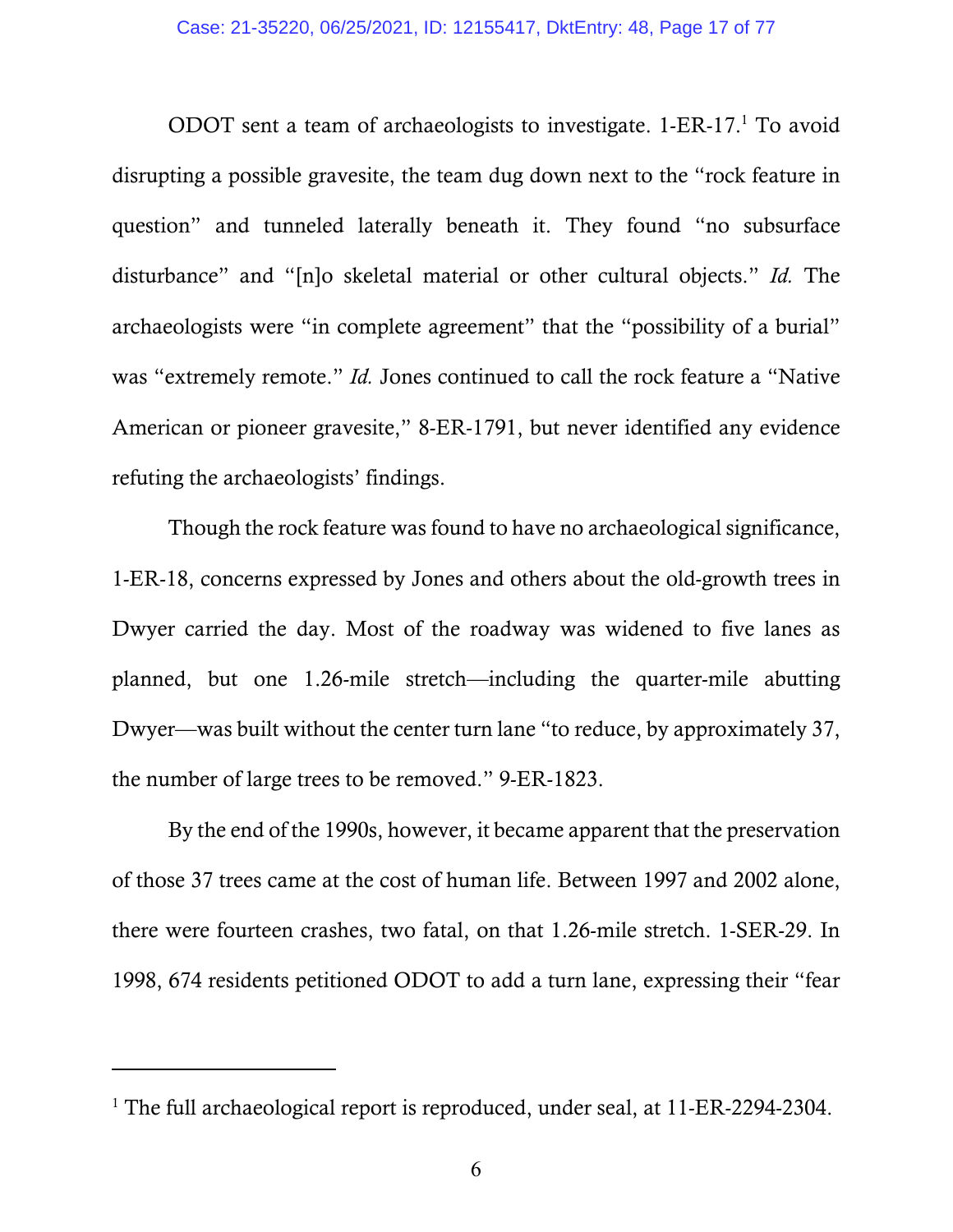for their personal safety due to the lack of left turn provisions." 6-ER-1299-1329. Their concern was shared by state legislators. 7-ER-1474. ODOT responded by developing the "Wildwood to Wemme Project," the action now before this Court.

## 2. The agencies conducted a robust environmental review and public participation process.

 ODOT's public outreach campaign began in 2005 with a newsletter, sent to 3,750 local residents and other interested parties, including Jones and CGS. 5-ER-1045-52. The newsletter introduced the project, reviewed the history, advertised upcoming meetings, and solicited public input. 6-ER-4974. ODOT also advertised all meetings in local newspapers, providing email and U.S. Mail addresses to which interested persons could send comments, and created a website providing information about the Project and soliciting feedback. *Id.*

 The first public meeting took place in March 2005 to gather issues and concerns to inform development of a range of alternatives. 6-ER-1285. At a second meeting in September 2005, ODOT presented and solicited public comment on potential design alternatives, including widening to the north, widening to the south, widening to both north and south, widening and realigning to the north, and a no-action alternative. 6-ER-1286. Based on feedback and other factors, ODOT decided to move forward with "Widen to the North" as the preferred alternative. *Id.,* 6-ER-1213-24*.* At the third meeting, in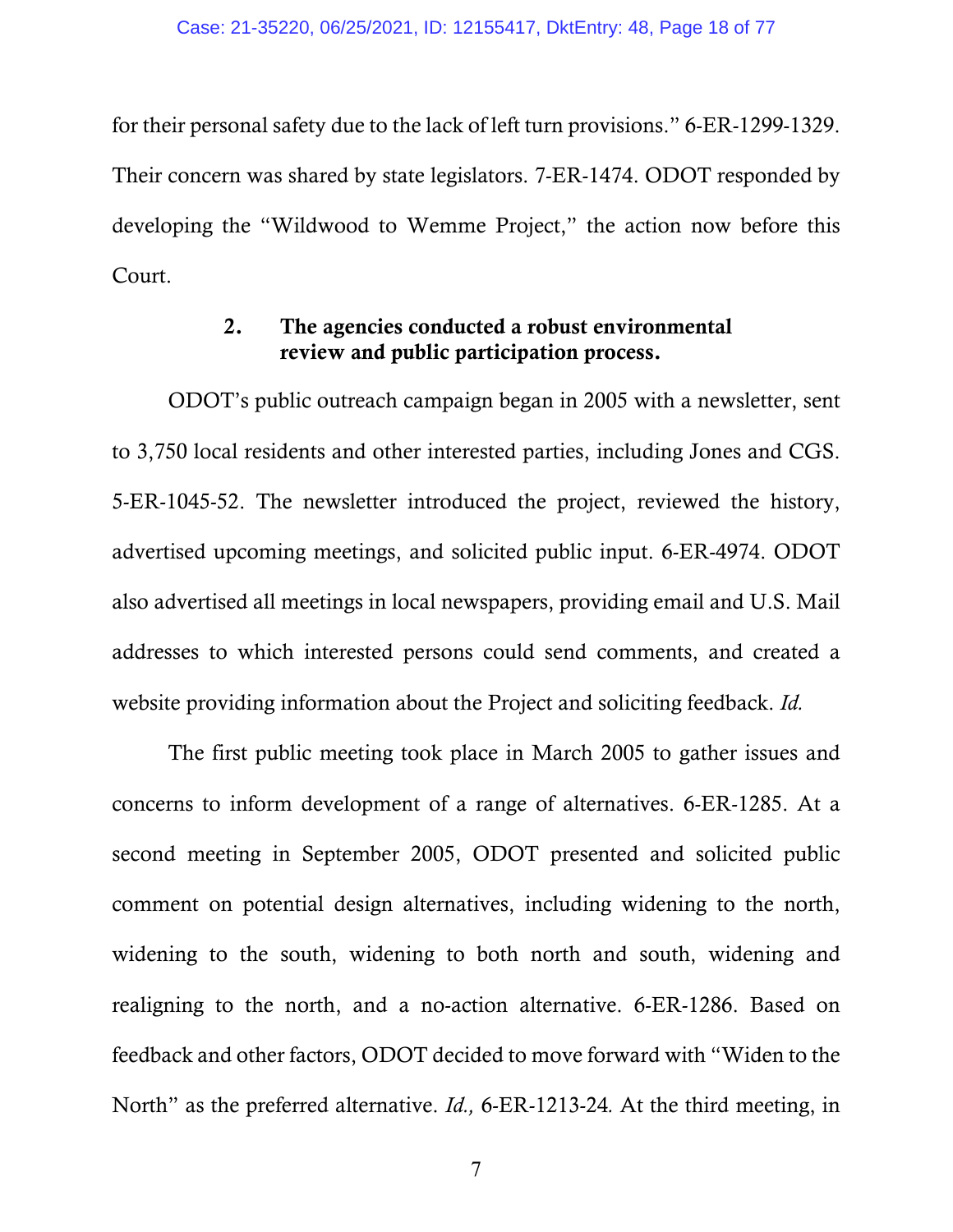early 2006, ODOT presented large maps and visual simulations depicting the Widen to the North alternative, and preliminary findings from environmental studies. A second newsletter followed, describing alternatives considered, preliminary environmental findings, and a project schedule. *Id.*

 In August 2006, ODOT and the Federal Highway Administration (FHWA) jointly released an Environmental Assessment (EA) detailing the project's purpose and need; alternatives considered; the preferred alternative's predicted effects on 17 environmental resources (including historical and archaeological resources); measures to mitigate adverse effects; and a recounting of the public coordination and consultations undertaken. 6-ER-1202-1363. ODOT also published a third newsletter describing the EA, inviting the public to comment, and publicizing another meeting, which was held on September 21, 2006.

 To ensure that no cultural resources would be impacted, ODOT hired an archaeological team from the University of Oregon to survey the project area in April 2005 and again in March 2006. 6-ER-1248. The surveys found no prehistoric cultural materials. *Id.*<sup>2</sup> ODOT also commissioned three surveys of

 $\overline{a}$ 

<sup>&</sup>lt;sup>2</sup> The term "prehistoric" "refers to the study of the cultures and events that occurred in any given region prior to the time written records are available." Because "native North Americans did not use alphabetic writing in pre-contact times, prehistory here ends with European contact." 6-ER-1248.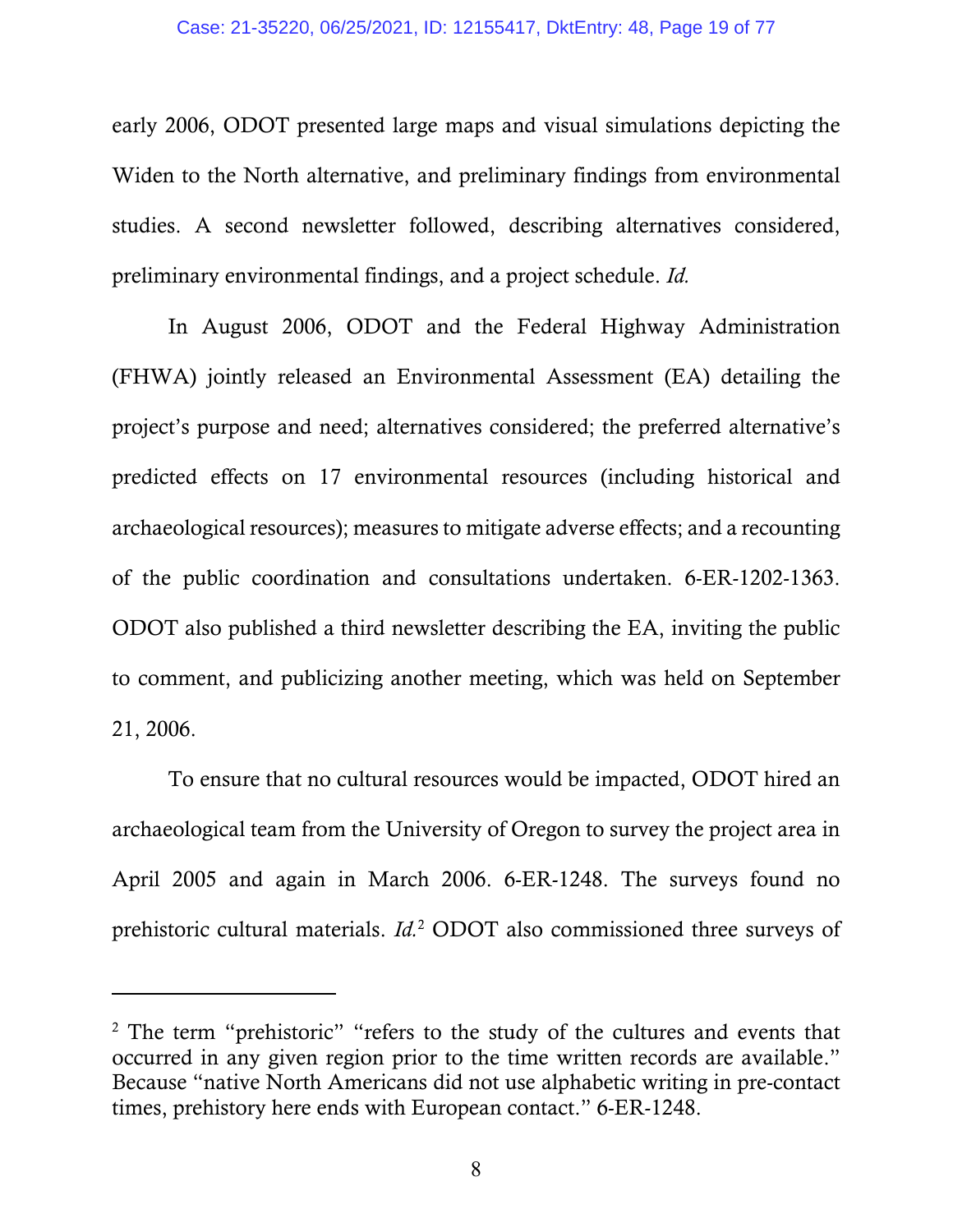#### Case: 21-35220, 06/25/2021, ID: 12155417, DktEntry: 48, Page 20 of 77

historical resources, which identified 30 potential historical properties in and near the project area but found that none of them would be affected by the Project. The Oregon State Historic Preservation Officer (SHPO) concurred. 6- ER-1358-59.

 Throughout the process, ODOT repeatedly consulted with and provided information to the Tribal governments of the Confederated Tribes of the Warm Springs, Confederated Tribes of Grand Ronde, and Confederated Tribes of Siletz Indians to ensure that the project would not adversely affect cultural resources or other matters of importance to the area Tribes. 1-ER-28, 31-32, 34; 1-SER-188-90. ODOT also later consulted the Confederated Tribes of the Yakama Nation. *None* of the Tribes opposed the project.

 Based on Jones' long history of opposing development in the Mount Hood area, ODOT specifically reached out to Jones and CGS, sending them every mailing by certified mail. 5-ER-1045-52. But neither Jones nor any other Plaintiff attended any of the meetings, nor did they submit comments by mail or email. Jones requested a copy of the Draft EA, and submitted only one comment, by telephone, expressing concern for the stone pillars. 6-ER-1185. ODOT studied the pillars and concluded they were not eligible for listing on National Register of Historic Places, but agreed to relocate them so they would not be affected by the construction. 1-ER-37, 44; 6-ER-1355-56.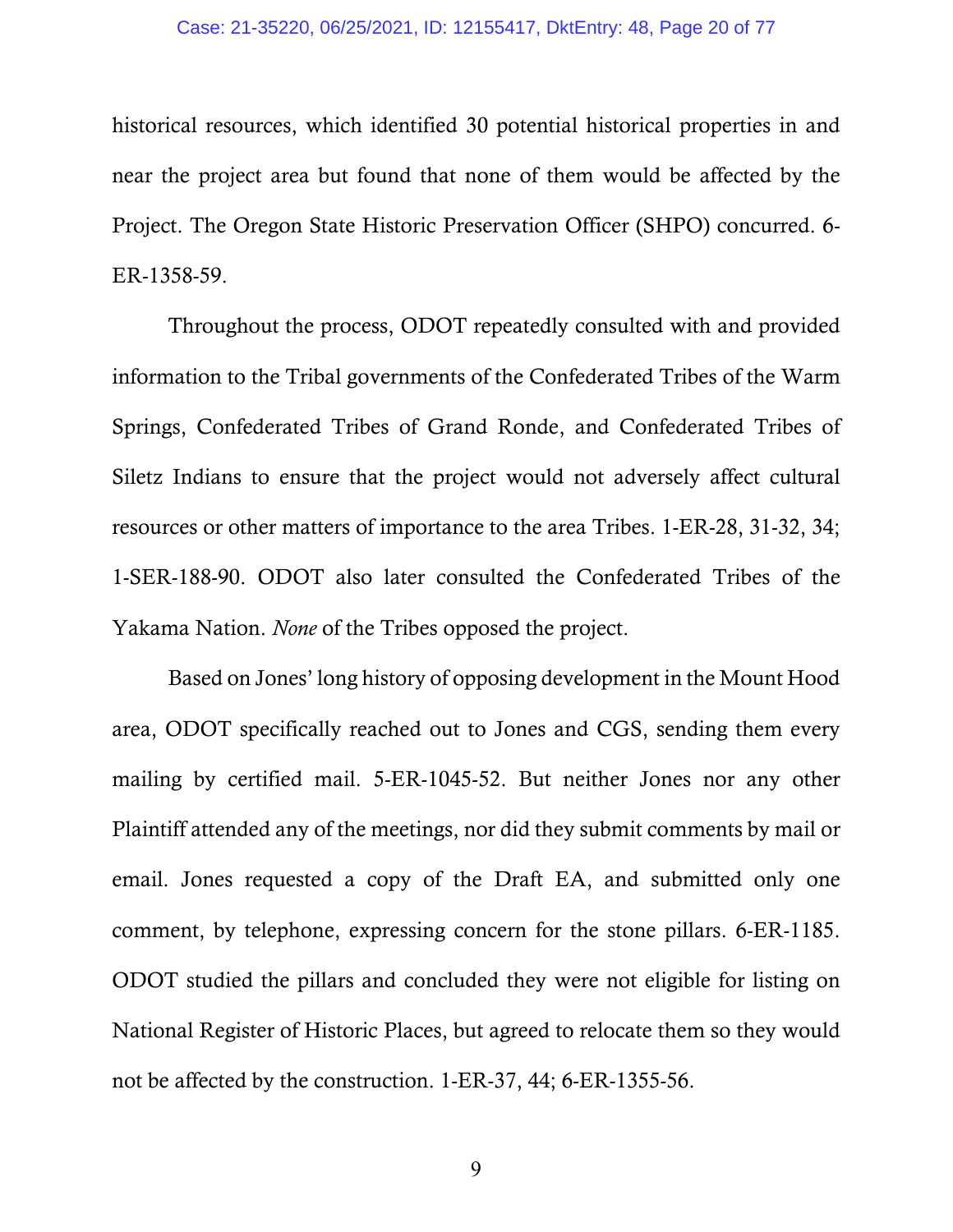Aside from that single comment, no Plaintiff participated in the public review process. At no point during that process did any Plaintiff communicate that any part of the Project area had religious significance or that certain alternatives would impact a site sacred to them. Plaintiffs' brief obscures that fact, presenting illustrations of the alternatives that include depictions of a "Stone Altar" and "Sacred Campground," Brief at 19-20, and lamenting that "[d]espite these options, the Government chose the 'Widen to the North' alternative... the option most destructive of the sacred site." But those illustrations were never before Defendants; they were created by Plaintiffs for litigation purposes. The actual illustration from the EA, 6-ER-1170, looks like this:



Figure 2-1: Widen to the North Alternative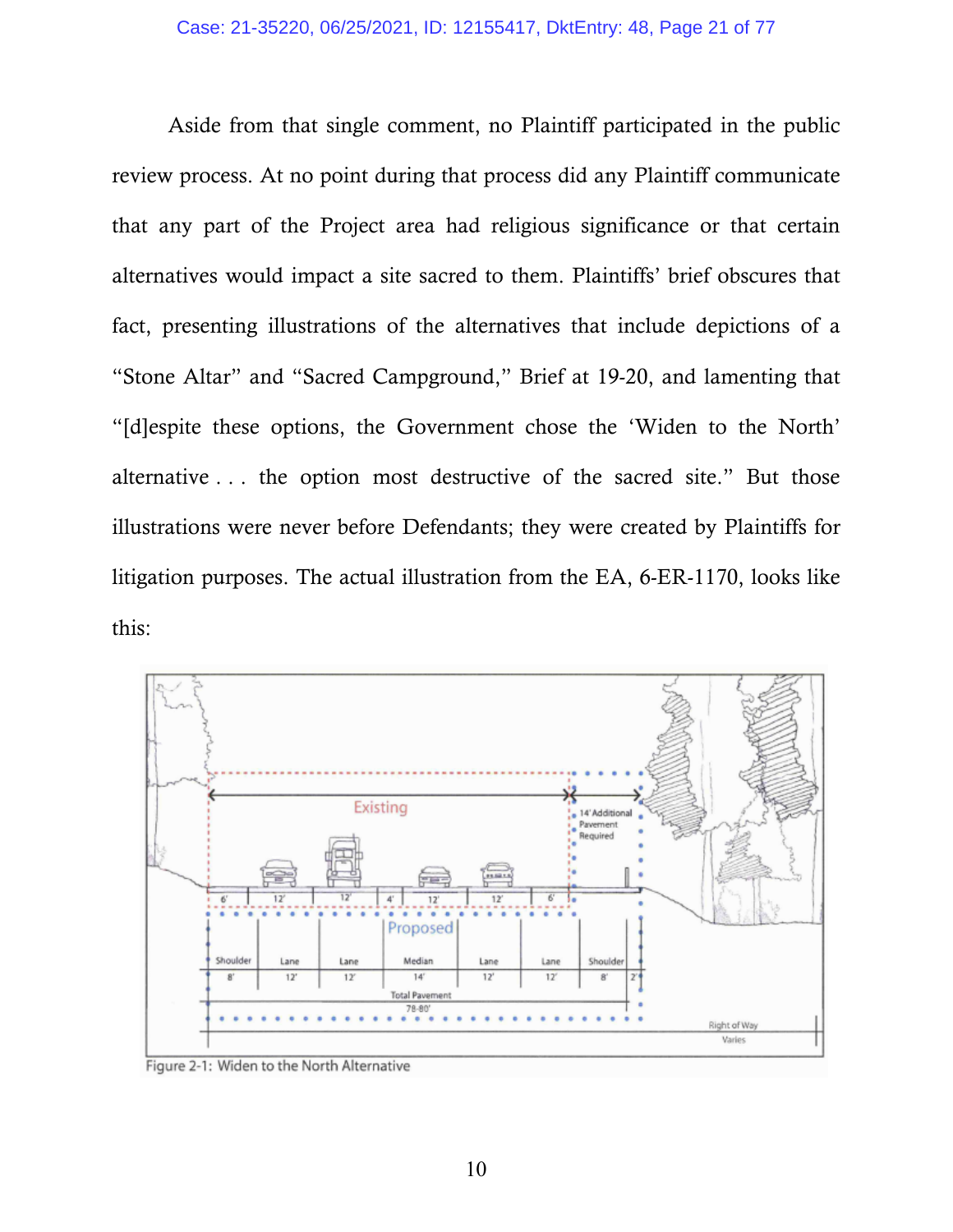By adding a "Stone Altar" and "Sacred Campground" to their look-alike illustrations, Plaintiffs create the false impression that Defendants were aware of their sacred site but callously chose an alternative that would destroy it.<sup>3</sup> But in truth, Defendants knew only that Jones had claimed, decades earlier, that a "pile of moss-covered rocks" in Dwyer was a pioneer or Native American gravesite, 9-ER-1978, and that an archaeological investigation had determined that it was not. 1-ER-17-18. The record contains no references to Plaintiffs' "Sacred Campground" or "Stone Altar," because Plaintiffs declined to participate in the process and provide that information.

 On January 25, 2007, ODOT and FHWA jointly released a Revised EA, 6-ER-1159, and FHWA issued a Finding of No Significant Impact (FONSI), selecting the Widen to the North alternative. 6-ER-1162.

-

<sup>3</sup> Plaintiffs also allege that agency officials "admitt[ed] in internal correspondence that they didn't think they need to 'blindly follow[] the rule book' given the low 'likelihood of someone figuring out.'" Brief at 4. The quotation is regrettable, but Plaintiffs' insinuation that it had anything to do with their concerns is false; it was about whether felled trees could be used in a fish habitat restoration project in nearby Sandy, Oregon. 7-ER-1379-80. The record does not reveal how that issue was resolved, but it does not affect any issue in this appeal.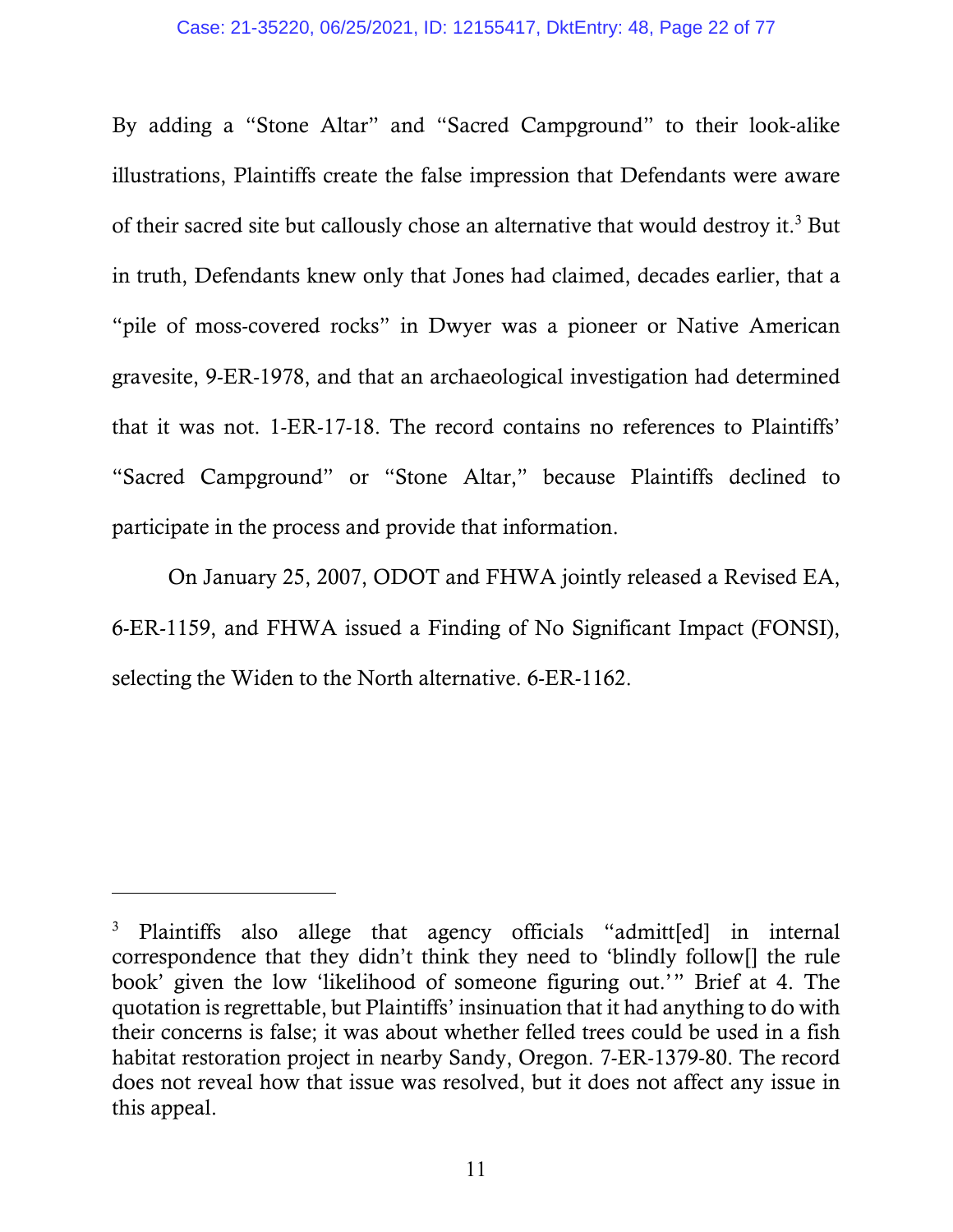# 3. A year after the public review process ended, Plaintiffs voiced wide-ranging objections to the project.

 A year later, on January 25, 2008, Jones called FHWA to discuss "at length" the stone pillars, Jones' criticisms of the Section 106 process,<sup>4</sup> and a range of "other concerns" about other projects and resources in the greater Mount Hood area. 1-SER-184-85. Plaintiff Carol Logan called several days later to express her concerns about impacts on her "usual and accustomed places" a term evoking Native American treaty rights to take fish. 1-ER-37; *United States v. Washington*, 157 F.3d 630, 646 (9th Cir. 1998).

 Jones and Logan followed up with a February 14, 2008, letter "jointly requesting" a new Section 106 analysis. 6-ER-1147-56. The letter mentioned unspecified "heritage resources of concern in the 'Dwyer Memorial Forest,'" but devoted more attention to the "Wildwood Stone Pillars." 6-ER-1152-54. Plaintiffs also demanded that the new analysis include some 33 other sites, many of them outside the Project area. 6-ER-1150-52.

l

<sup>&</sup>lt;sup>4</sup> As discussed *infra* IV. B. 2., Section 106 of the National Historic Preservation Act, 16 U.S.C. §-470aa *et seq.*, requires federal agencies to consider project's effects on historical properties, giving the Advisory Council on Historic Preservation (ACHP), interested parties—including federally recognized Tribes—and the public the chance to weigh in before a final decision is made.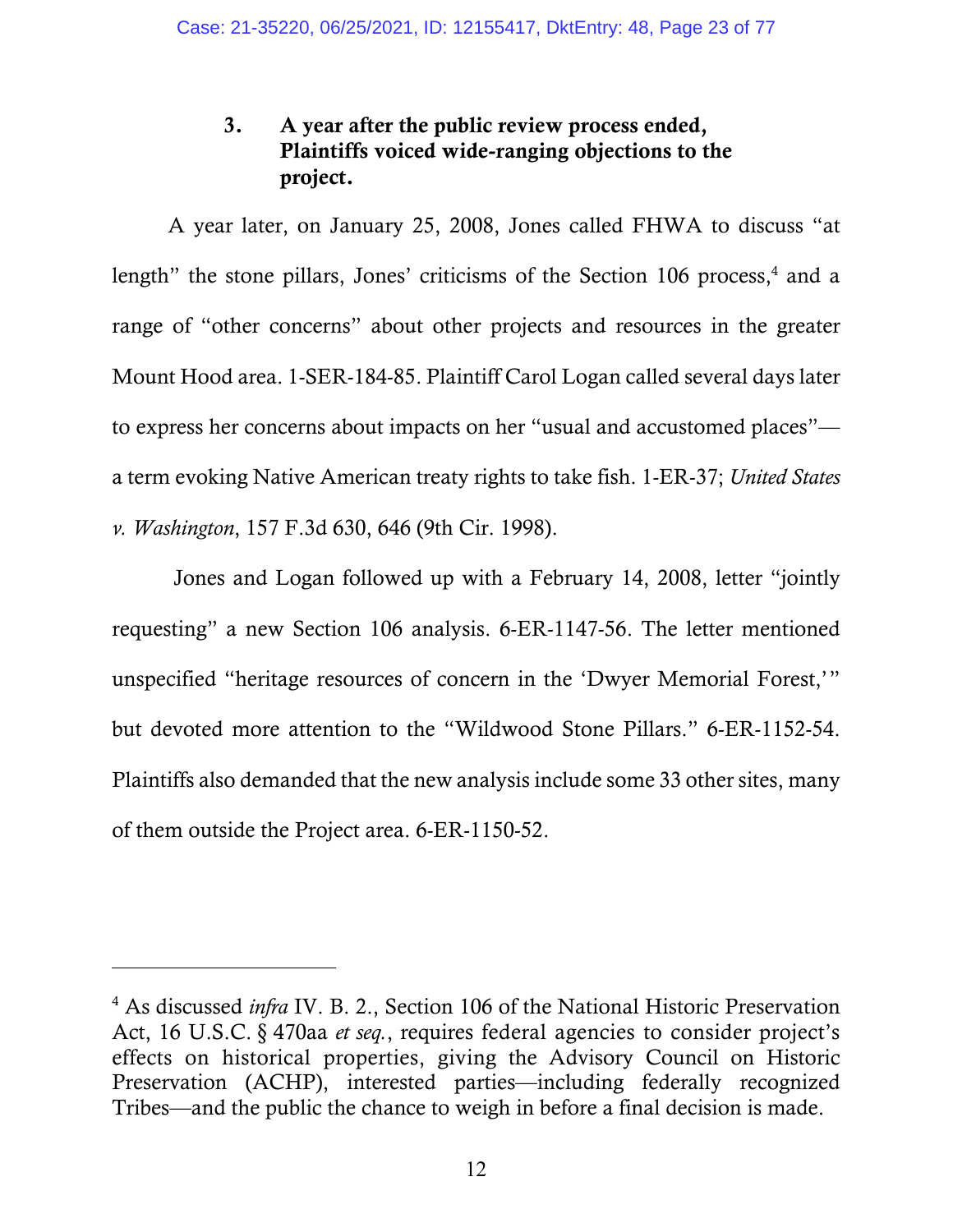One day later, Jones and Logan wrote again, noting that tree-cutting for the Project was imminent. Having declined to participate in the two-year public review process that ended over a year earlier, Jones and Logan demanded "How can your office delay this while ourselves and others undertake the time and efforts to work through the established system?" 6 ER-1069. FHWA responded to Jones and Logan on February 26, 2008, that the comprehensive Section 106 review prepared with the EA was satisfactory. 5-ER-1041-43. ACHP concurred. 1-SER-193-94.

 In her communications with Defendants, Logan identified herself as a representative of the Clackamas people, who are part of the Confederated Tribes of Grand Ronde. Concerned that Logan's views might signify an objection by the Grand Ronde Tribe, ODOT archaeologist Tobin Bottman reached out to the Tribe's Cultural Protection Coordinator Eirik Thorsgard. 1-SER-186. Thorsgard replied on February 15, 2008, that "Carol is not representing the Tribe,  $\dots$  she is working as a private individual in concert with Michael Jones. The Tribe's official position is that ODOT has done and followed the 106 and NEPA process. We have no fault with what they have done." 1-SER-191.

 The Tribe confirmed that understanding with a letter identifying three people (including Thorsgard, but not Logan) who could speak for the Tribe on this matter, and asking Defendants to "please be aware" that other tribal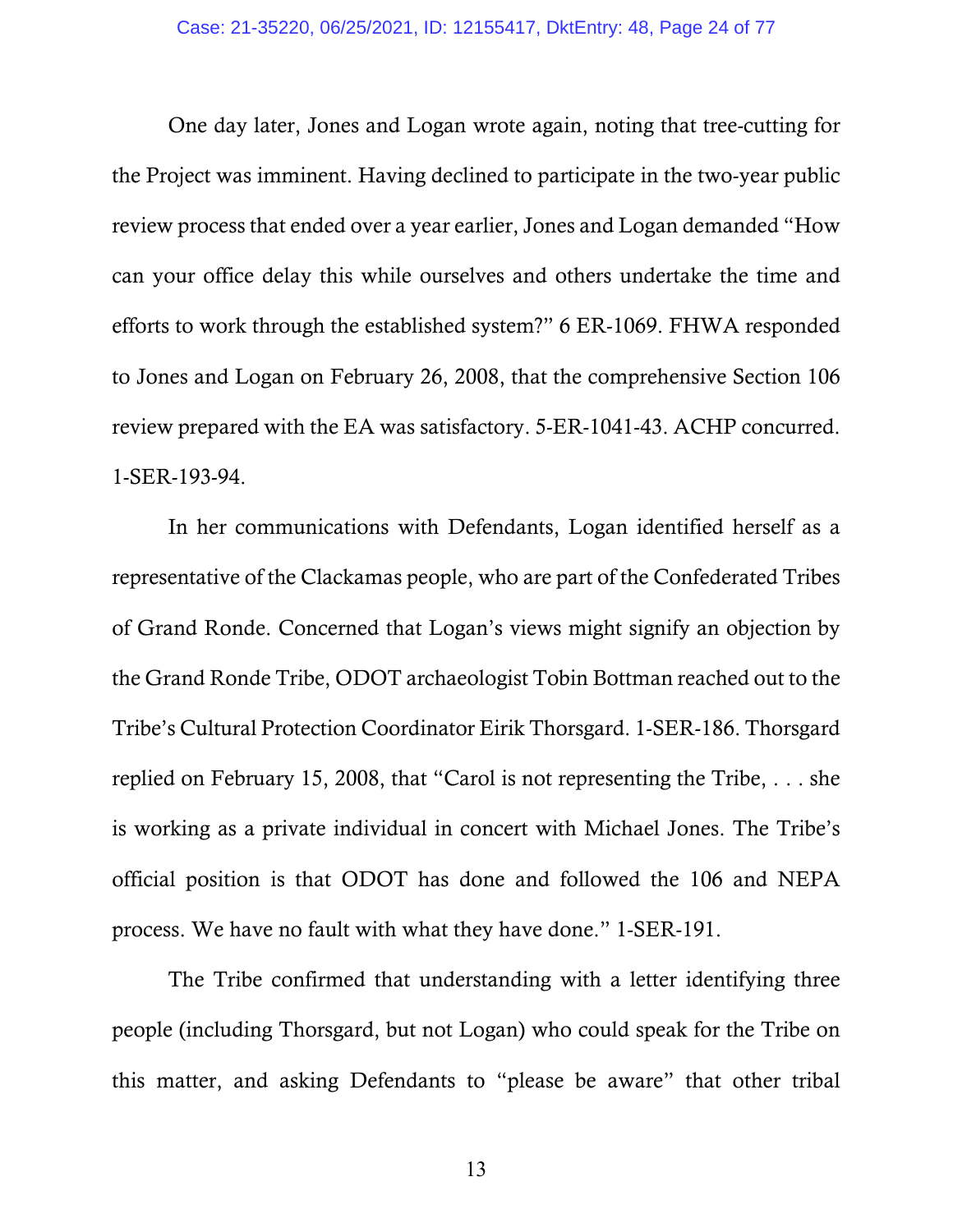members "can only represent their *personal perspectives*" and do not speak for the Tribe. 1-SER-195-96.

## 4. Project construction began in February 2008 and was completed in 2009.

Removal of the large trees in Dwyer took place in February and March 2008. As FHWA explained, tree-cutting had to be completed by March 15 to comply with the Migratory Bird Treaty Act. 4-ER-788. The record is unclear on exactly what happened to the rock feature. Plaintiff Johnny Jackson testified that he saw individuals he assumed to be "the highway department" throwing the stones into a truck, 4-ER-614, but all of Plaintiffs' complaints allege that it was destroyed by vandalism. 2-SER-217, 242, 277, 316, 357. Whatever happened, it happened by March 2008. 3-ER-468.

The Project was substantially completed by April 2009. 1-SER-198-201. Once the turn lane was added, "the accident rate went down, and the severity of the accidents went down." 4-ER-784.

## B. Procedural History

Plaintiffs filed a complaint against both state and federal defendants on October 6, 2008, but did not serve it until they filed their First Amended Complaint on February 3, 2009. 10-ER-2253. Plaintiffs did not move for a preliminary injunction. *Id.*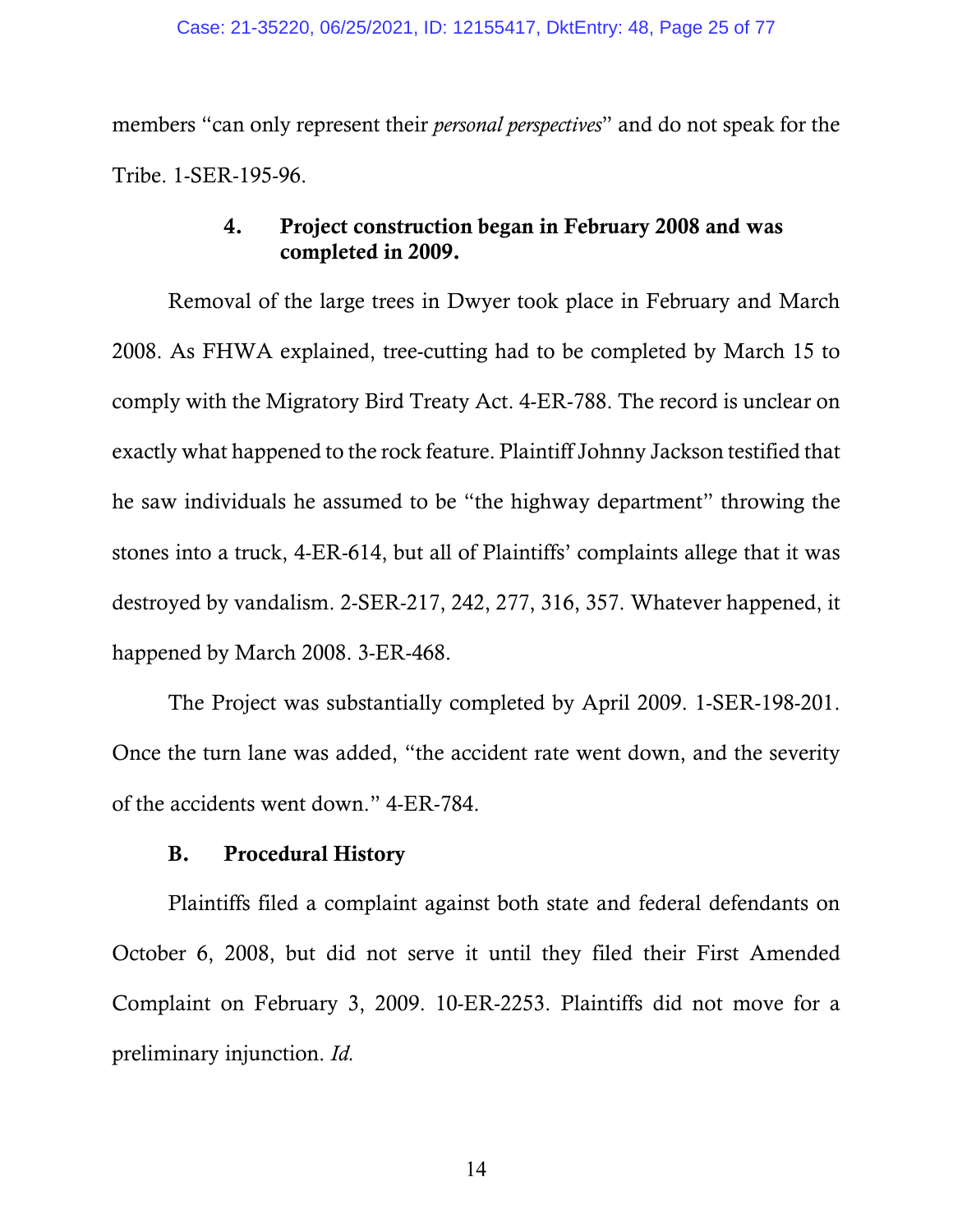In neither the original nor First Amended Complaint did any Plaintiff assert that their religious exercise was impacted by Defendants' actions, nor did they plead claims under RFRA or the Free Exercise Clause. Rather, they asserted broad interests in the protection of "Native American sacred and cultural sites, and historical and archaeological resources in the area of Mount Hood, in Oregon," and alleged that "these sites and resources" were damaged by the Project. 2-SER-206, 229. Specifically, they alleged that Defendants violated duties by failing adequately to protect a "rock cluster later identified as a burial cairn," a separate alleged "historic stone toll booth," and a "Third Priority Barlow Road segment." 2-SER-221, 247-49

In June 2010, Plaintiffs filed a Second Amended Complaint, stating for the first time a claim under the Free Exercise Clause. Plaintiffs Slockish, Jackson, and Logan all claimed that they had been "harmed by the damage to the sacred sites," 2-SER-261-63, which for the first time included a "historic campground" as well as the "rock cluster later identified as a burial cairn." 2- SER-273, 312. A similar Third Amended Complaint followed in 2012, 2-SER-296, and then the litigation was stayed until mid-2015 as the parties explored settlement. 1-ER-58.

In 2016, Plaintiffs filed a Fourth, and final, Amended Complaint. 2-SER-336. Plaintiffs asserted twelve claims, arising under the National Environmental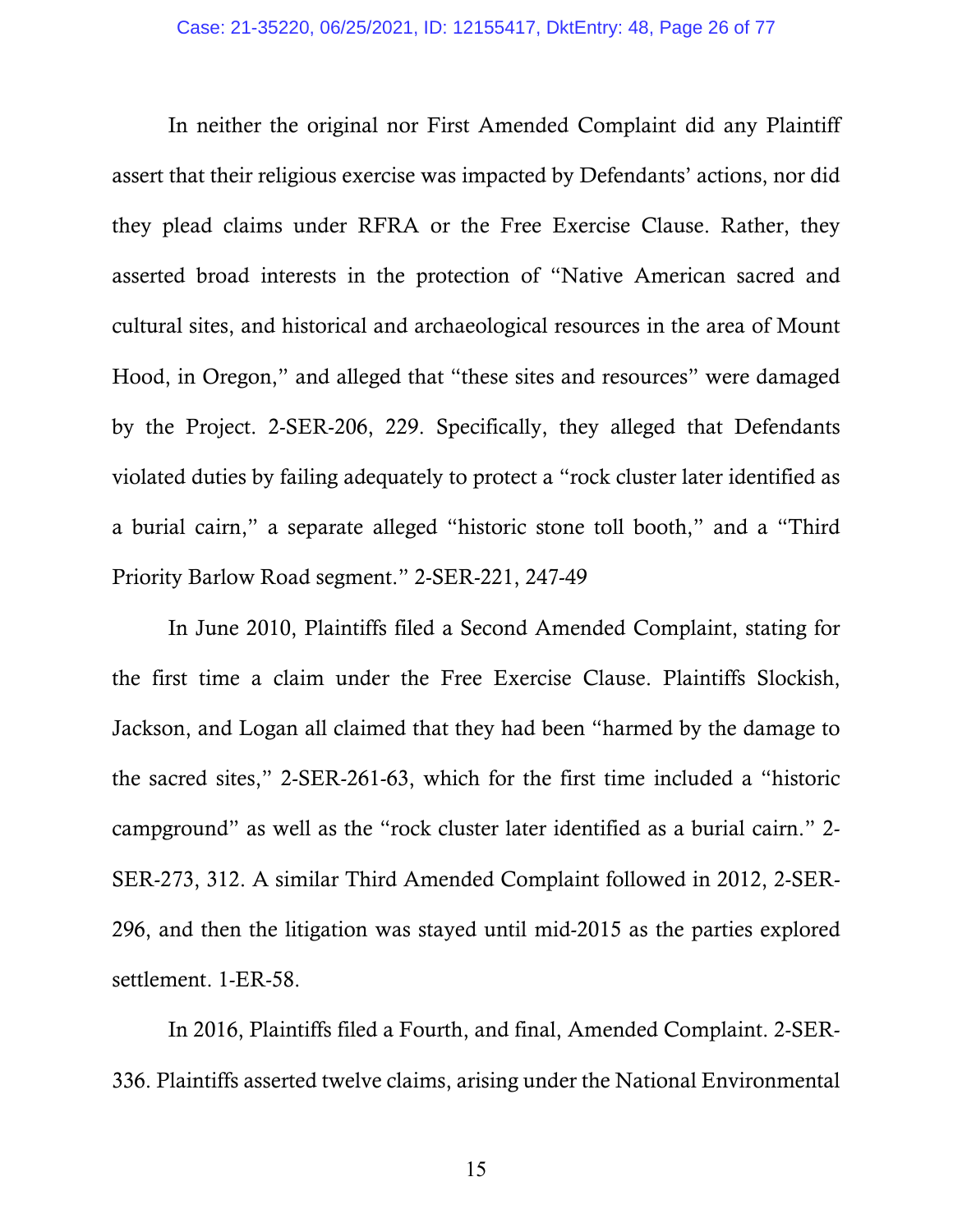Policy Act (NEPA), the National Historic Preservation Act (NHPA), the National Forest Management Act (NFMA), the Federal Land Policy and Management Act (FLPMA), 43 U.S.C. § 1701 *et seq.*; the Department of Transportation Act, 49 U.S.C. §-303 *et seq* ("section 4(f)"); the Native American Graves Protection and Repatriation Act, 25 U.S.C. §-3001 *et seq*.; the Archaeological Resources Protection Act, 16 U.S.C. §-470aa *et seq*.; the Free Exercise and the Due Process Clauses of the Constitution, and—for the first time in eight years of litigation—RFRA. 1-ER-7, 44-45; 2-SER-328.

The proceedings were split, with briefing first on the RFRA claim. On March 2, 2018, Magistrate Judge Youlee You found that, under binding precedent, the government's use of its own property did not impose a substantial burden on Plaintiffs' religious exercise, and their RFRA claim therefore fails. 1- ER-97-103. The district court adopted the Magistrate's report in relevant part on June 11, 2018. 1-ER-92.

The parties then briefed the remaining eleven claims. On April 1, 2020, Magistrate Judge You issued Findings and Recommendations laying out, in clear and meticulously record-backed detail, the complicated factual background of this case. 1-ER-13-44.

Turning to the law, Magistrate Judge You concluded that all of Plaintiffs' remaining claims failed as a matter of law, were waived by Plaintiffs' failure to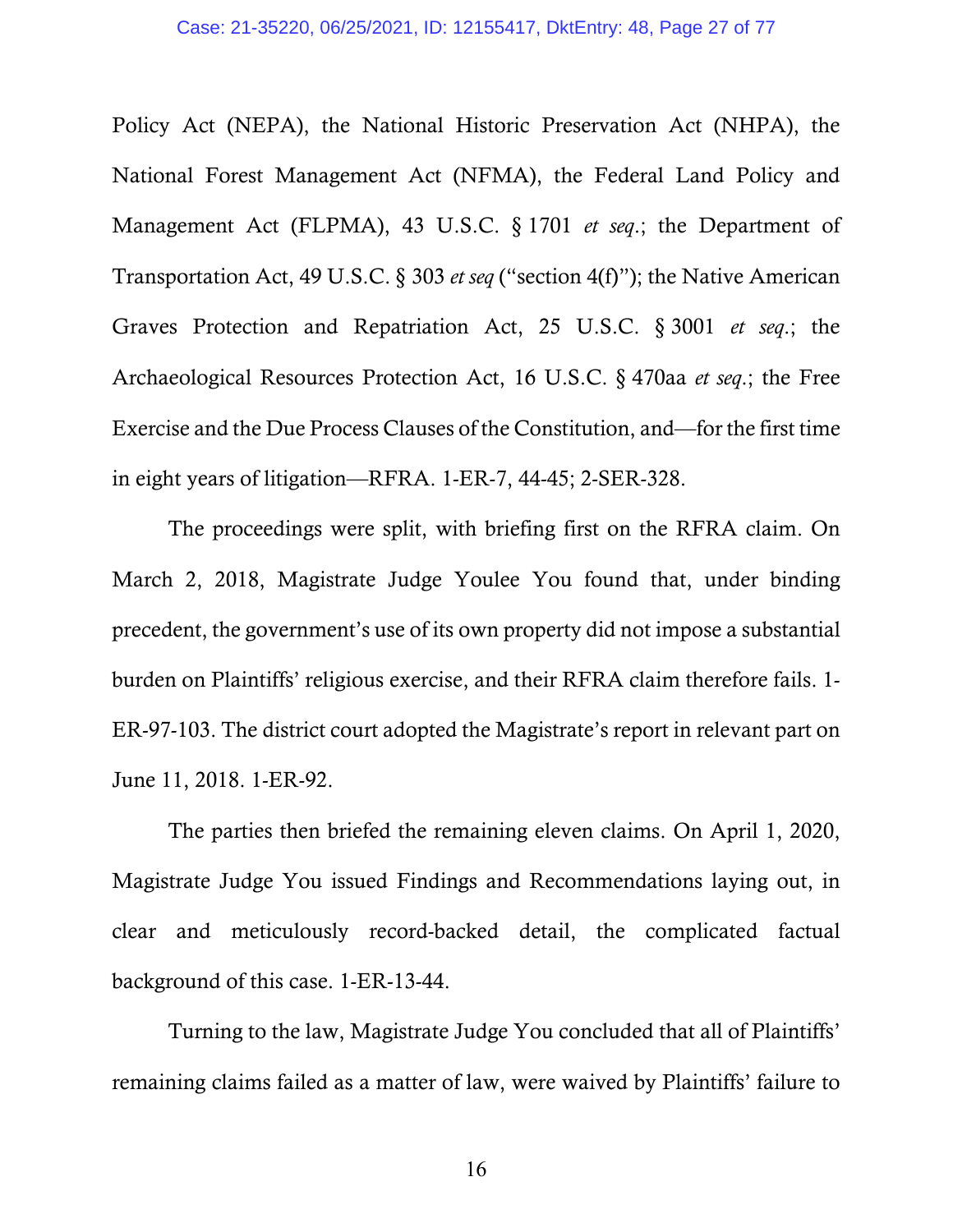raise the issues before the agencies, or were barred by laches. 1-ER-67-87. On February 21, 2021, the district court erroneously held that laches does not apply to any claim brought within the statute of limitations, but otherwise adopted the Magistrate's report in its entirety, holding that all of Plaintiffs' claims either failed as a matter of law or were waived. 1-ER-3-5. The district court entered final judgment on March 19, 2021. 1-ER-2.

### SUMMARY OF ARGUMENT

 1. This case is moot because no effective relief can be granted. Plaintiffs have made clear that their injuries would not be meaningfully redressed by any relief short of restoration of the site. The site lies entirely within a right-of-way controlled by ODOT, which was dismissed from this suit on Eleventh Amendment grounds. The remaining defendants lack authority to restore the site, and even if they could, that equitable relief is barred by laches. Plaintiffs bypassed the administrative process they now criticize; did not sue until after the trees and rock feature were irretrievably gone; and did not raise religiousexercise claims until 2010—five years after the administrative process began, and more than a year after the Project was complete.

 2. Plaintiffs' RFRA claim is foreclosed by binding precedent holding that the government's use of federal land does not impose a substantial burden on individuals, even if it severely impacts their religious exercise, because it neither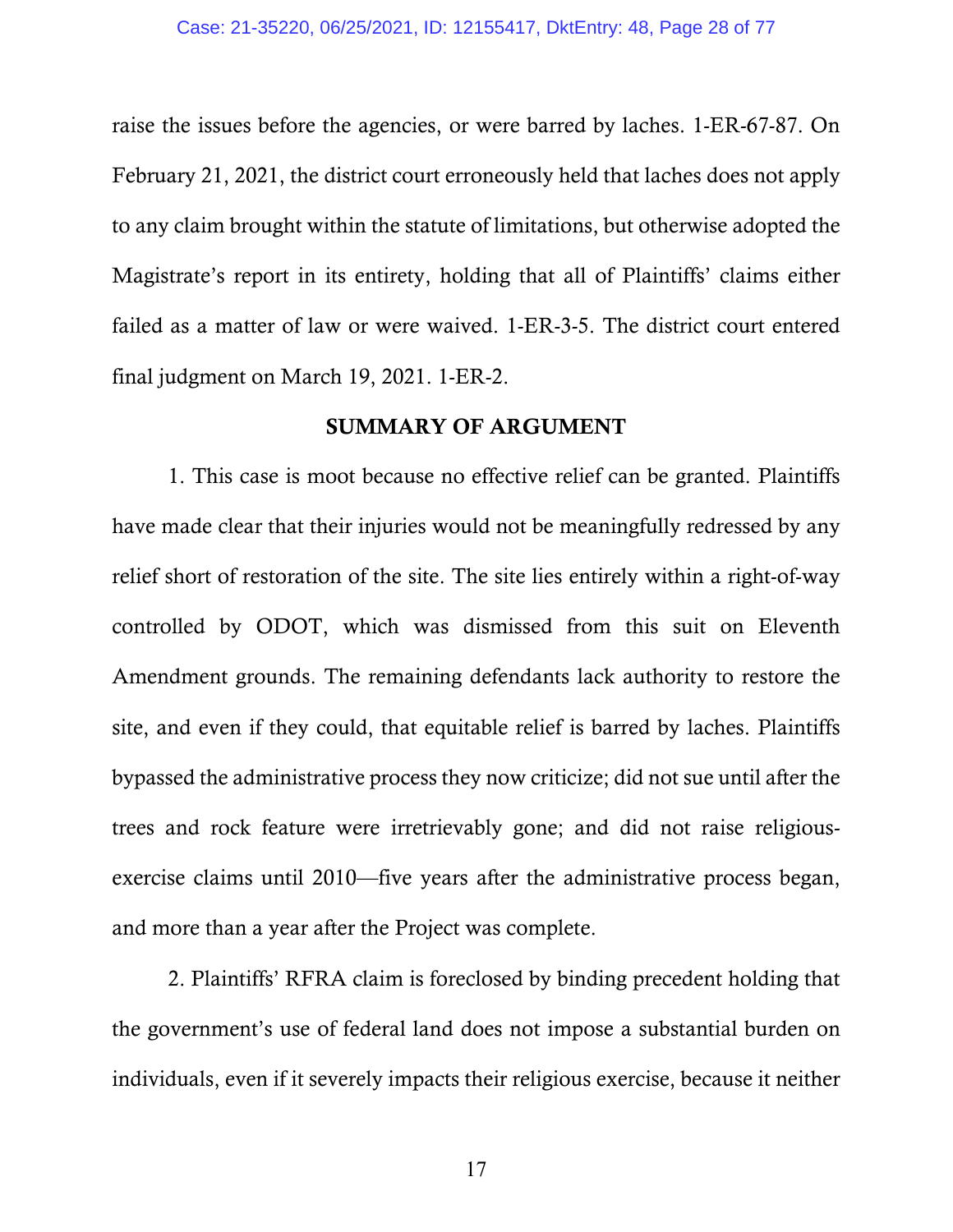#### Case: 21-35220, 06/25/2021, ID: 12155417, DktEntry: 48, Page 29 of 77

punishes nor conditions availability of a benefit on their religiously-motivated conduct. Those cases are not distinguishable; indeed, the Supreme Court specifically rejected Plaintiffs' proffered distinction between physical and spiritual or "subjective" impacts because it would impermissibly require the Court to evaluate the truth of religious beliefs.

 3. Plaintiffs' Free Exercise claim is similarly foreclosed by precedent. Plaintiffs assert that any government land-use action that includes environmental mitigation measures thereby discriminates against religion and is subject to strict scrutiny, but that theory has never been accepted by any court and is inconsistent with binding Supreme Court precedent.

 4. Plaintiffs' environmental, historic-preservation, and procedural claims are waived by their failure to raise those issues in the administrative process. They are also meritless.

### STANDARD OF REVIEW

 This Court reviews a district court's decision to grant a motion for summary judgment de novo, using the same standard as applied by the district court. *Navajo Nation*, 535 F.3d at 1067.

The Administrative Procedure Act (APA), 5 U.S.C. §§ 701-706, governs judicial review of Plaintiffs' NEPA, NHPA, FLPMA, and 4(f) claims. Under that "highly deferential" standard, a reviewing court "may not substitute [its]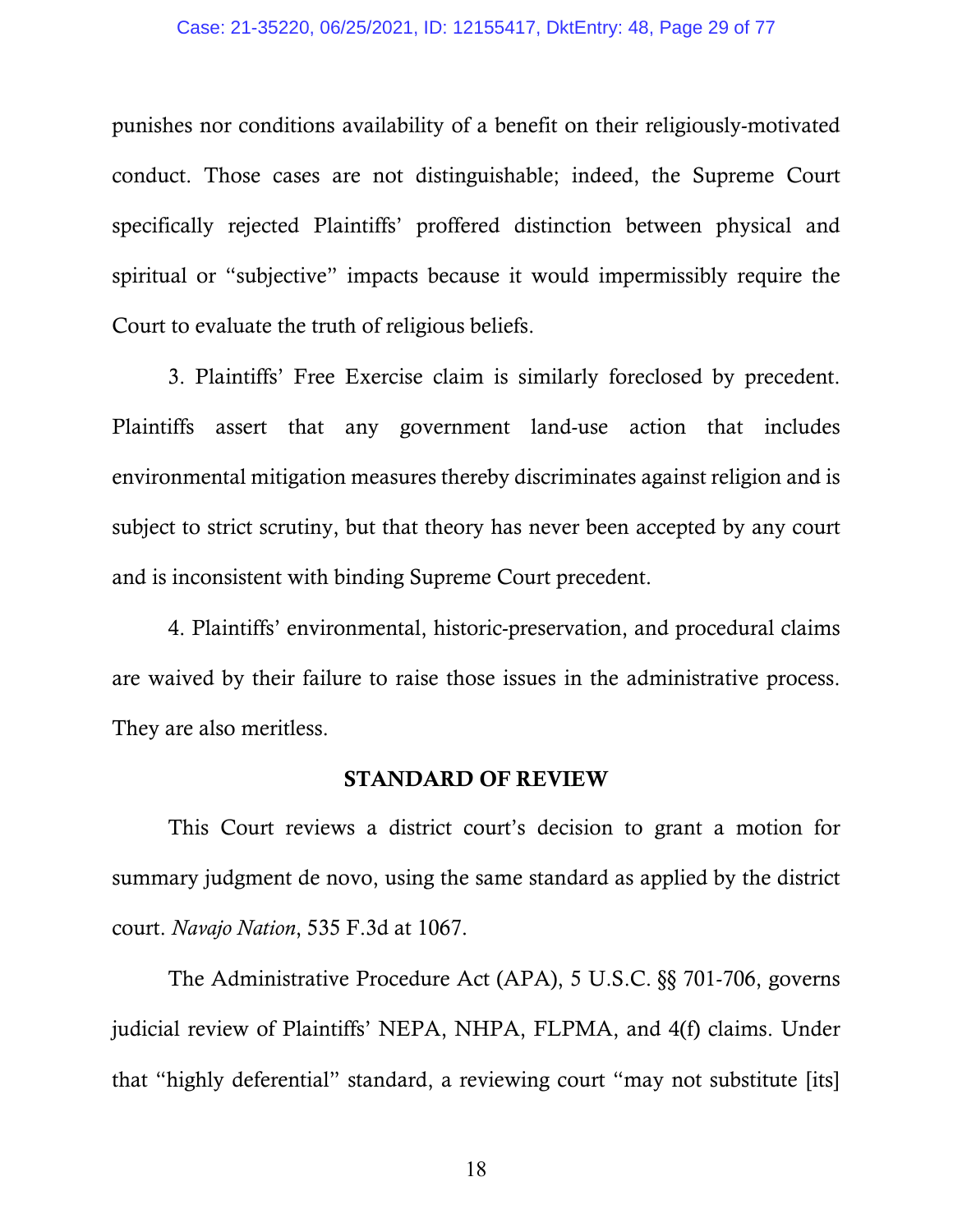judgment for that of the agency," but must uphold the agency's decision as long as the agency has considered the relevant data, articulated a satisfactory explanation for its action, and made no clear error of judgment. *San Luis & Delta-Mendota Water Auth. v. Jewell*, 747 F.3d 581, 601 (9th Cir. 2014).

### ARGUMENT

### I. This appeal is moot.

 As Plaintiffs themselves argue, the Project "destroyed everything that made the site sacred—the old-growth trees have been cut, Plaintiffs' stone altar has been scattered and removed, and the campsite and burial ground have been destroyed." Appellate ECF 7 at 2. These acts occurred before Plaintiffs brought suit, and they cannot be undone. Because no effective relief can be granted, this case is moot.

 The district court held otherwise, reasoning that "it is likely that the Court could craft some relief that would mitigate Plaintiff's injury and improve their access to the site and ability to exercise their religion." 1-ER-92. But Plaintiffs have proven the court wrong, stating that access to the site (which they already have) is so far from effective relief that they consider it "frankly, insulting." Brief at 40. Only restoration of the site would redress Plaintiffs' asserted injuries, and that is beyond the power of the federal defendants. Only ODOT—which was dismissed from this case on Eleventh Amendment grounds—has authority to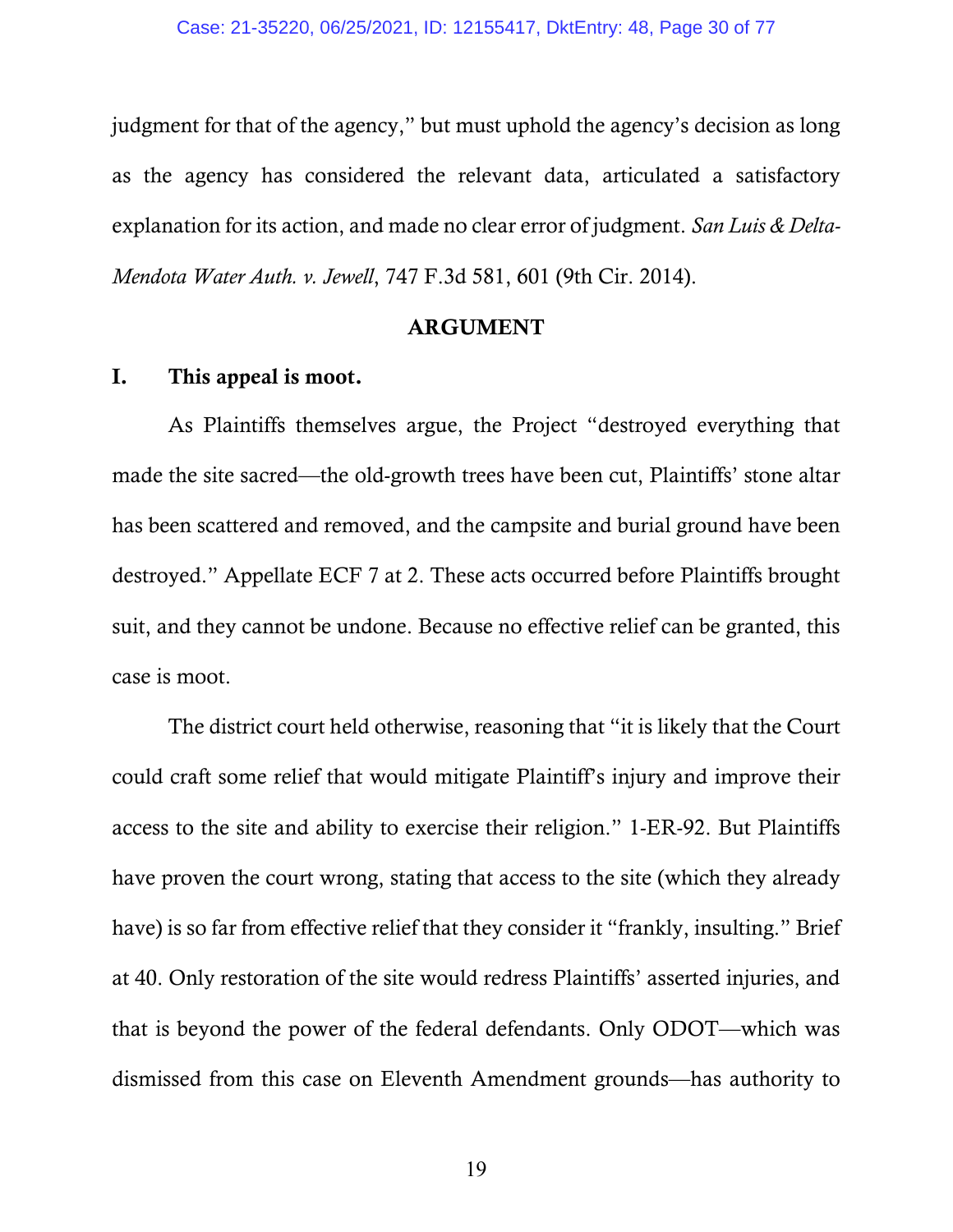#### Case: 21-35220, 06/25/2021, ID: 12155417, DktEntry: 48, Page 31 of 77

modify the highway, which by statutory definition includes not only the roadway but the entire right-of-way. D.Ct. ECF 131; 23 U.S.C.  $\S$ § 101(a)(11) & (13); 114(a), 116, 145.

 Plaintiffs' sacred site lies within ODOT's right-of-way. 5-ER-962. Within that right-of-way, the federal government retains only limited rights. It may not "use or authorize the use of any portion of the right-of-way for non-highway purposes" when such use conflicts with applicable statutes and regulations, or if it would "impair the full use and safety of the highway," and even allowable uses require consultation with ODOT. 5-ER-57. Defendants lack authority to remove the embankment or guardrail.

 ODOT's authority over the highway is an insurmountable barrier to redress here. "There is no redressability, and thus no [Article III jurisdiction], where  $\ldots$  any prospective benefits depend on an independent actor who retains 'broad and legitimate discretion the courts cannot presume either to control or to predict.'" *Glanton v. AdvancePCS Inc*., 465 F.3d 1123, 1125 (9th Cir. 2006). This case is therefore unlike *West v. Secretary of Transp.*, 206 F.3d 920, 925 (9th Cir. 2000), which held that a NEPA challenge to a completed highway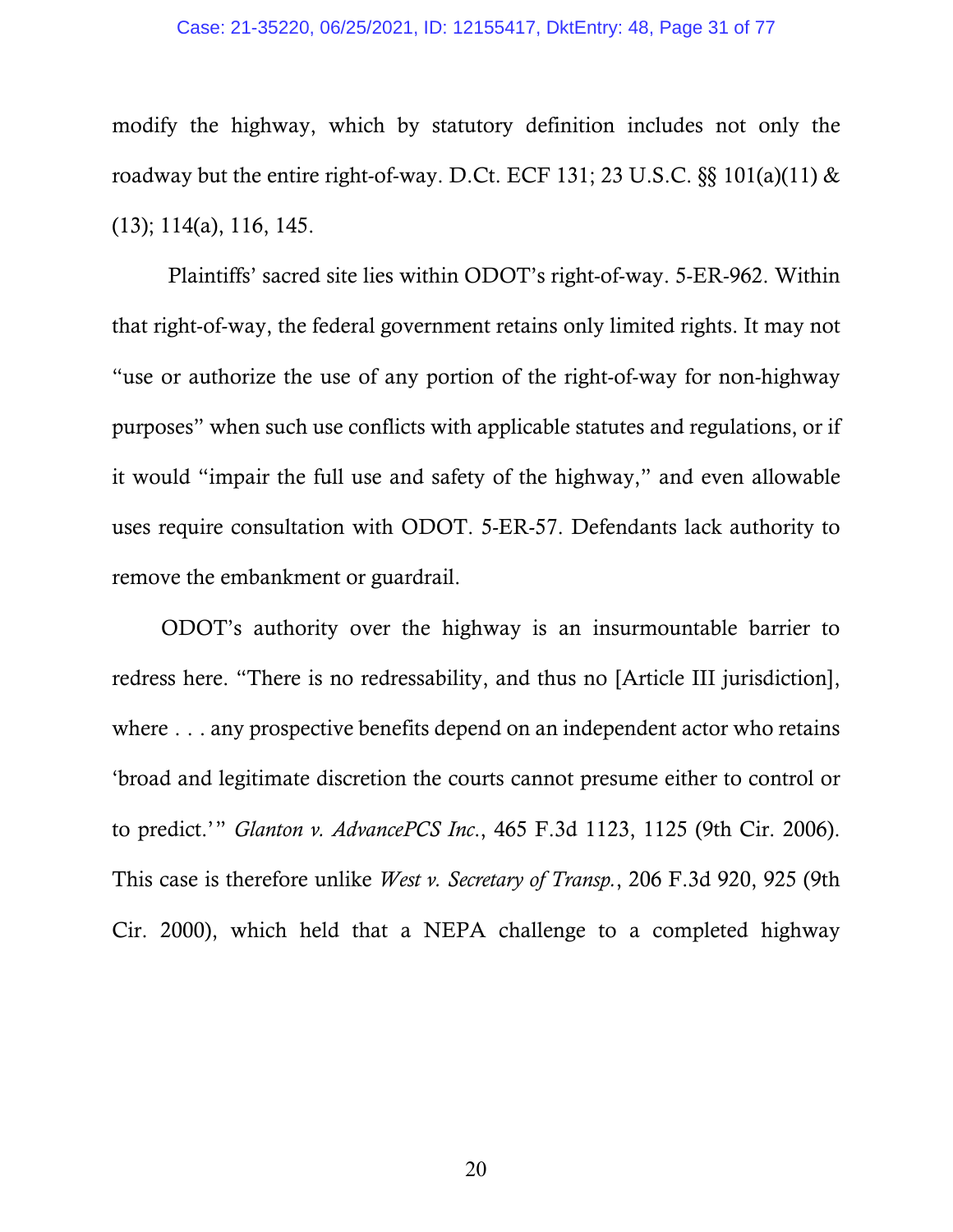interchange was not moot because the Court could order the interchange removed. Without ODOT as a party, the Court cannot order such relief here.<sup>5</sup>

 Even if it were possible to restore the site, that equitable relief is barred by laches. Even in environmental cases where the defense is applied "sparingly," laches bars equitable relief when there is a clear lack of diligence by the plaintiff and prejudice to the defendant. *Apache Survival Coal. v. United States*, 21 F.3d 895 (9th Cir. 1994); *Jicarilla Apache Tribe v. Andrus*, 687 F.2d 1324, 1337-39 (10th Cir. 1982).

 In *Apache Survival Coalition*, this Court applied laches where the plaintiffs sat out the administrative process for the Mount Graham Observatory and then sued after construction began, alleging that it interfered with their religious practices. 21 F.3d 895 (9th Cir. 1994). Because the Coalition "ignored the *very process* that its members now contend was inadequate," the Court held that laches ran "not from the date of the relevant agency action, $\ldots$  but from the onset of the NHPA review process, beginning with the Forest Service's first attempts to elicit the Tribe's input in 1985." *Id.* at 907 (emphasis in original).

 $\overline{a}$ 

<sup>&</sup>lt;sup>5</sup> Plaintiffs' request for declaratory relief cannot revive their moot claims. When "there is no 'case' in the Constitutional sense of the word," then the Court also "lacks the power to issue a declaratory judgment." *Nome Eskimo Cmty. v. Babbitt*, 67 F.3d 813, 816 (9th Cir. 1995); *see also California v. Texas*, -- S. Ct. --, 2021 WL 2459255 (June 17, 2021) at \*5-6. Plaintiffs have not pled a claim for nominal damages.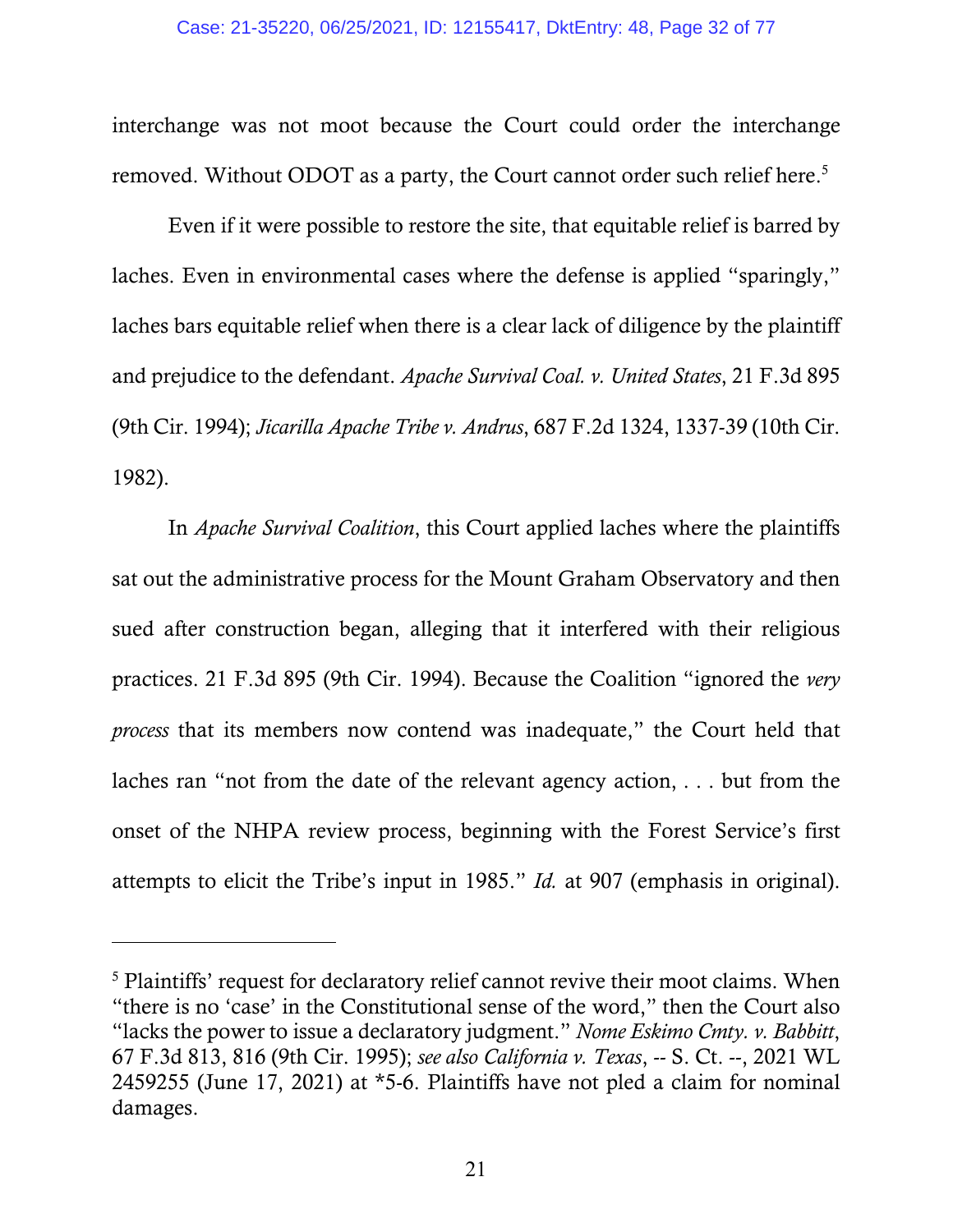### Case: 21-35220, 06/25/2021, ID: 12155417, DktEntry: 48, Page 33 of 77

This Court applied laches because the plaintiffs, with "full knowledge of the impending construction of the observatory on Mount Graham, were content to stand on the sidelines while the federal agencies undertook their administrative duties. Only after substantial work on the observatory complex had been completed did they raise objections, and even then without a reasonable amount of diligence. Therefore, we conclude that [their] NHPA claim is barred by laches." *Id.* at 914.

 This case could hardly be more similar. Defendants made special efforts to include Plaintiffs from the beginning of the review process in March 2005, 5- ER-1045-52, but Plaintiffs "ignored the *very process* that [they] now contend was inadequate" until a year after it ended, at which point they raised scattershot objections on the eve of construction. 21 F*.*3d at 907; 6-ER-1067-71, 1147-56.6 They then waited until *after* the trees and stones had been removed before filing a complaint in October 2008 (which they failed to serve until February 2009);

 $\overline{a}$ 

<sup>6</sup> This Court held that Apache Survival Coalition and the San Carlos Apache Tribe were "a single entity" for purposes of laches analysis. Magistrate Judge You correctly made the same finding about Plaintiffs here. 1-ER-68-69. All individual Plaintiffs are members of Plaintiff CGS, which was co-founded by Jones and Logan; and all the individual Plaintiffs, plus Jones, founded Plaintiff Mount Hood Sacred Lands Preservation Alliance in the 1990s. The individual members' standing declarations also attest to their privity with Jones. 5-ER-921, 930, 946.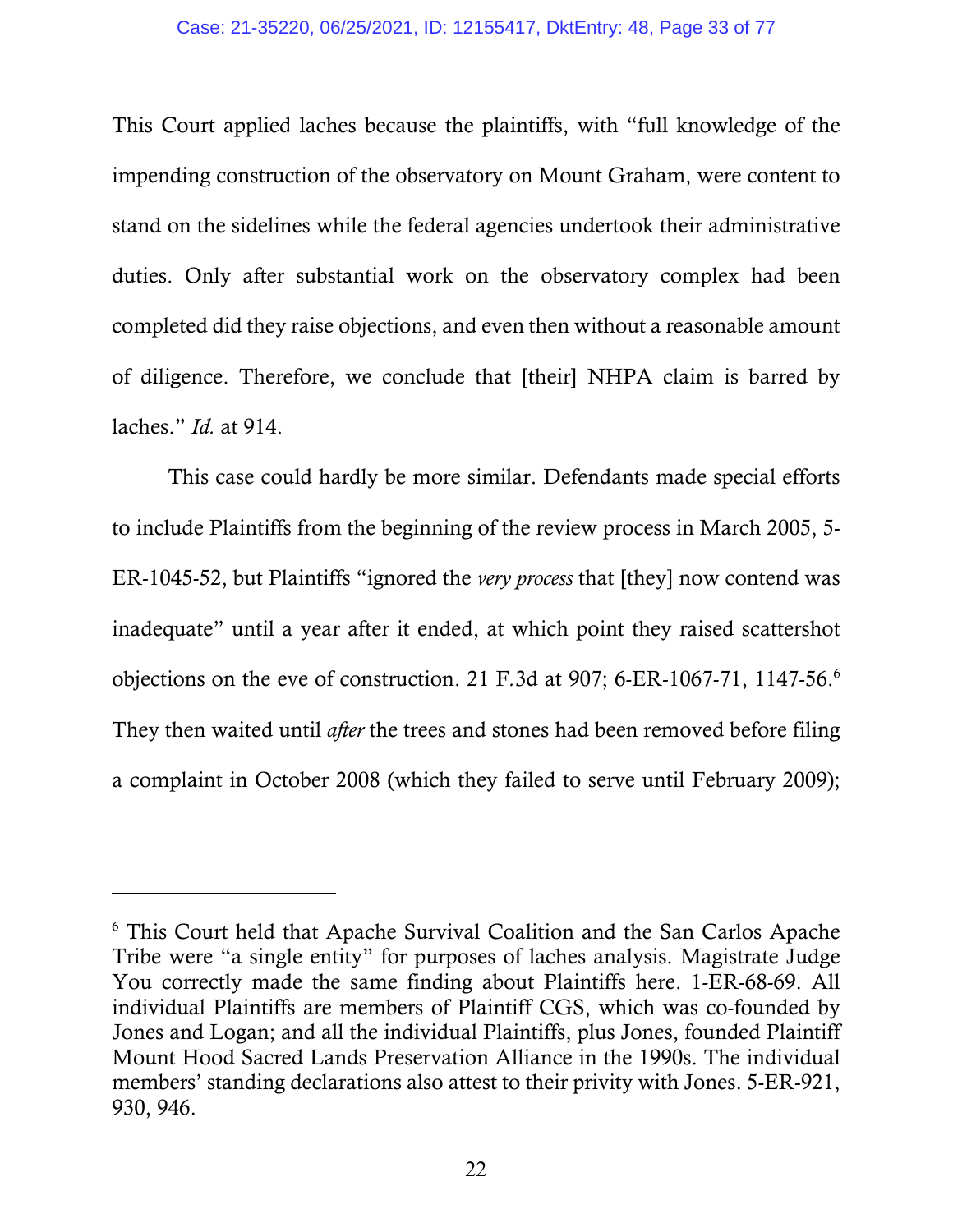#### Case: 21-35220, 06/25/2021, ID: 12155417, DktEntry: 48, Page 34 of 77

never moved for a preliminary injunction; and did not plead a religious-exercise claim until 2010, after the Project was complete.

 Plaintiffs argue that Defendants already knew about the site, but their brief obscures or outright misrepresents *what* Defendants knew about it. Certainly, Defendants knew that Jones, who was neither Native American nor a practitioner of Native American religion, 1-ER-16, believed that the rock feature was a "Native American or pioneer grave," but they also knew that "every professional archaeologist who visited the site" disagreed, 1-ER-51, as did all four of the Tribes consulted. 1-ER-62. The Grand Ronde's Cultural Protection Coordinator stated that it "is most likely a pile of rocks from ploughing." 1-SER-182. And Jones did not, as Plaintiffs allege, "inform[] the Government of the site's historic and religious significance, including the graves and stone altar." Brief at 1. In fact, no Plaintiff (or anyone else) informed Defendants that they personally used this site for religious purposes until 2010, 2-SER-261-63 (Second Amended Complaint), and no Plaintiff (or anyone else) called this rock feature an "altar" until approximately 2016. Compare 2-SER-213 ("rock cluster", 2008); 5-ER-934 ("stone monument"; 2012); 5-ER-875 ("altar", 2016).

 Plaintiffs also allege that Yakama Elder Wilferd Yallup "participated in a meeting with government officials, at which Yallup 'identified the [Dwyer site as] having burials.'" Brief at 17 (brackets supplied by Plaintiffs). That is false.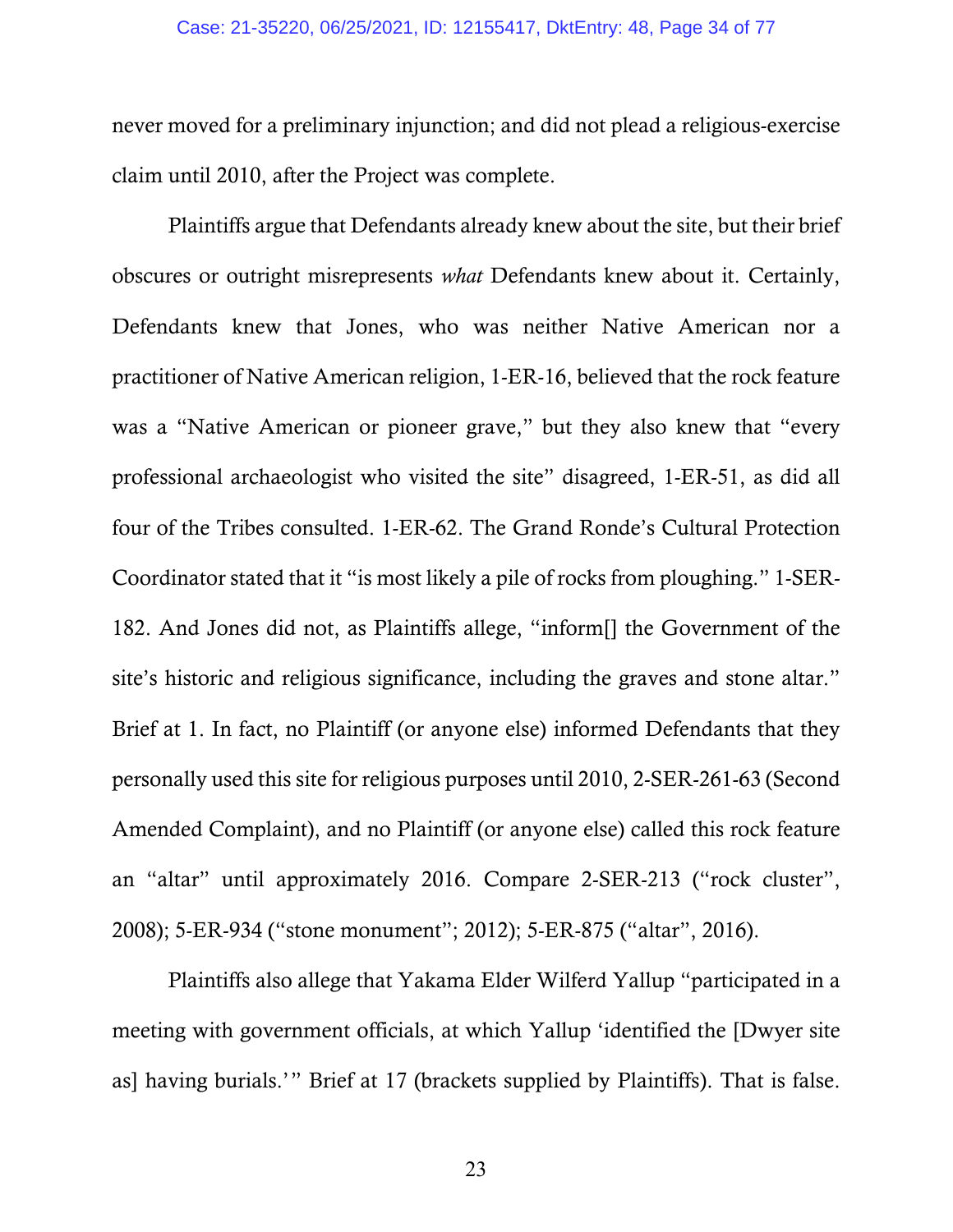The transcript of that 1991 meeting is in the record, 6-ER-1073, and the "word Dwyer does not appear anywhere in" it. 1-ER-64.<sup>7</sup> Yallup identified two burial sites near Highway 26, but neither is in Dwyer or even in the Wildwood-Wemme project area. 1-ER-21, 64 (redacted); 11-ER-2320, 2363 (unredacted).

 The district court rejected the Magistrate's laches recommendation, holding that "the doctrine of laches does not bar a suit filed within an applicable federal statute of limitations," 1-ER-4, citing *SCA Hygiene Prods. v. First Quality Baby Prods.*, 137 S. Ct. 954, 960 (2017). That was legal error; *SCA Hygiene* and its predecessor, *Petrella v. Metro-Goldwyn-Mayer*, 572 U.S. 663 (2014), held only that laches will not bar a claim for *legal* relief—i.e., damages—brought within the statute of limitations. Neither displaced the longstanding rule, applied in *Apache Survival Coalition*, that laches can bar *equitable* relief in cases brought within the statute of limitations. *Petrella*, 572 U.S. at 685-86 (laches may warrant "curtailment of the relief equitably awardable"); *Standing Rock Sioux Tribe v. U.S.* 

l

<sup>&</sup>lt;sup>7</sup> Jones and Logan sent the transcript to FHWA in February 2008, not representing it as incomplete. 6-ER-1070. But in 2016, Jones submitted an extrarecord declaration claiming that the tape recorder malfunctioned and failed to record Yallup's identification of Dwyer as a burial site. 5-ER-832. There are numerous inconsistencies between Jones' 2016 story and the 1991 transcript. No party mentions the purported malfunction. The transcript also shows Jones trying to prevent Yallup from disclosing information that, according to Jones' 2016 story, Yallup had already disclosed. 6-ER-1075-76, 1101-02. The district court rejected Jones's attempts to "recharacterize the transcript." 1-ER-65.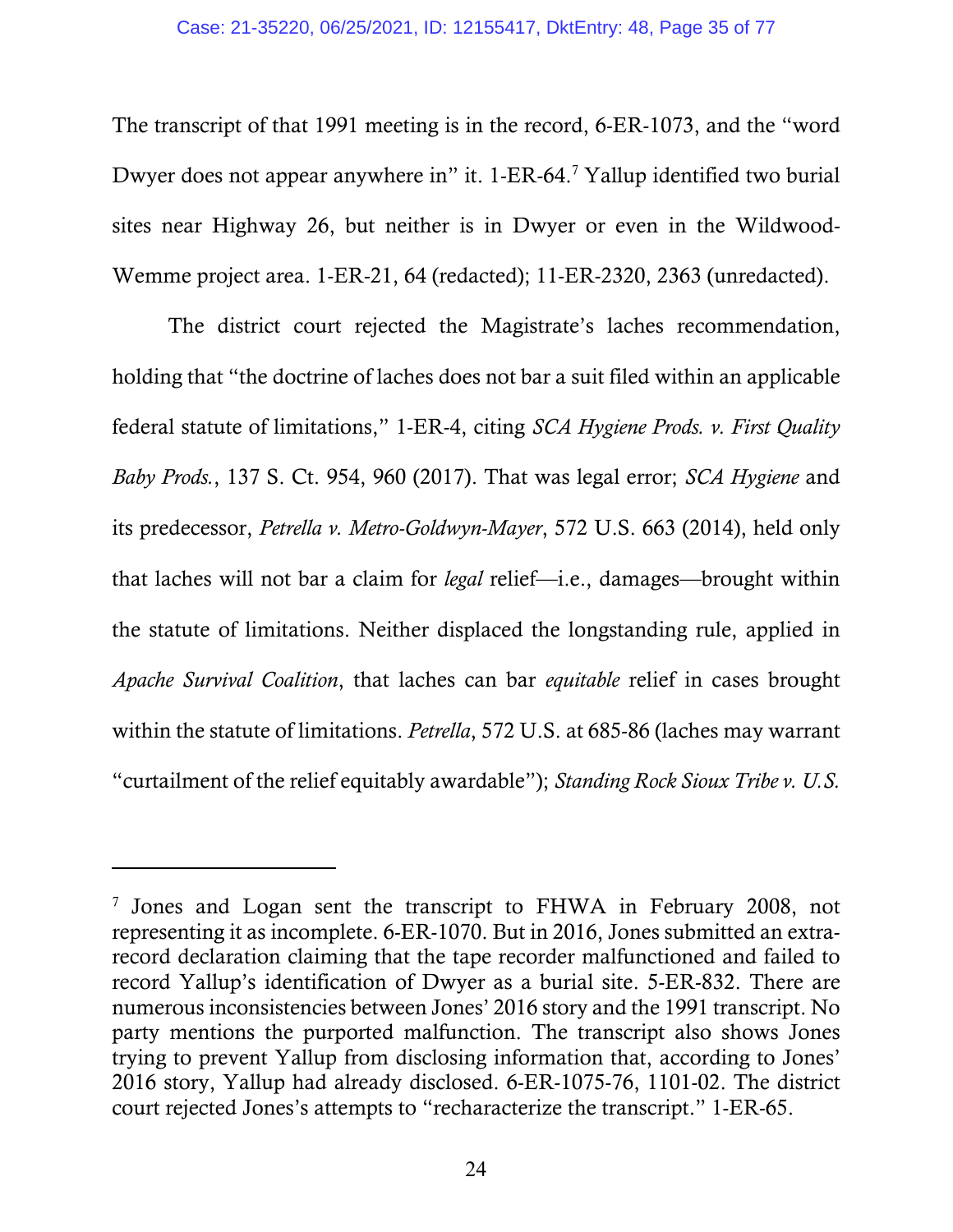*Army Corps of Engineers*, 239 F. Supp. 3d 77, 84-88 (D.D.C. 2017) (explaining *Petrella;* applying laches on similar facts); *see also Pinkette Clothing, Inc. v. Cosm. Warriors Ltd.*, 894 F.3d 1015, 1024 (9th Cir. 2018); *Black Warrior Riverkeeper v. U.S. Army Corps of Engineers*, 781 F.3d 1271, 1286 n.10 (11th Cir. 2015).

 Plaintiffs argued below that Defendants' laches defense was waived because it was not asserted in the Answer, but that is wrong. "In the absence of a showing of prejudice, an affirmative defense may be raised for the first time at summary judgment. There is no prejudice to a plaintiff where an affirmative defense would have been dispositive if asserted when the action was filed. Rather, a party must point to a tangible way in which it was prejudiced by the delay." *Garcia v. Salvation Army*, 918 F.3d 997, 1008-09 (9th Cir. 2019) (cleaned up). Plaintiffs were not prejudiced, as the Magistrate correctly concluded, so the defense is not waived.

 Defendants do not contend that laches bars Plaintiffs' claims in their entirety, but laches *does* bar the equitable relief of ordering Defendants to restore the site, which Plaintiffs have made clear is the only relief that would redress their injuries. Because effective relief cannot be awarded, this case is moot.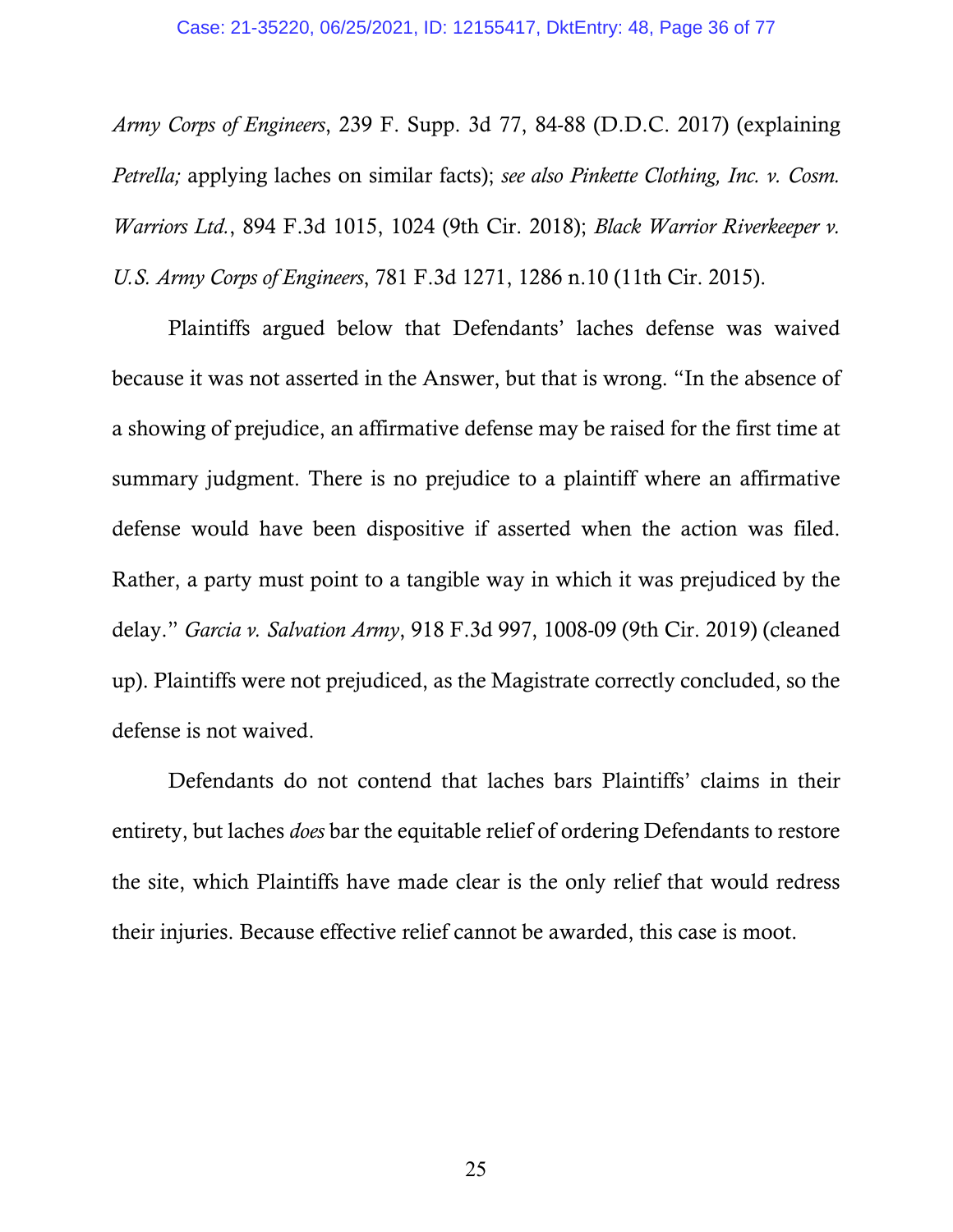# II. Plaintiffs' RFRA claims are foreclosed by Supreme Court and en banc Circuit precedent.

 In *Navajo Nation v. U.S. Forest Service*, this Court, sitting en banc, squarely held that the government's use of federal land in a manner that conflicts with a plaintiff's religious exercise does not impose a substantial burden within the meaning of RFRA. 535 F.3d at 1072. In so holding, this Court followed the Supreme Court's decision in *Lyng v. Northwest Indian Cemetery Protective Association*, 485 U.S. 439 (1988), which reached the same conclusion under the Free Exercise Clause. Those decisions are controlling here, and Plaintiffs' attempts to distinguish them are unavailing.

# A. Under RFRA, a "substantial burden" requires a showing of coercion, not just a collateral impact on religious exercise.

 In 1990, the Supreme Court held that the Free Exercise Clause does not require religious exemptions from a "valid and neutral law of general applicability." *Employment Div. v. Smith*, 494 U.S. 872 (1990). Unless "prohibiting the exercise of religion" is "the object of" the law, the Court held, "the First Amendment has not been offended." *Id.* at 878-79.

 Congress responded by enacting RFRA, which restored, as a matter of statutory right, the broader protection of religious exercise exemplified in the Supreme Court's earlier decisions in *Sherbert v. Verner*, 374 U.S. 398 (1963) and *Wisconsin v. Yoder*, 406 U.S. 205 (1972). 42 U.S.C. §-2000bb(b)(1). In *Sherbert*,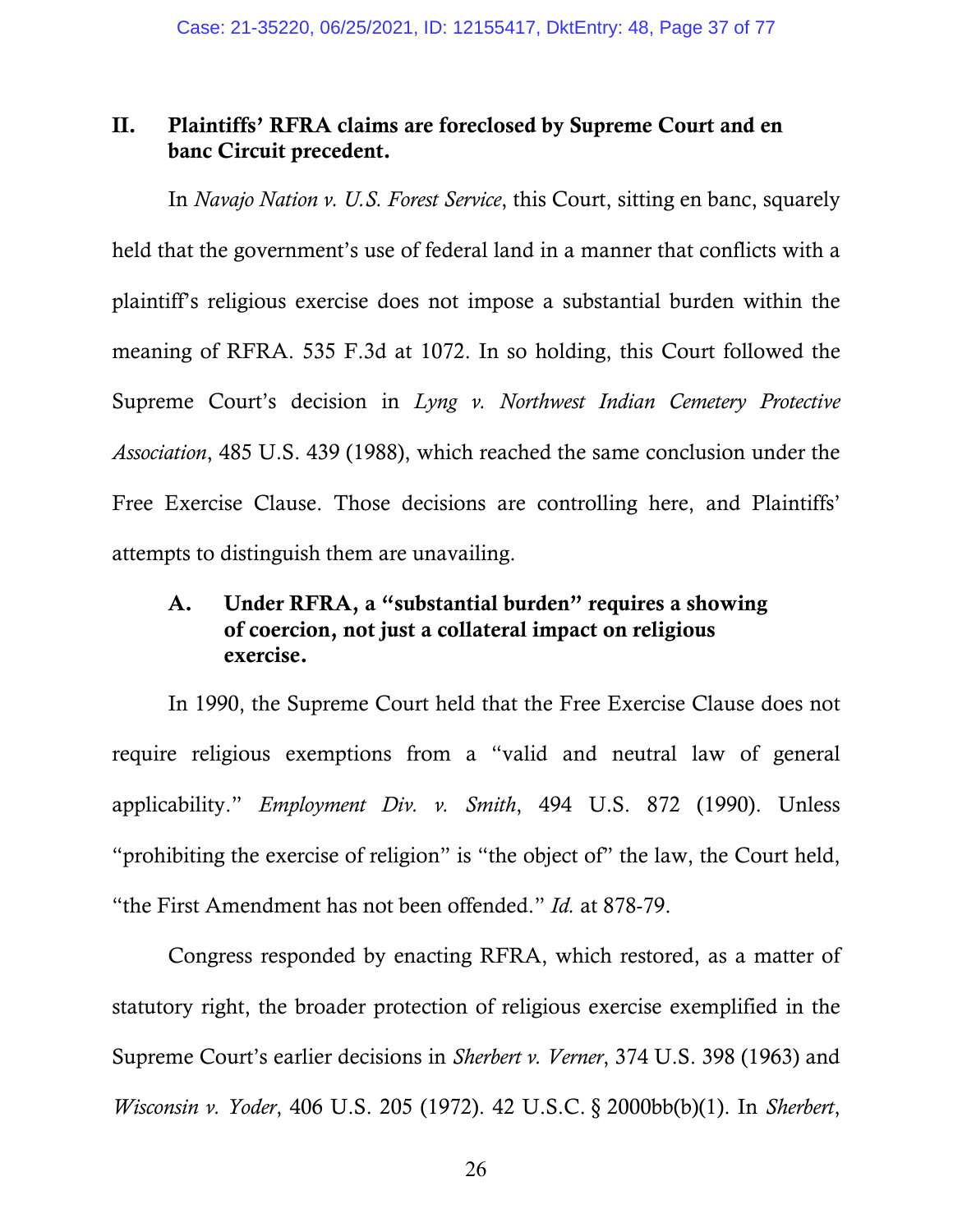#### Case: 21-35220, 06/25/2021, ID: 12155417, DktEntry: 48, Page 38 of 77

the Court held that South Carolina's denial of unemployment benefits to a Seventh-Day Adventist fired for refusing to work on Saturdays placed "the same kind of burden upon the free exercise of religion as would a fine imposed against [her] for her Saturday worship," 374 U.S. at 404. *Id*. at 406-07. And in *Yoder*, the Court held Wisconsin's compulsory schooling law "unduly burden[ed]" the religious exercise of Amish parents and children by "compel[ling] them, under threat of criminal sanction, to perform acts undeniably at odds with fundamental tenets of their religious beliefs." *Yoder*, 406 U.S. at 218, 220.

 RFRA provides that the federal government "shall not substantially burden a person's exercise of religion even if the burden results from a rule of general applicability," unless it demonstrates that the "application of the burden to the person" serves a "compelling governmental interest" and is the "least restrictive means of furthering that compelling governmental interest." 42 U.S.C.  $\S$  2000bb-1 (emphasis added).<sup>8</sup>

 Congress did not, however, disturb "pre-*Smith* case law" establishing that "strict scrutiny does not apply to government actions involving only

 $\overline{a}$ 

<sup>&</sup>lt;sup>8</sup> RFRA originally applied to the States, but that was held unconstitutional in *City of Boerne v. Flores*, 521 U.S. 519, 532-36 (1997). Congress then enacted the Religious Land Use and Institutionalized Persons Act (RLUIPA), 42 U.S.C. §-2000cc *et seq.*, which requires States and local governments to satisfy strict scrutiny for laws imposing substantial burdens on religious exercise with respect to zoning, *id.* §-2000cc, and institutionalized persons, *id.* §-2000cc-1.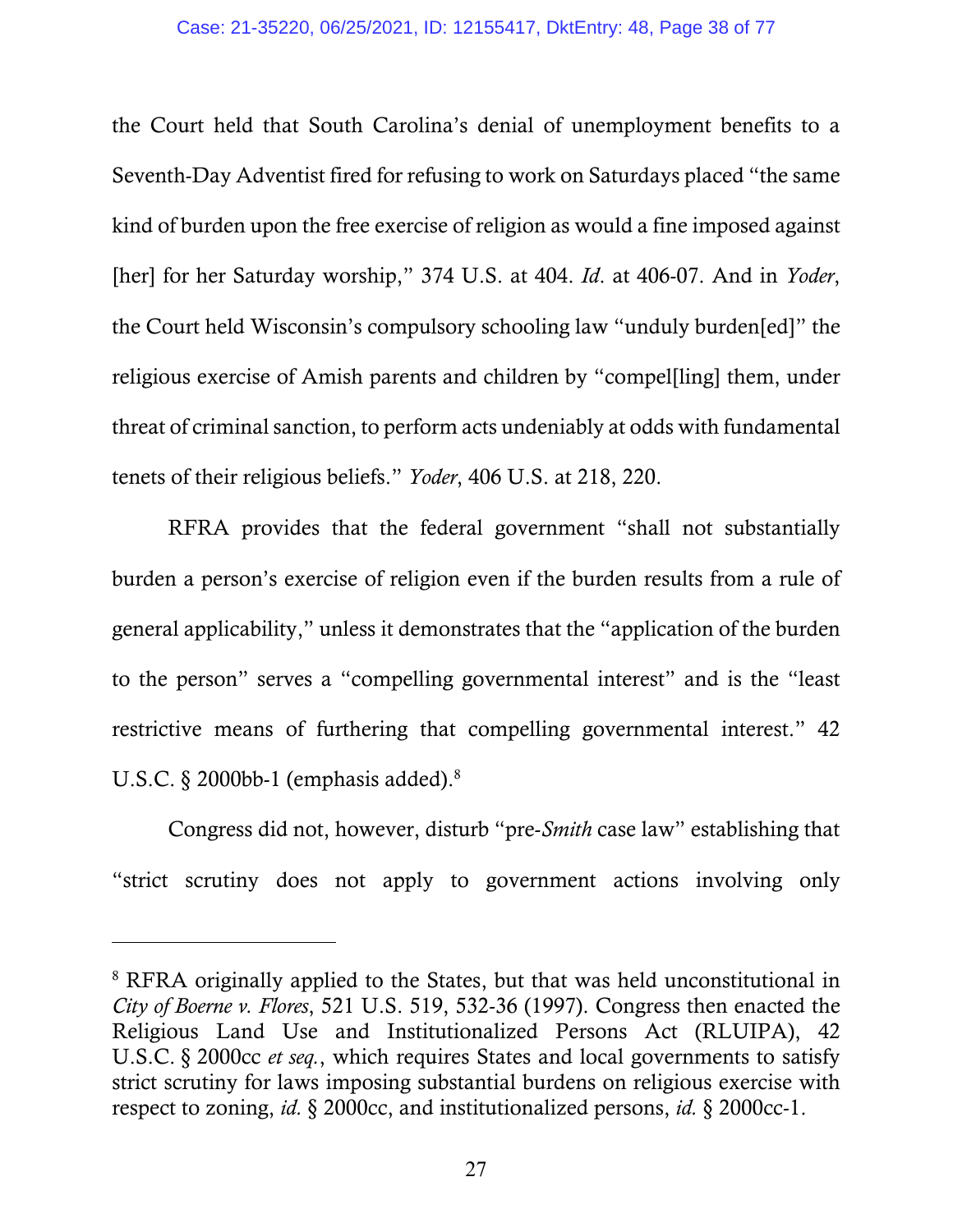management of internal Government affairs or the use of the Government's own property or resources." S. Rep. 103-111 (1993). Senator Hatch, RFRA's principal Senate sponsor, explained that "RFRA does not affect *Lyng*, . . . a case concerning the use and management of Government resources, because the incidental impact on a religious practice does not constitute a cognizable burden on anyone's free exercise of religion." 139 Cong. Rec. 26,193 (1993). Representative Brooks, RFRA's floor manager in the House, confirmed that the "substantial burden" requirement was "consistent with the intent of the bill, and prior caselaw, which does not protect persons against State actions which have only an incidental burden on their religious exercise." 139 Cong. Rec. 27,240 (1993).

 To establish a *prima facie* RFRA case, a plaintiff must establish two elements: "First, the activities the plaintiff claim are burdened by the government action must be an 'exercise of religion.' Second, the government action must 'substantially burden' the plaintiff's exercise of religion." *Navajo Nation*, 535 F.3d at 1068 (citation omitted). The elements are "distinct," and the "first question, that the Plaintiffs' activities are an 'exercise of religion,'... has no bearing on the second, 'substantial burden,' question." *Id.* at 1076-77. If the plaintiff makes those two showings, the burden shifts to the government to show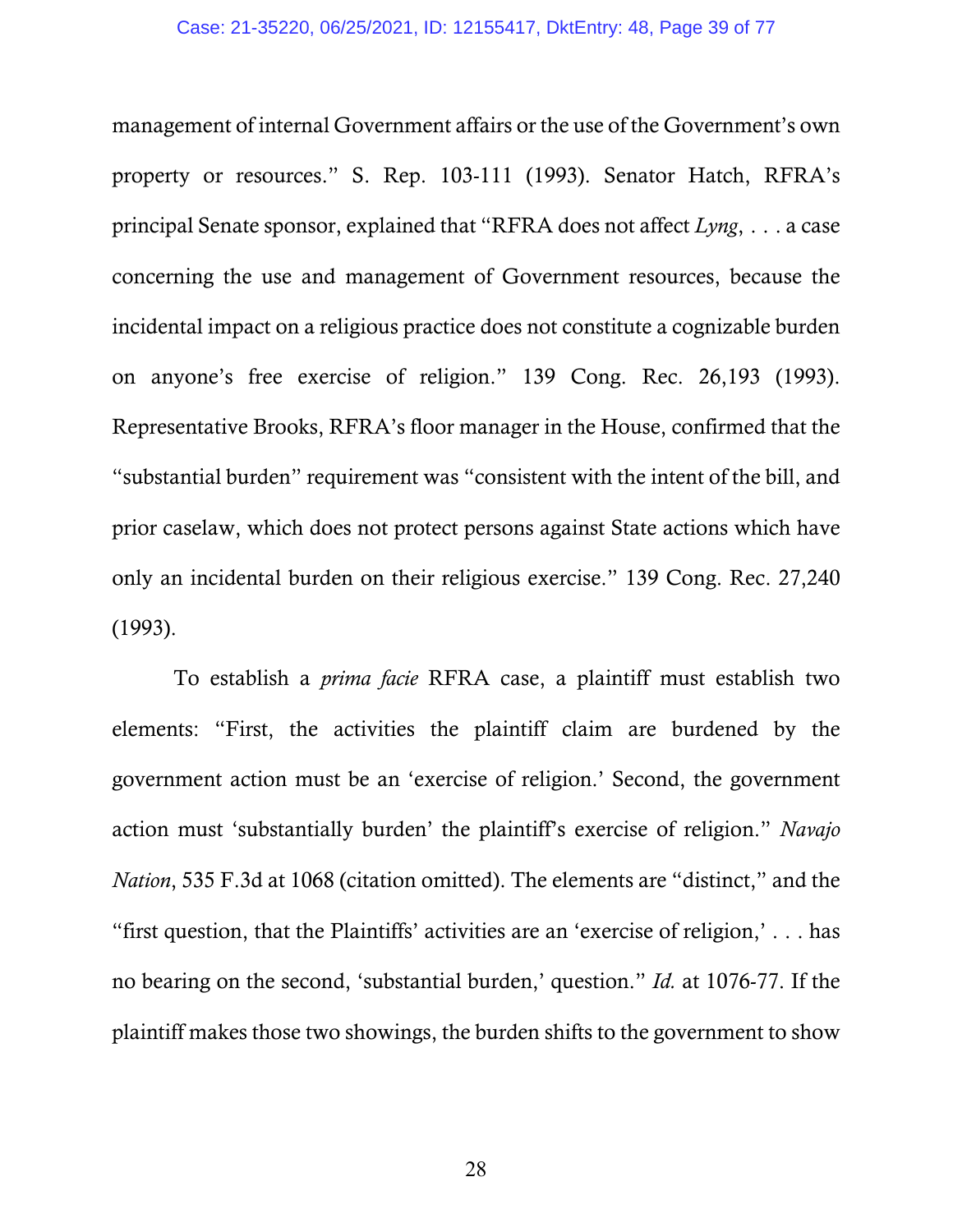it has acted in the least restrictive means to further a compelling interest. *Id*. at 1068.

 The first prong is easily satisfied because courts "must accept the sincerely held...objections of religious" claimants. *Little Sisters of the Poor Saints Peter and Paul Home v. Pennsylvania*, 140 S. Ct. 2367, 2383 (2020). Plaintiffs have carried their first-prong burden.

 The second prong examines whether the government exercises the coercive power of the state against the plaintiff to compel compliance, or punish noncompliance, with the law that impacts the plaintiff's exercise of religion. Absent such compulsion or punishment, a law or government action does not impose a substantial burden, no matter how serious its impact on an individual's religious exercise. *Navajo Nation*, 535 F.3d at 1072.

 Plaintiffs contend that a substantial burden exists whenever the conflict between the government's action and the plaintiff's religious beliefs is "significantly great," Brief at 33, but this Court rejected that formulation in *Navajo Nation*. 535 F.3d at 1078.<sup>9</sup> Guided by "the express language of RFRA and decades of Supreme Court precedent," *Navajo Nation* held that "a

<sup>9</sup> Because *Navajo Nation* "express[ed] no opinion as to the standard to be applied in RLUIPA actions," 535 F.3d at 1077 n.23, "significantly great" or other "ordinary meaning" definitions are still sometimes used in RLUIPA land-use cases.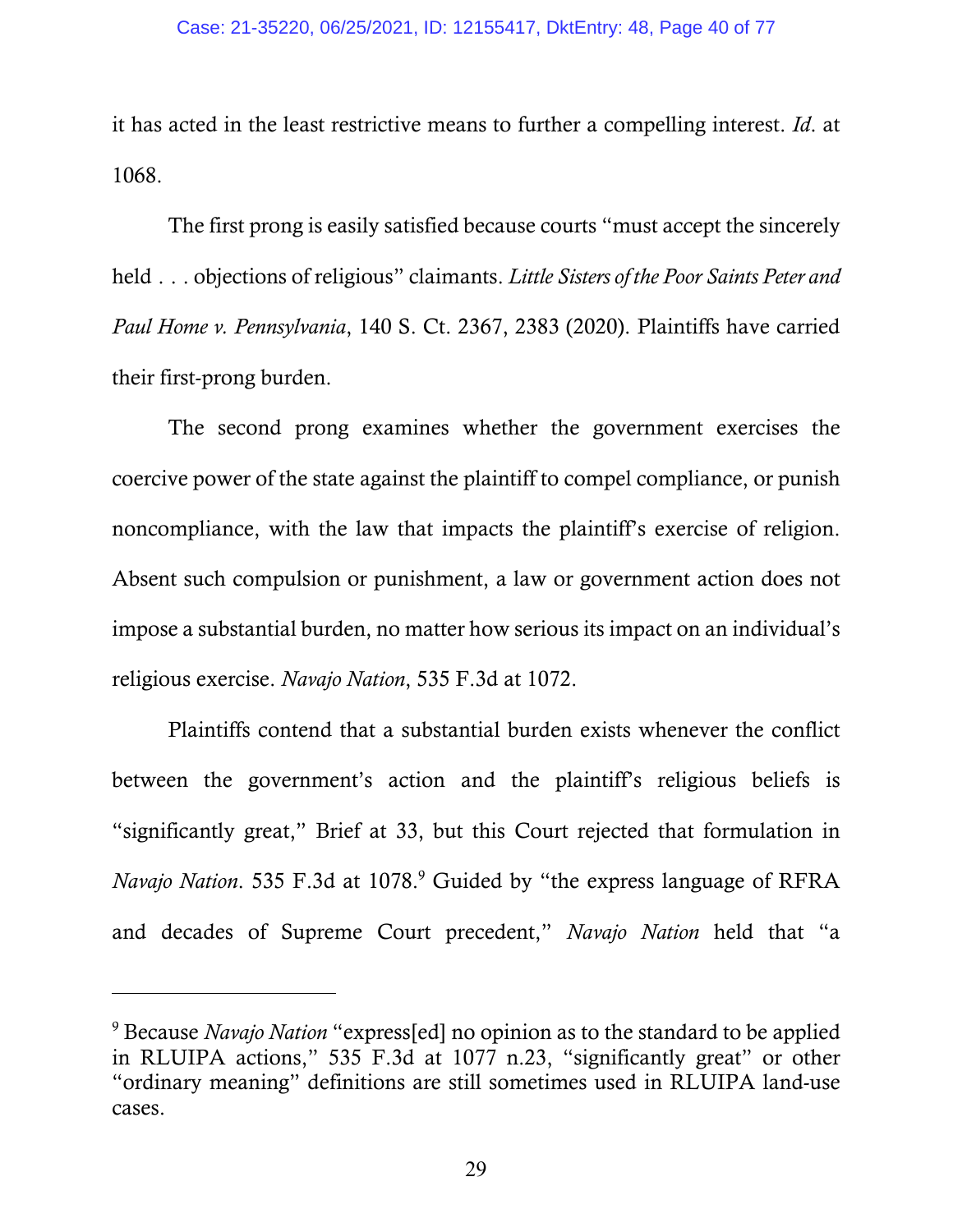#### Case: 21-35220, 06/25/2021, ID: 12155417, DktEntry: 48, Page 41 of 77

'substantial burden' is imposed only when individuals are forced to choose between following the tenets of their religion and receiving a governmental benefit (*Sherbert*) or coerced to act contrary to their religious beliefs by the threat of civil or criminal sanctions (*Yoder*). Any burden imposed on the exercise of religion short of that described by *Sherbert* and *Yoder* is not a 'substantial burden' within the meaning of RFRA, and does not require the application of the compelling interest test set forth in those two cases." *Id.* at 1068, 1069-70.

## B. *Navajo Nation* established that government use of federal land does not substantially burden religious exercise.

 *Navajo Nation* was a challenge to a Forest Service decision allowing a ski resort to use recycled wastewater for snowmaking. The plaintiffs claimed that the wastewater would desecrate "the most sacred mountain of southwestern Indian tribes" and prevent them from performing religious ceremonies. *Id.* at 1080, 1098-1106 (Fletcher, J., dissenting).

 This Court concluded that the Forest Service decision did not impose a "substantial burden" on the plaintiffs because it "does not force the Plaintiffs to choose between following the tenets of their religion and receiving a governmental benefit, as in *Sherbert*." It "also does not coerce the Plaintiffs to act contrary to their religion under the threat of civil or criminal sanctions, as in *Yoder*." Because the plaintiffs were "not fined or penalized in any way" by the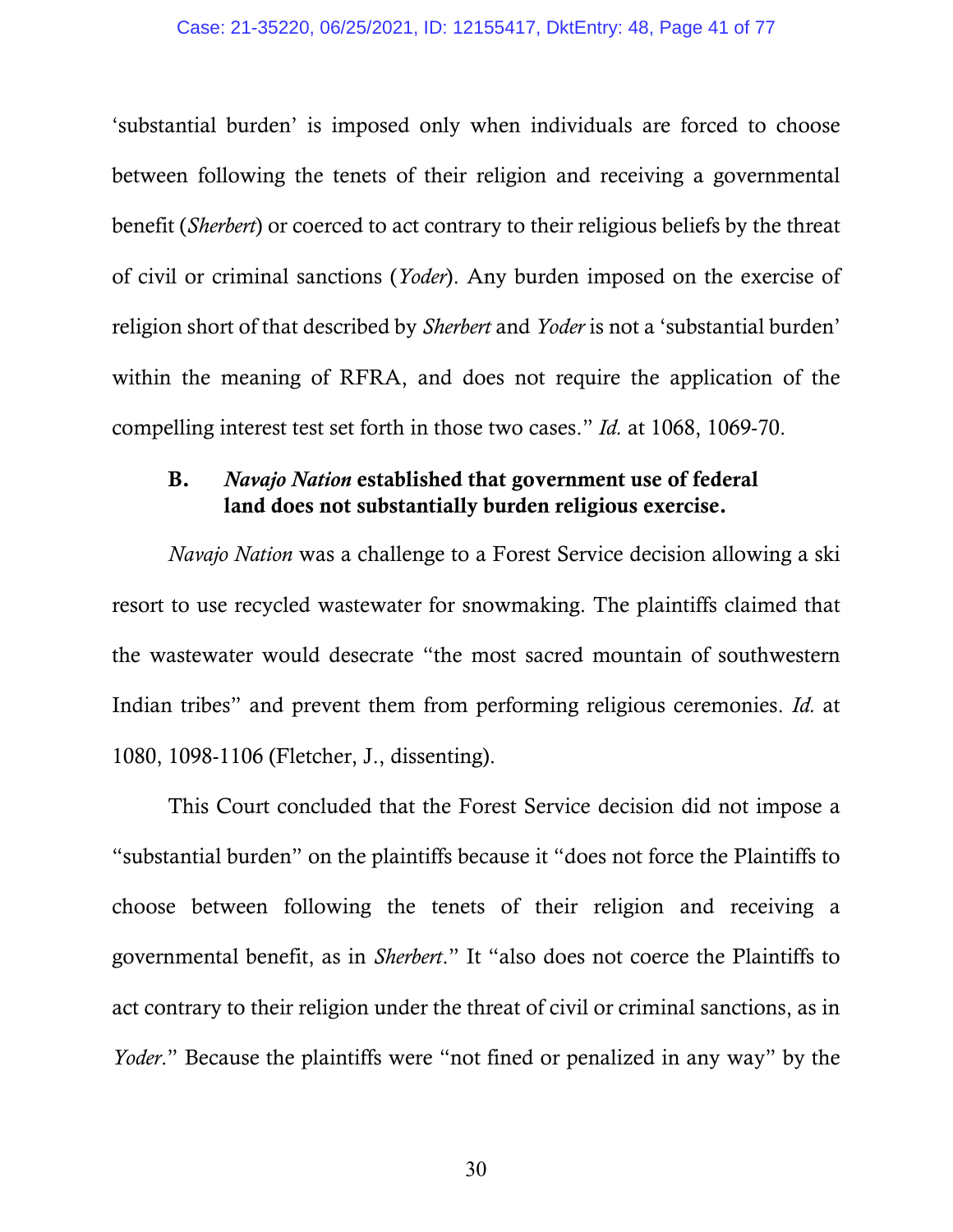#### Case: 21-35220, 06/25/2021, ID: 12155417, DktEntry: 48, Page 42 of 77

government's approval of a third party's request to use recycled water for snowmaking, the collateral impact of that decision on the plaintiffs' religious beliefs and practices, "serious though it may be—is not a 'substantial burden' on the free exercise of religion." *Id.* at 1070.

 That holding was guided by two other pre-*Smith* Free Exercise decisions: *Lyng,* 485 U.S. 439, and *Bowen v. Roy*, 476 U.S. 693 (1986). In *Roy*, the plaintiff objected to the government's use of a Social Security number for his daughter, believing it would rob her of spiritual power. 476 U.S. at 697. The Supreme Court held that the government's use of a Social Security number to identify the daughter did not impose a cognizable burden: it required nothing of the plaintiff or his child, nor did it impose any penalty on them. "The Free Exercise Clause simply cannot be understood to require the Government to conduct its own internal affairs in ways that comport with the religious beliefs of particular citizens," the Court explained. "The Free Exercise Clause affords an individual protection from certain forms of governmental compulsion; it does not afford an individual a right to dictate the conduct of the Government's internal procedures." *Id.* at 699-700.

 The Supreme Court applied that principle in *Lyng*, which—like *Navajo Nation*—was a challenge to a use of federal land with profound collateral effects on the plaintiffs' religious practices. 485 U.S. at 451. The Supreme Court held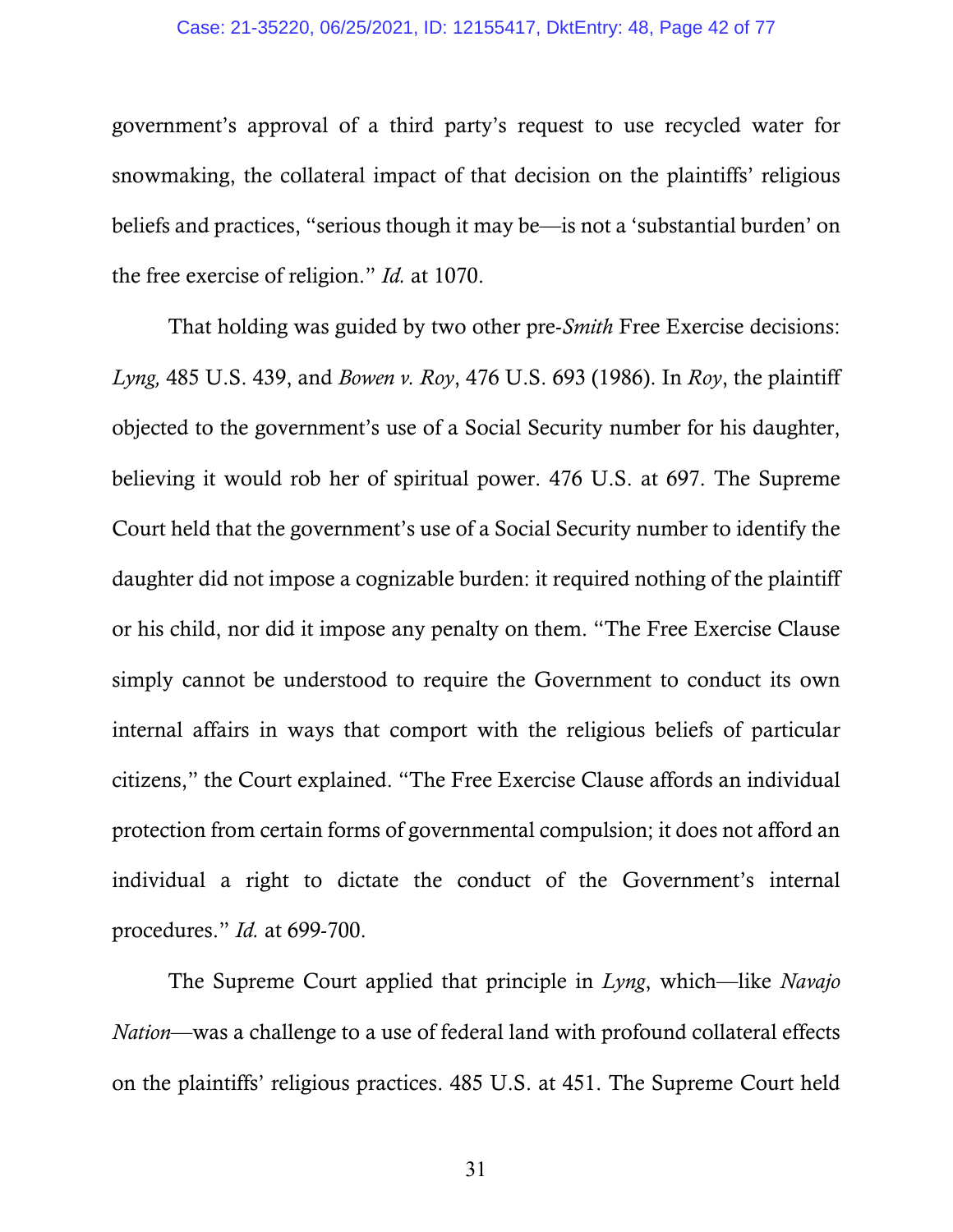that the government's use of "publicly owned land cannot meaningfully be distinguished from the use of a Social Security number in *Roy*. In both cases, the challenged Government action would interfere significantly with private persons' ability to pursue spiritual fulfillment according to their own religious beliefs. In neither case, however, would the affected individuals be coerced by the Government's action into violating their religious beliefs; nor would either governmental action penalize religious activity by denying any person an equal share of the rights, benefits, and privileges enjoyed by other citizens." *Lyng*, 485 U.S. at 449. "However much we might wish that it were otherwise," the *Lyng* Court explained, "government simply could not operate if it were required to satisfy every citizen's religious needs and desires." *Id.* at 452.

 As the district court recognized, *Lyng* and *Navajo Nation* compel the conclusion that Project did not impose a substantial burden on Plaintiffs. "As in *Lyng* and *Navajo Nation*, plaintiffs contend that the sacred site at issue, which is located on federal land, has been desecrated and destroyed. Yet, as in those cases, plaintiffs have not established that they are being coerced to act contrary to their religious beliefs under the threat of sanctions or that a governmental benefit is being conditioned upon conduct that would violate their religious beliefs. Without these critical elements, plaintiffs cannot establish a substantial burden under the RFRA." 1-ER-102, 90.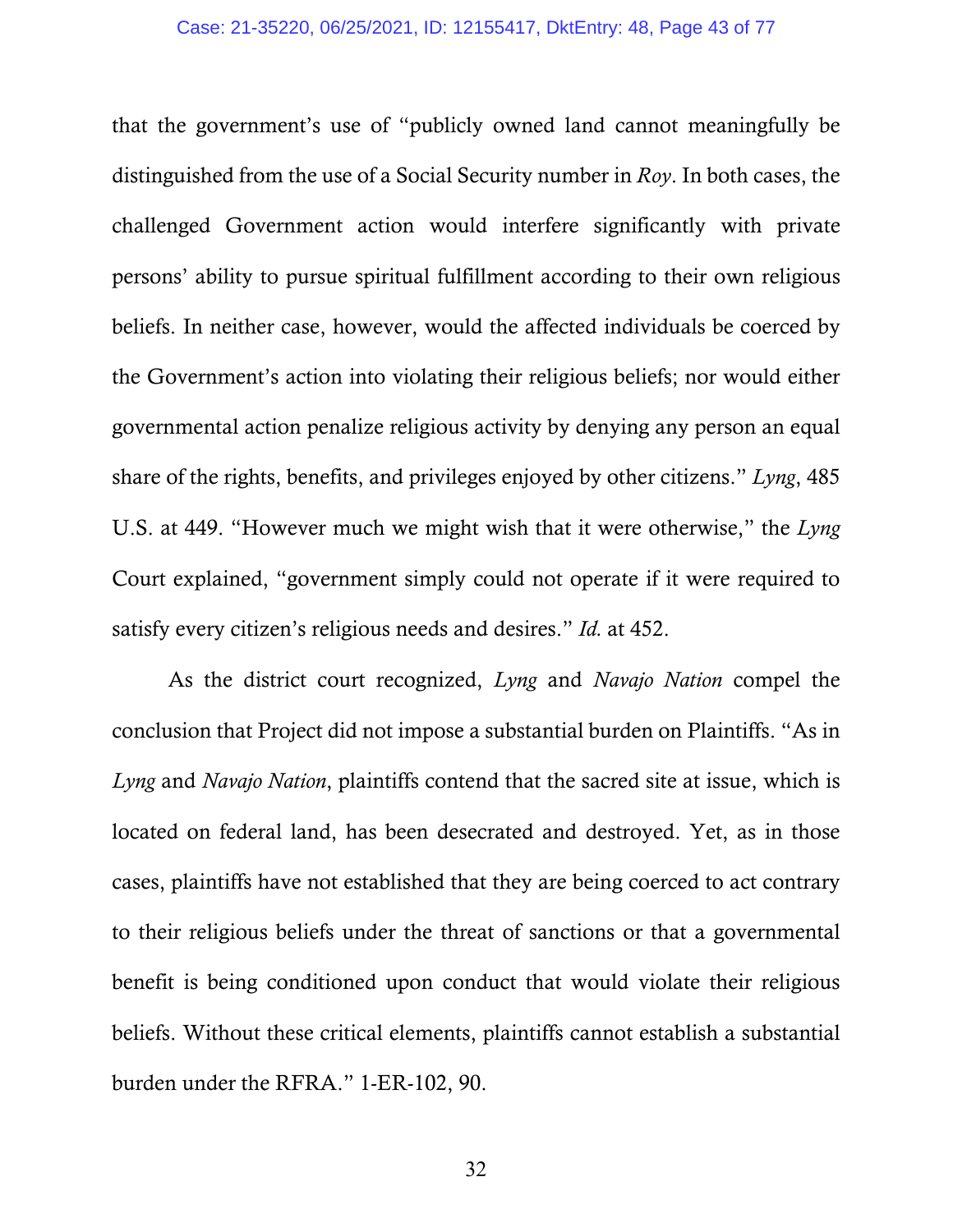Seizing on *Navajo Nation*'s statement that "[a]ny burden imposed on the exercise of religion short of that described by *Sherbert* and *Yoder* is not a 'substantial burden' within the meaning of RFRA," 535 F.3d at 1070, Plaintiffs argue that the destruction of their sacred site makes religious exercise there impossible, and thus is "worse" than, not "short of" coercion or punishment. Brief at 40. That argument, however, is irreconcilable with both *Navajo Nation* and *Lyng*. *Navajo Nation* involved a government land-use decision that, according to the plaintiffs' sincere religious beliefs, rendered their holiest site unfit for their religious exercise. But this Court held that "even were we to assume, as did the Supreme Court in *Lyng*, that the government action in this case will 'virtually destroy the Indians' ability to practice their religion,'  " there would still be no substantial burden because the government was not punishing or coercing the Plaintiffs. *Id.* at 1072. And in *Lyng*, the Court found no substantial burden despite the plaintiffs' belief that the project would "render any meaningful continuation of traditional practices *impossible*." 485 U.S. at 451 (emphasis added). Plaintiffs' claim that their religious exercise at this site has become "impossible" does not distinguish this case from *Lyng* or *Navajo Nation*.

 Taking language out of context, Plaintiffs argue that the Supreme Court "recognized last year [that] government prevention of religious exercise through physical acts—such as '*destruction of religious property*'—can constitute a 'RFRA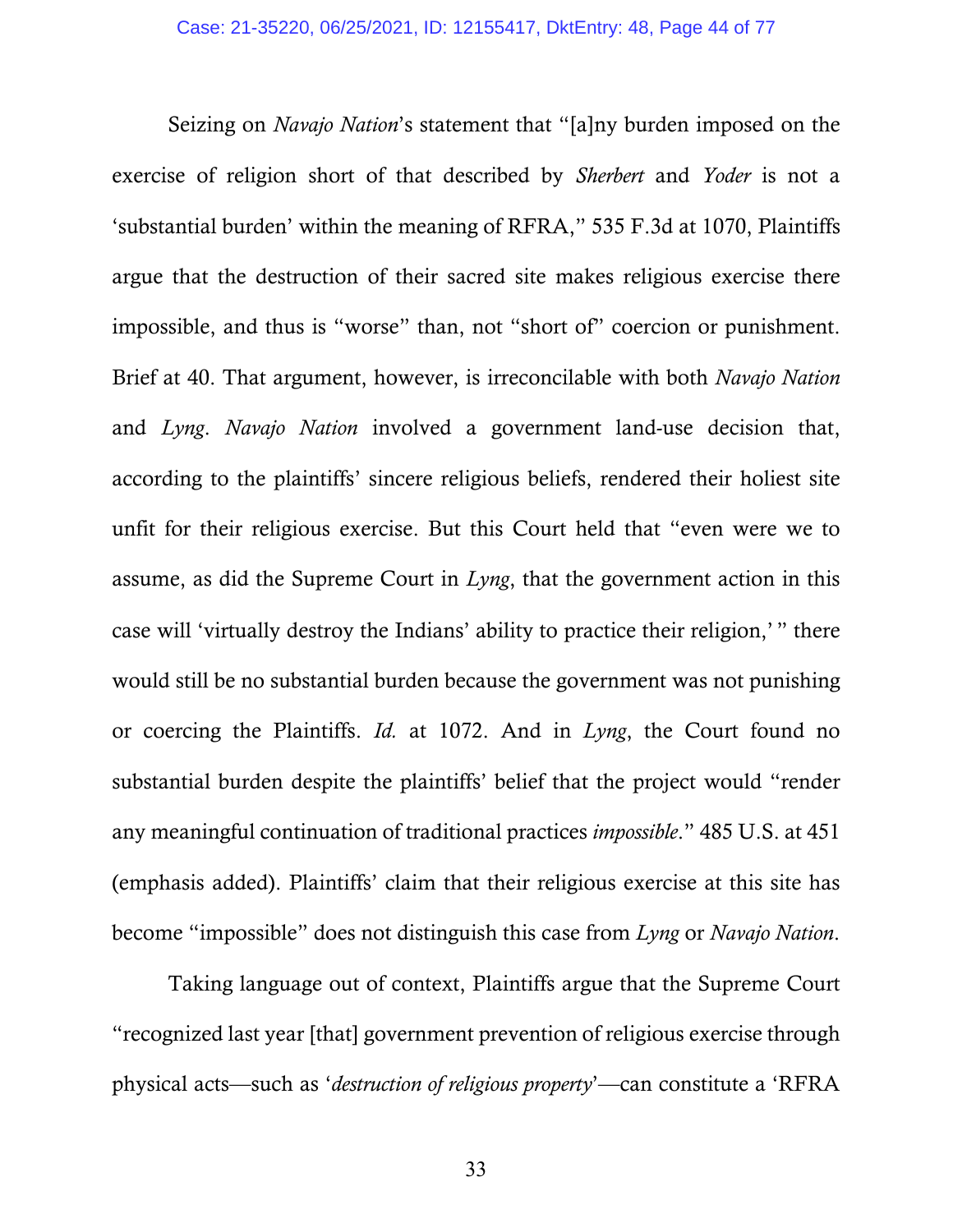violation.'" Brief at 34, quoting *Tanzin v. Tanvir*, 141 S. Ct. 486, 492 (2020) (emphasis supplied by Plaintiffs). But *Tanzin* had nothing to do with religious sites on public land; its lone reference to "destruction of religious property" was in a parenthetical describing *DeMarco v. Davis*, 914 F.3d 383, 390 (5th Cir. 2019), a §-1983 suit against a prison guard who confiscated and destroyed a prisoner's Bible. *Tanzin*, 141 S. Ct. at 492.

 Similarly inapposite is Plaintiffs' citation to *International Church of the Foursquare Gospel v. City of San Leandro*, 673 F.3d 1059, 1066-70 (9th Cir. 2011), and other RLUIPA cases for the proposition that the right to "a place of worship" is "at the very core of the free exercise of religion." Brief at 34. RLUIPA "applies only to government land-use regulations of private land such as zoning laws—not to the government's management of its own land." *Navajo Nation*, 535 F.3d at 1077 & n.22. Its reach is limited to land in which "the claimant has an ownership, leasehold, easement, servitude, or other property interest" or a "contract or option to acquire such an interest." 42 U.S.C. § 2000cc-5(5). Thus, RLUIPA applies when a plaintiff's religious exercise is impacted by regulation of *its own* property, but is completely inapplicable when a plaintiff's religious exercise is impacted by regulation of *someone else's* property. *See Omnipoint Commc'ns, Inc. v. White Plains*, 202 F.R.D.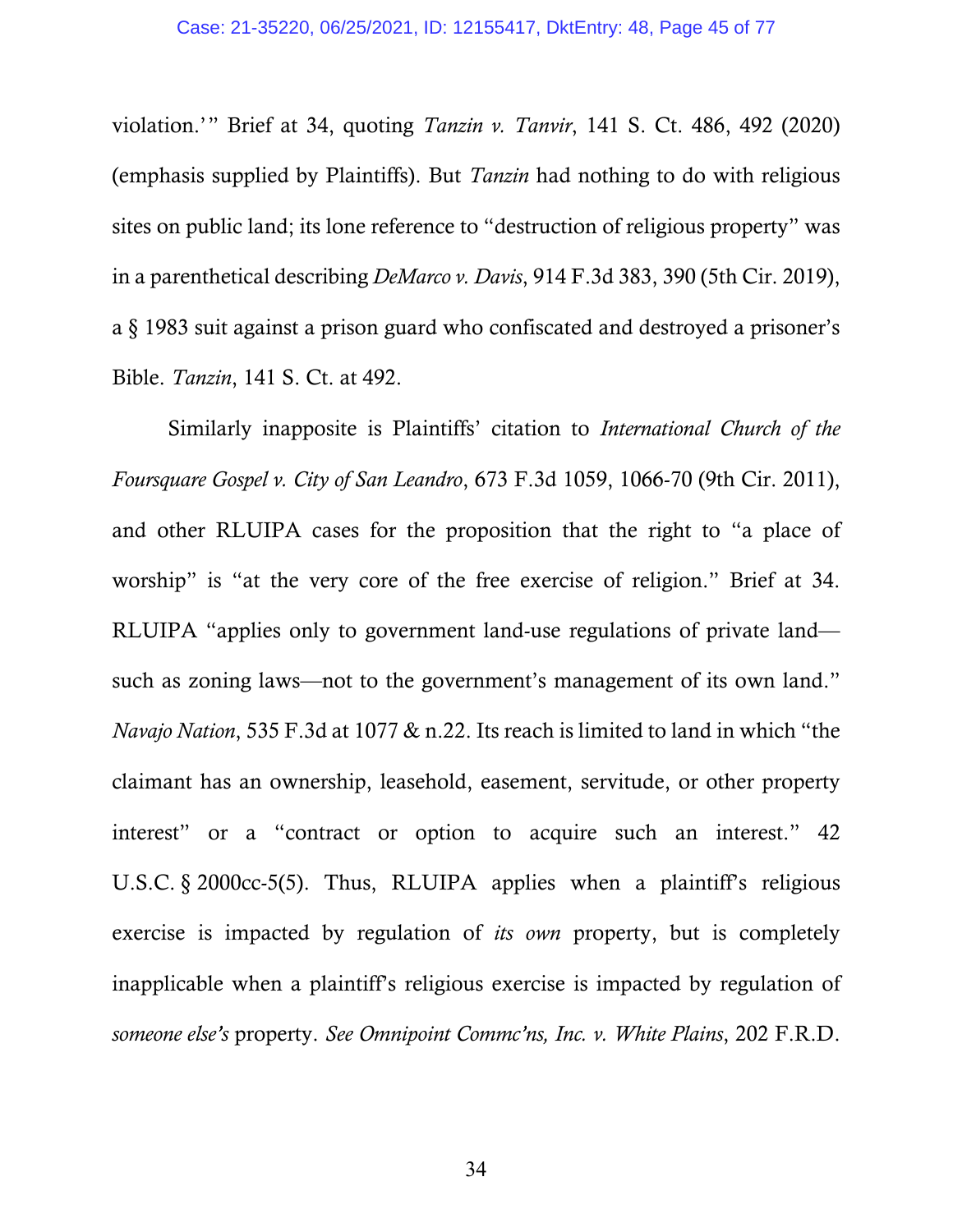402, 403 (S.D.N.Y. 2001) (RLUIPA does not provide grounds for synagogue to challenge permit for construction of utility tower on neighboring property).

 Plaintiffs ridicule the notion that no substantial burden exists because they have not been punished or denied a benefit, yet "had the Government merely fenced off Plaintiff's site and threatened 'sanctions' for trespassing, Plaintiffs would face a 'substantial burden.'" Brief at 39. But, as shown above, pp. 28-30, the substantial-burden inquiry examines what the government is doing *to the plaintiff*, not what it is doing to federal land. If the government coerces a person by punishing them for their religiously-motivated use of federal land, that punishment may be a substantial burden. *See United States v. Hoffman*, 436 F. Supp. 3d 1272, 1286 (D. Ariz. 2020) (vacating criminal convictions for religiously-motivated conduct on federal land; distinguishing *Navajo Nation* because "[h]ere, in contrast, Defendants face criminal sanctions for exercising their religious beliefs.") But where, as here, the government neither punished nor conditioned a benefit on Plaintiffs' religiously-motivated conduct, it has not imposed a substantial burden.

 Plaintiffs and amici argue that, under *Navajo Nation*'s definition of "substantial burden," government could forcibly round up Amish children and send them to a public boarding school, drag worshippers from their church, and even bomb a gurdwara without running afoul of RFRA. Brief at 40; ECF 28 at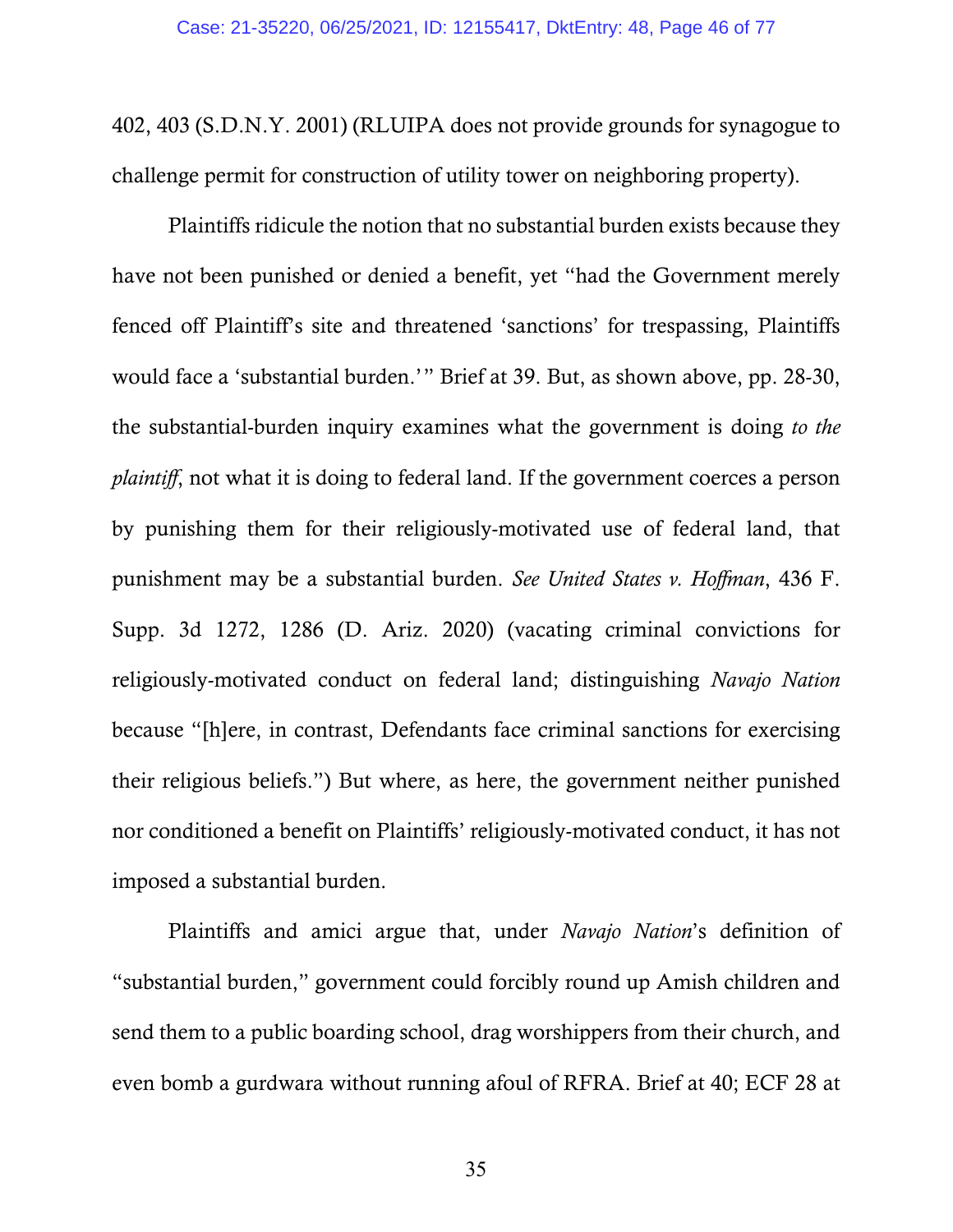4, 7. But each of these examples involves the use of force against an individual's or religious organization's person or property. Such an exercise of coercive governmental power easily qualifies as a substantial burden. Plaintiffs identify no case in which *Navajo Nation*'s definition of "substantial burden" led to such absurd results.

 Plaintiffs argue that they *have* been deprived of a benefit—the use of the site for religious exercise. Brief at 42. But RFRA does not compel the government to provide whatever might be beneficial or even necessary to an individual's religious exercise. A "broad range of government activities—from social welfare programs to foreign aid to conservation projects—will always be considered essential to the spiritual well-being of some citizens, often on the basis of sincerely held religious beliefs," but government is not compelled to supply those needs. *Lyng*, 485 U.S. at 452. RFRA simply prohibits the government from *conditioning* an "otherwise available benefit" on the claimant's religious status or conduct. *Trinity Lutheran Church v. Comer*, 137 S. Ct. 2012, 2021-22 (2017).

### C. *Lyng* and *Navajo Nation* are not distinguishable.

 Plaintiffs argue that *Lyng* and *Navajo Nation* are distinguishable because the government actions in those cases "would have no physical impact" on the sacred sites, whereas this case "isn't just about 'subjective spiritual experience,'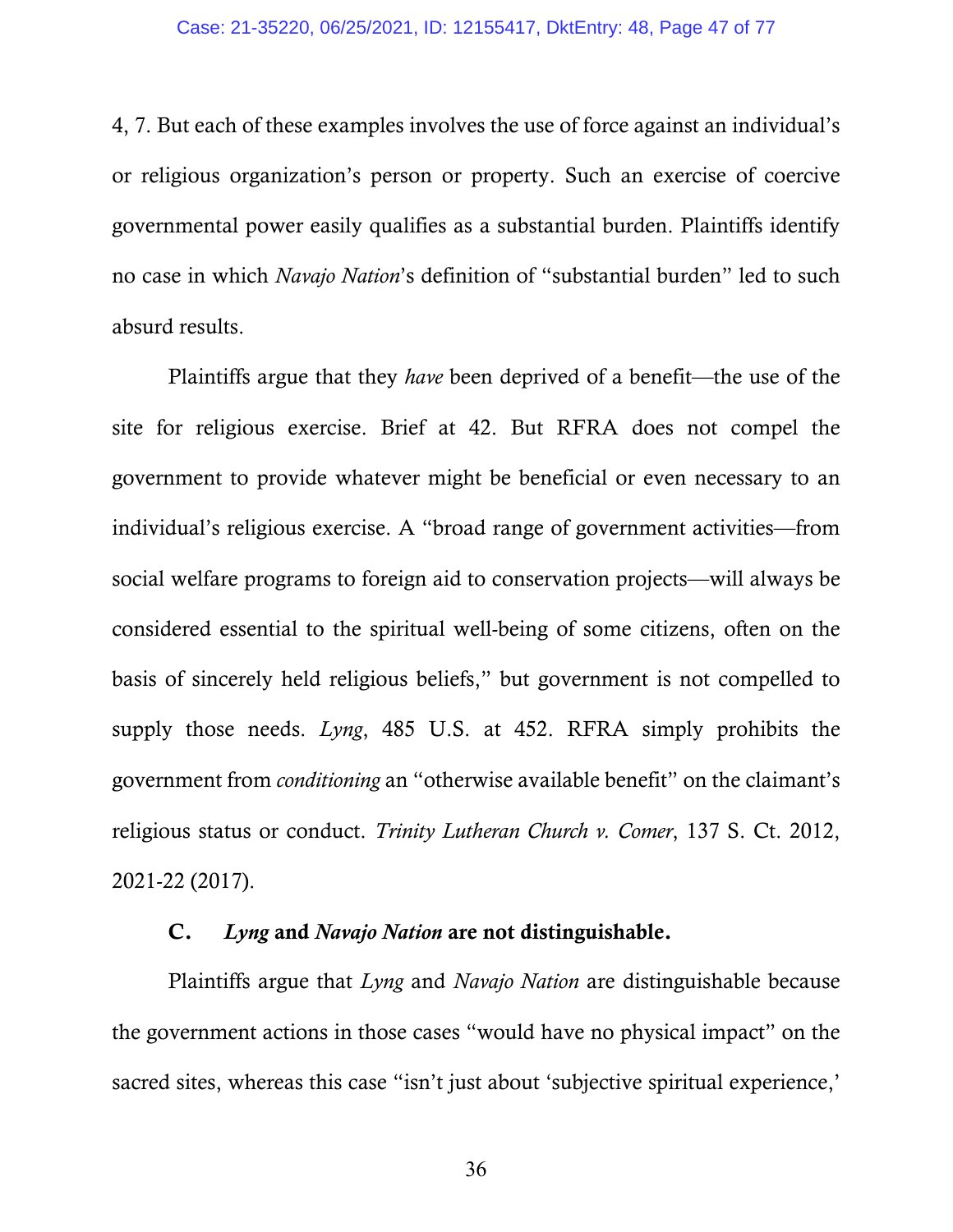it's about the physical destruction of Plaintiffs' sacred site." Brief at 37. But *Lyng* expressly *rejected* the supposed distinction between "subjective" and "physical" impacts. *Lyng*, 485 U.S. at 449-50. Plaintiffs contend that *Lyng* and *Navajo Nation*  "acknowledged the outcome would have been different" if they had "involved physical destruction of a sacred site," *id.* at 36, but the opposite is true; both cases acknowledged that the result would have been the *same* even if the project would "virtually destroy the Indians' ability to practice their religion." *Lyng*, 485 U.S. at 451-52; *Navajo Nation*. 535 F.3d at 1072. And in *Snoqualmie Indian Tribe v. FERC*, this Court found that the absence of coercion meant no substantial burden resulted from FERC's order relicensing a hydroelectric facility that physically altered a sacred waterfall and "eliminate[d] the mist necessary for the Tribe's religious experiences." 545 F.3d 1207, 1213-14 (9th Cir. 2008).

 In *Lyng*, the plaintiffs argued that *Roy* was distinguishable because "the Social Security number in *Roy* could be characterized as interfering with Roy's religious tenets from a subjective point of view, where the government's conduct of its own internal affairs was known to him only secondhand and did not interfere with his ability to practice his religion," but "in this case,  $\dots$  the proposed road will physically destroy the environmental conditions and the privacy without which the religious practices cannot be conducted." 485 U.S. at 449 (cleaned up).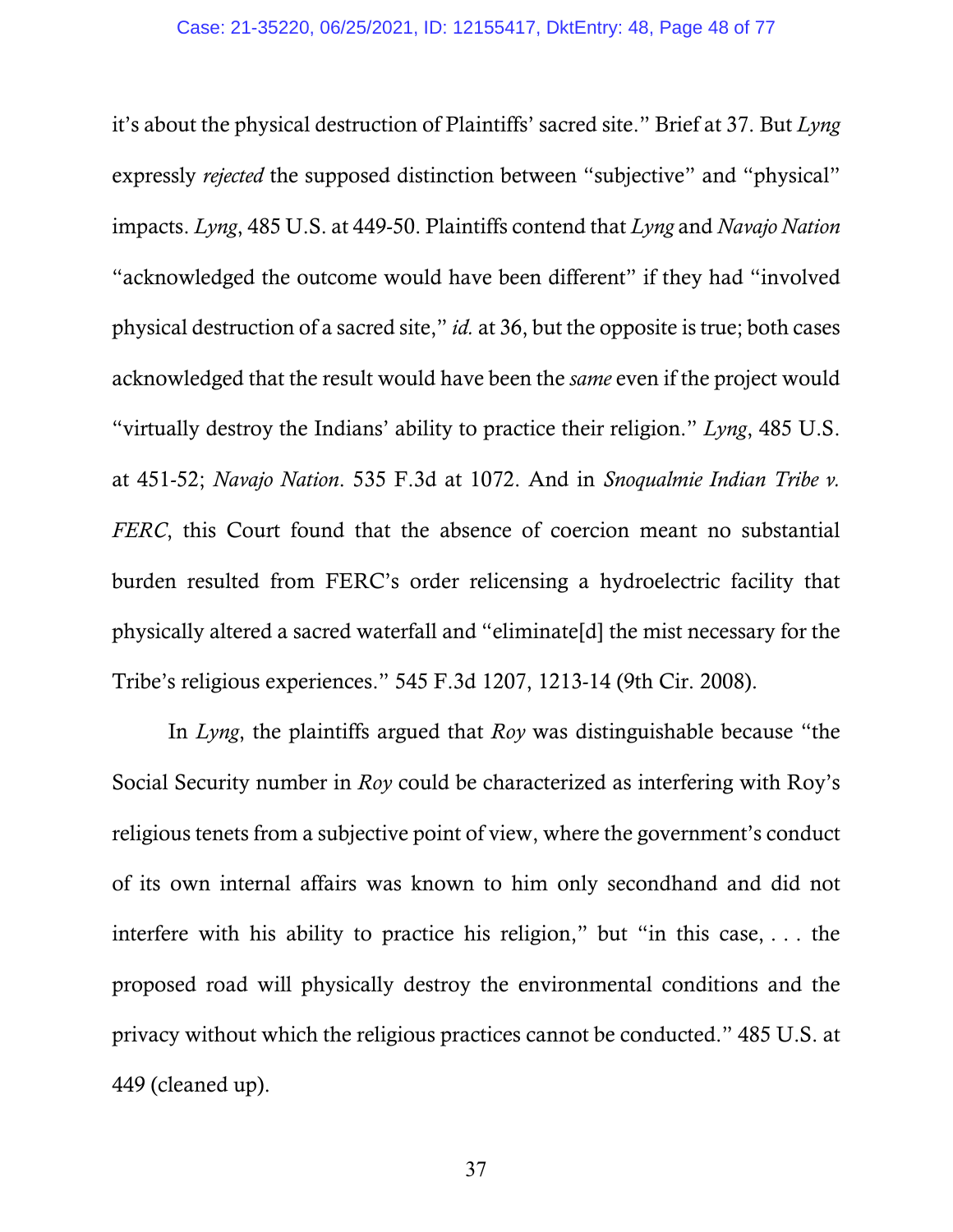"These efforts to distinguish *Roy* are unavailing," the Supreme Court held, because "this Court cannot determine the truth of the underlying beliefs that led to the religious objections here or in *Roy*, and accordingly cannot weigh the adverse effects on the appellees in *Roy* and compare them with the adverse effects" on the *Lyng* plaintiffs. *Id.* at 449-50 (cleaned up). "Without the ability to make such comparisons, we cannot say that the one form of incidental interference with an individual's spiritual activities should be subjected to a different constitutional analysis than the other." *Id.* at 450.

 Plaintiffs' argument also fails because it wrongly presumes that a "substantial burden" exists whenever a government action nontrivially impacts a plaintiff's religious exercise. As shown above, pp. 28-30, such interference establishes only the first prong of a *prima facie* RFRA case. On the second prong, the "inquiry here isn't into the merit of the plaintiff's religious beliefs or the relative importance of the religious exercise: we can't interpret his religion for him. Instead, the inquiry focuses *only* on the coercive impact of the government's actions." *Yellowbear v. Lampert*, 741 F.3d 48, 55 (10th Cir. 2014) (Gorsuch, J.) (emphasis added). Thus, even if Project's physical impact on Plaintiffs' sacred site was greater than the physical impacts of the snowmaking in *Navajo Nation*, that factual distinction is irrelevant to the substantial-burden inquiry, which examines what the government is doing *to the plaintiff*, not to federal land.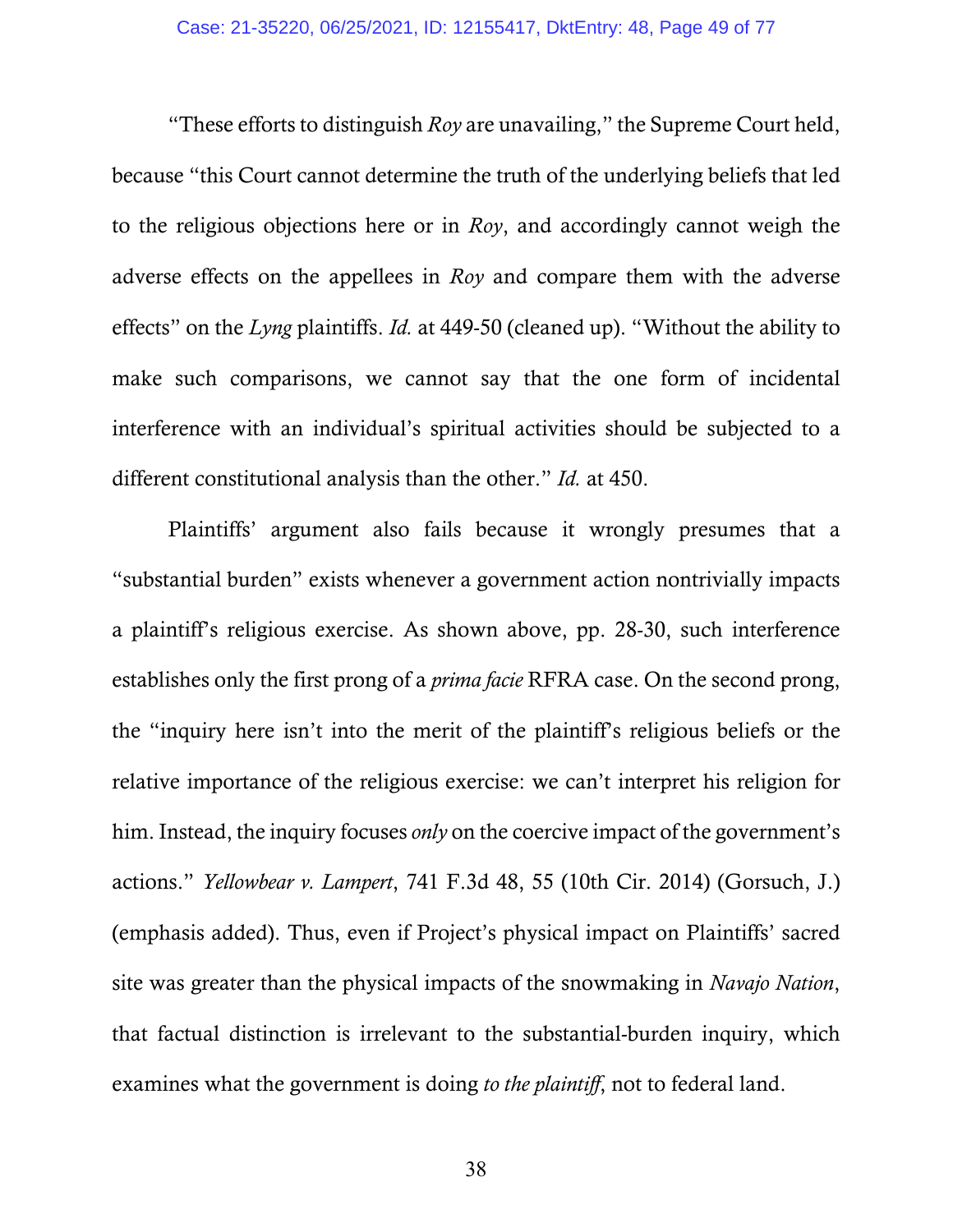Plaintiffs suggest that *Lyng* held that denial of access would impose a substantial burden (and that government counsel conceded as much at oral argument in *Navajo Nation*).Brief at 38, 41,10 *but see La Cuna De Aztlan Sacred Sites Prot. Circle v. Dep't of Interior*, 2014 WL 12597035, at \*7 (C.D. Cal. June 20, 2014) Context makes clear, however, that the *Lyng* Court stated only that a *discriminatory* denial of access might violate the Free Exercise Clause. *Lyng*, 485 U.S. at 453. It is undisputed that government may not "discriminate against religion," even "when acting in its managerial role." *Fulton v. City of Philadelphia*, -- S. Ct. --, 2021 WL 2459253 (June 17, 2021) at \*6. But Plaintiffs have not been discriminated against—nor have they been denied access to the site. 1-ER-105. That the site's sacredness has, in their eyes, been diminished or destroyed does not distinguish this case from *Lyng* or *Navajo Nation*.

# D. The other cases on which Plaintiffs rely are distinguishable.

-

 Plaintiffs cite a string of RLUIPA prisoner cases allegedly holding that any government action that "prevents" the plaintiff from participating in a religious exercise imposes a substantial burden. *See* Brief at 32, 33 n.16. The district court rightly distinguished those cases, explaining that "[n]ot only have

<sup>&</sup>lt;sup>10</sup> Plaintiffs overlook that the hypothetical scenario being discussed included criminal penalties for violating the closure order. *See Hoffman*, 436 F. Supp. 3d at 1286.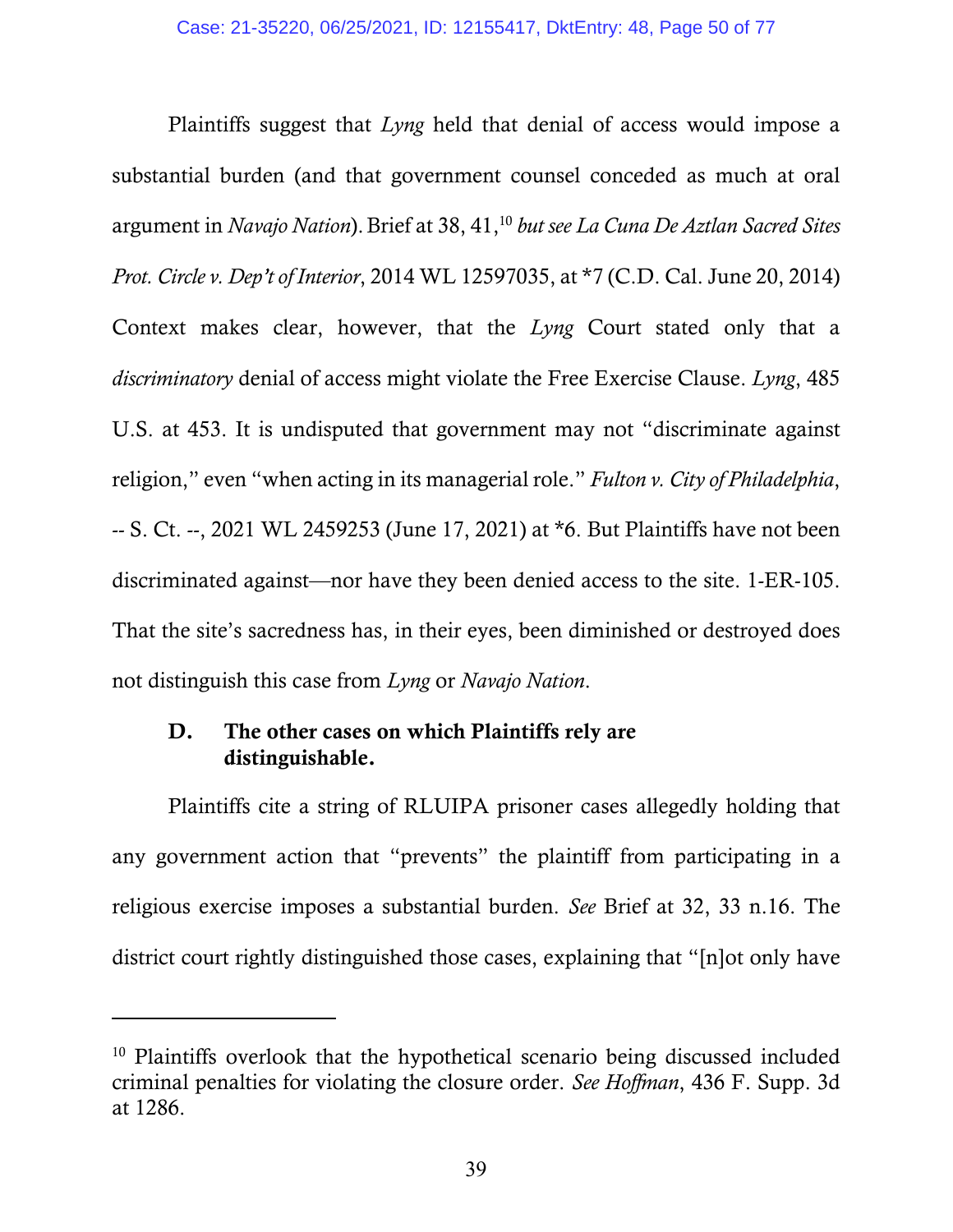inmates suffered a total loss of liberty, whereas [Plaintiffs] have not, but the cases cited involved either a specific prohibition on a particular form of religious exercise or the imposition of a sanction or other collateral, non-religious harm in response to religious exercise." 1-ER-108, quoting *Standing Rock*, 239 F. Supp. 3d at 95-96. In *Yellowbear*, 741 F.3d at 55-56; *Greene v. Solano County Jail*, 513 F.3d 982, 988 (9th Cir. 2008); *Haight v. Thompson*, 763 F.3d 554 (6th Cir. 2014), prison officials prohibited the incarcerated plaintiffs from participating in group religious ceremonies. In *Nance v. Miser*, 700 F. App'x. 629 (9th Cir. 2017), prison officials prohibited the incarcerated plaintiff from growing a beard or using scented oils in his religious exercises. In each case, the "prevention" of religious exercise resulted from the state exercising coercive control over the plaintiff to an extent "unparalleled in civilian society." *Cutter v. Wilkinson*, 544 U.S. 709, 720-21 (2005). Such coercion easily establishes a substantial burden under *Navajo Nation*. And in *Warsoldier v. Woodford*, 418 F.3d 989 (9th Cir. 2005), the incarcerated plaintiff was punished for refusing to cut his hair in violation of his religious beliefs—another exercise of coercion. Neither form of coercion is present here.<sup>11</sup>

<sup>11</sup> Plaintiffs also cite *Mockaitis v. Harcleroad*, 104 F.3d 1522 (9th Cri. 1977), a pre-*Boerne* RFRA case involving the surreptitious taping of a prisoner's confession to a priest. But *Navajo Nation* stated that "*Mockaitis* cannot serve as precedent here" because of its subsequent overruling and because "*Mockaitis* did not define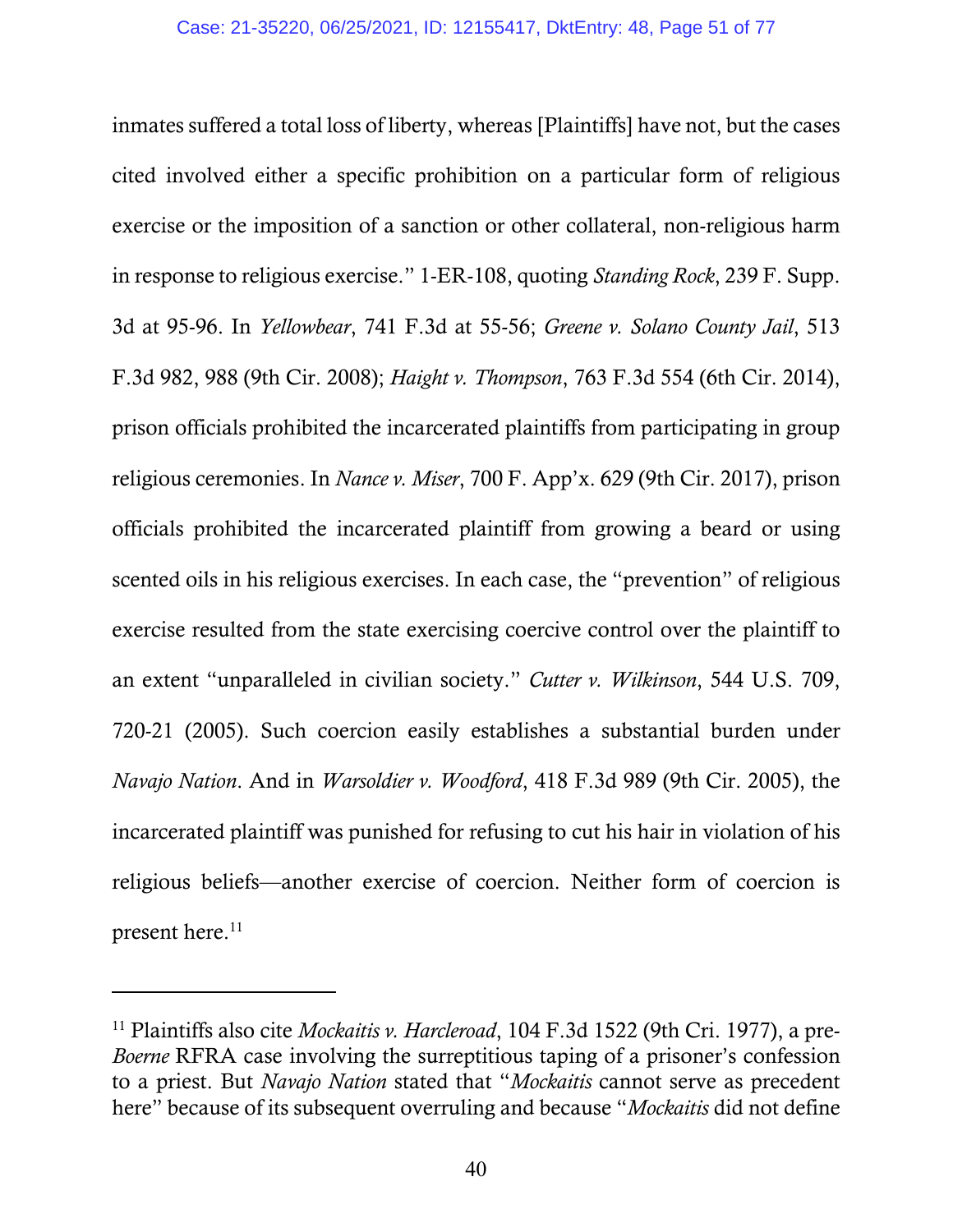The only case that supports Plaintiffs' argument is an unpublished district court case from another Circuit that never acknowledged *Lyng* and declined to follow *Navajo Nation. Comanche Nation v. United States*, 2008 WL 4426621 at \*3 n.5 (W.D. Okla. Sept. 23, 2008). *Lyng* and *Navajo Nation* control here.

# E. Plaintiffs' theory has far-reaching and unworkable consequences.

 As the Supreme Court explained, if individuals could subject to strict scrutiny any government action that conflicted with their religious beliefs whether or not the government was coercing them or depriving them of a benefit—then public lands would be subjected to an unlimited "religious servitude." 485 U.S. at 452. Plaintiffs' testimony confirms the sweeping consequences that would follow from the principles for which they contend. Plaintiffs now describe this site as uniquely important and holy, *see, e.g.*, Brief at 12, but that is at odds with their earlier testimony.

 When asked if there are "particular spots" where he performs religious ceremonies, Plaintiff Johnny Jackson replied, "No. Anywhere. Anywhere there.... It's all the same.... Like I told you, that whole valley is sacred to us." 4-ER-635-36. Plaintiff Wilbur Slockish testified that all areas where his ancestors lived and died were sacred to him, and that his religious practices were

substantial burden, let alone analyze the substantial burden standard under the *Sherbert/Yoder* framework restored in RFRA." 535 F.3d at 1074 n.15.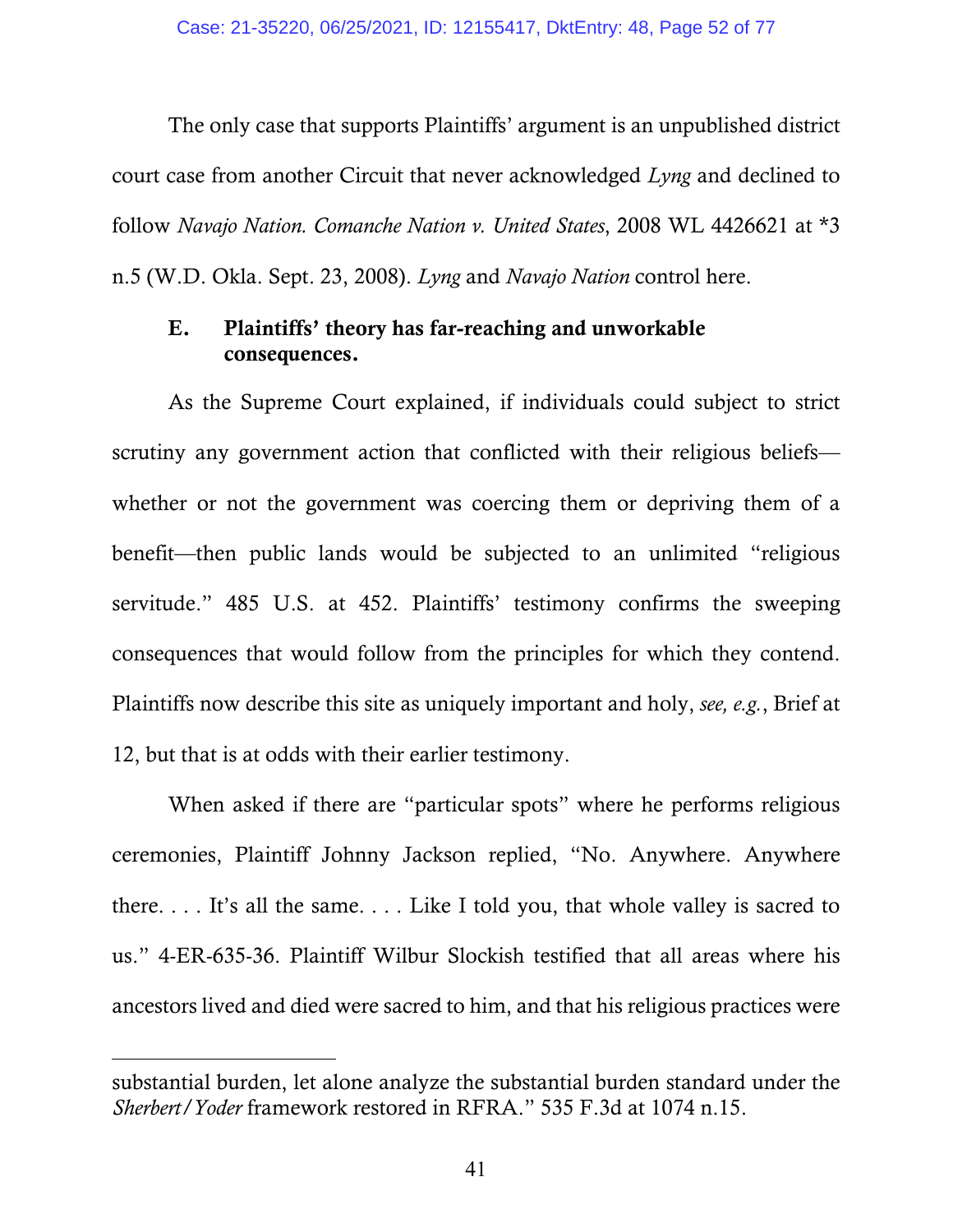### Case: 21-35220, 06/25/2021, ID: 12155417, DktEntry: 48, Page 53 of 77

not tied to particular locations within that vast area: "So this whole area where our people were is sacred for those activities.... Wherever I decide I feel I need to talk to my creator, I can stop and do that. $\ldots$ . So, yeah, the entire area is very sacred." 4-ER-715-16. When asked what he meant by "the entire area," he replied, "The entire state of Washington and Oregon where we utilize and trade." 4-ER-716.

 Plaintiffs' beliefs cannot grant them the right to block government action on public land throughout the vast areas they hold sacred. *Navajo Nation*, 535 F.3d at 1063. If RFRA claimants like Plaintiffs need not show that the government is applying coercion *to them* by punishing them or depriving them of a right or benefit, then "any action the federal government were to take, including action on its own land, would be subject to the personalized oversight of millions of citizens. Each citizen would hold an individual veto to prohibit the government action solely because it offends his religious beliefs." *Navajo Nation*, 535 F.3d at 1063.<sup>12</sup>

<sup>12</sup> This Court's and the Supreme Court's warnings, *Lyng*, 485 U.S. at 452, cannot credibly be dismissed as unrealistic because prisoner cases under RFRA have not proved as burdensome as some predicted. Prisoner cases are held in check, not only by the required showing of a substantial burden, but also by the Prison Litigation Reform Act, 42 U.S.C. § 1997e. *See Cutter v. Wilkinson*, 544 U.S. at 723 & n.12.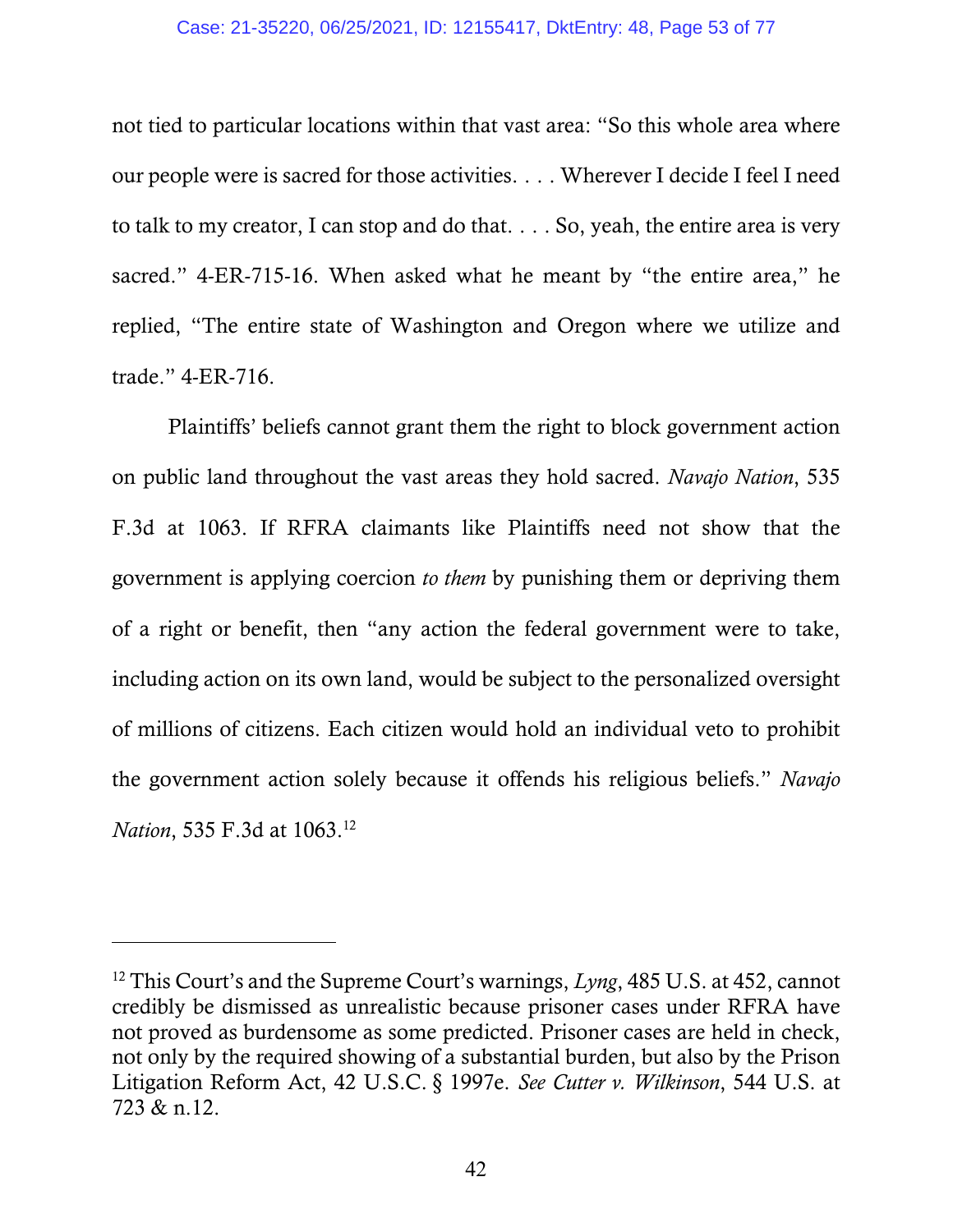As Plaintiffs' other claims in this appeal illustrate, many statutes permit judicial review of government land-use actions. If Plaintiffs had raised their concerns during the administrative process, and Defendants had nevertheless failed to protect the site, Plaintiffs could have challenged that decision under NEPA and other statutes. It is only because Plaintiffs did not participate in the administrative process that those claims are now waived. And if they had participated, the destruction of their sacred site could have been avoided in the first place.

# III. The Free Exercise Clause does not prohibit government land use that affects religious exercise.

 Plaintiffs' Free Exercise argument fails for the same reason as their RFRA claim: there is no substantial burden. Plaintiffs argue that no such requirement exists in Free Exercise jurisprudence, but this Court rejected that argument in *California Parents v. Torlakson*, 973 F.3d 1010, 1019-20 (9th Cir. 2020), and the Supreme Court's most recent Free Exercise decision begins by noting, "[a]s an initial matter, it is plain that the City's actions have burdened CSS's religious exercise by putting it to the choice of curtailing its mission or approving relationships inconsistent with its beliefs." *Fulton*, 2021 WL 2459253 at \*4. And, of course, the Supreme Court has directly held that the "building of a road or the harvesting of timber on publicly owned land" does not violate the Free Exercise Clause because no-one is "coerced by the Government's action into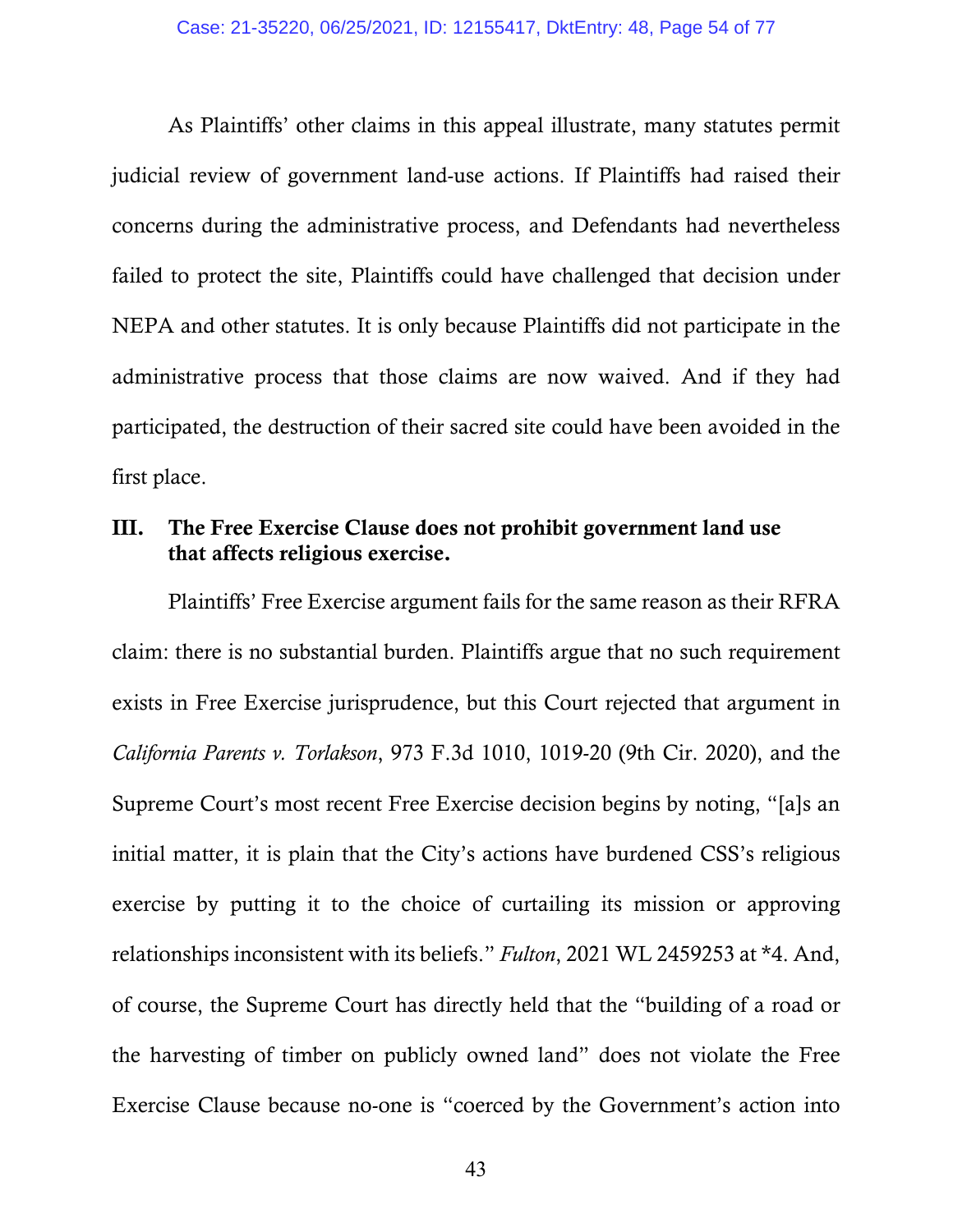#### Case: 21-35220, 06/25/2021, ID: 12155417, DktEntry: 48, Page 55 of 77

violating their religious beliefs; nor would [the] governmental action penalize religious activity by denying any person an equal share of the rights, benefits, and privileges enjoyed by other citizens." *Lyng*, 485 U.S. at 449.

 Plaintiffs' Free Exercise argument also fails because Defendants' actions were neutral and generally applicable. Plaintiffs argue otherwise, asserting the novel claim that, because the Project mitigated impacts on wetlands, but did not protect their sacred site, it is not a "neutral law of general applicability." Plaintiffs' theory draws on but misapplies the principle, recognized in *Smith*, 494 U.S. at 884, *Church of the Lukumi Babalu Aye v. City of Hialeah*, 508 U.S. 520, 537 (1993), and most recently and authoritatively expounded in *Fulton*, 2021 WL 2459253, that a "law is not generally applicable if it invites the government to consider the particular reasons for a person's conduct by providing a mechanism for individualized exemptions" or "if it prohibits religious conduct while permitting secular conduct that undermines the government's asserted interests in a similar way." *Fulton*, 2021 WL 2459253 at \*5.

 The Project easily satisfies those standards: it does not prohibit religious conduct, nor does it invite the government to consider the particular reasons for a person's conduct. Indeed, it does not "implicate the conduct of the individual" at all, which is the crux of why land-use actions and other internal government actions do not violate the Free Exercise Clause. *Fulton*, 2021 WL 2459253 at \*16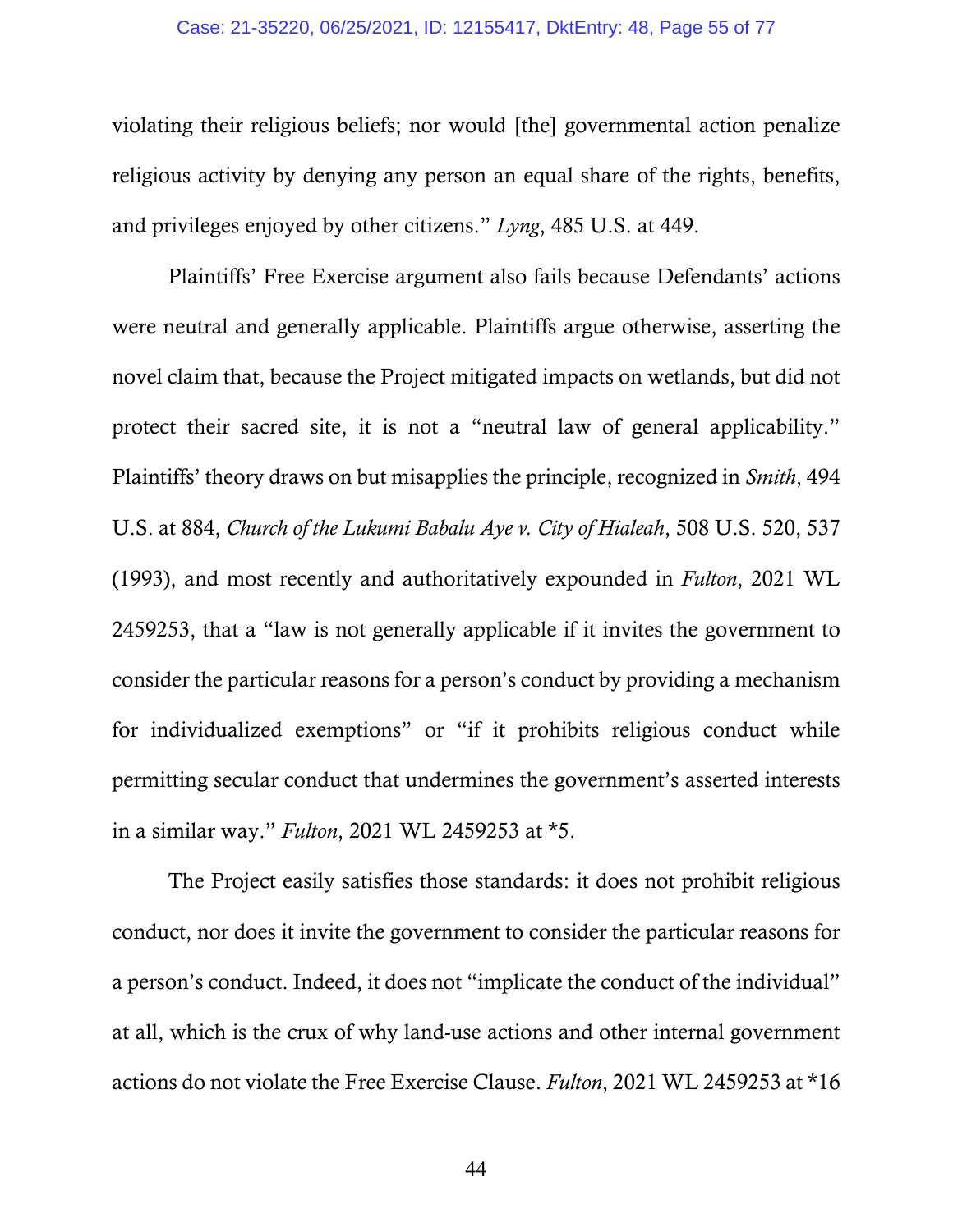(Alito, J., concurring) (distinguishing *Sherbert* from *Lyng* and *Roy*).

 No court has ever held that environmental mitigation is an "exception" or "exemption" that renders a government land-use action discriminatory if it affects religious exercise, and there are several reasons this Court should not be the first. First, since virtually all government land-management actions include environmental mitigation measures, Plaintiffs' theory amounts to a wholesale reversal of *Lyng*'s central holding that such actions do not violate the First Amendment. *Lyng*, 485 U.S. at 452.

Second, under Plaintiffs' theory, the action in *Lyng* would not be neutral and generally applicable. *See Nw. Indian Cemetery Prot. Ass'n v. Peterson*, 795 F.2d 688, 697 (9th Cir. 1986) (describing environmental mitigation measures). But in *Trinity Lutheran*, the Supreme Court held up *Lyng* as an *example* of "neutral and generally applicable" government actions, which it distinguished from "those that single out the religious for disfavored treatment." 137 S. Ct. at 2020. And in *Fulton*, the majority cited *Lyng* as a *source* from which the "neutral and generally applicable standard" was drawn. 2021 WL 2459253 at \*6.

 Finally, Plaintiffs' argument ignores the reason this Project didn't include measures to protect the site: *Plaintiffs didn't tell the agencies about it*. It would be perverse to characterize that situation, which is of Plaintiffs' own making, as anti-religious discrimination.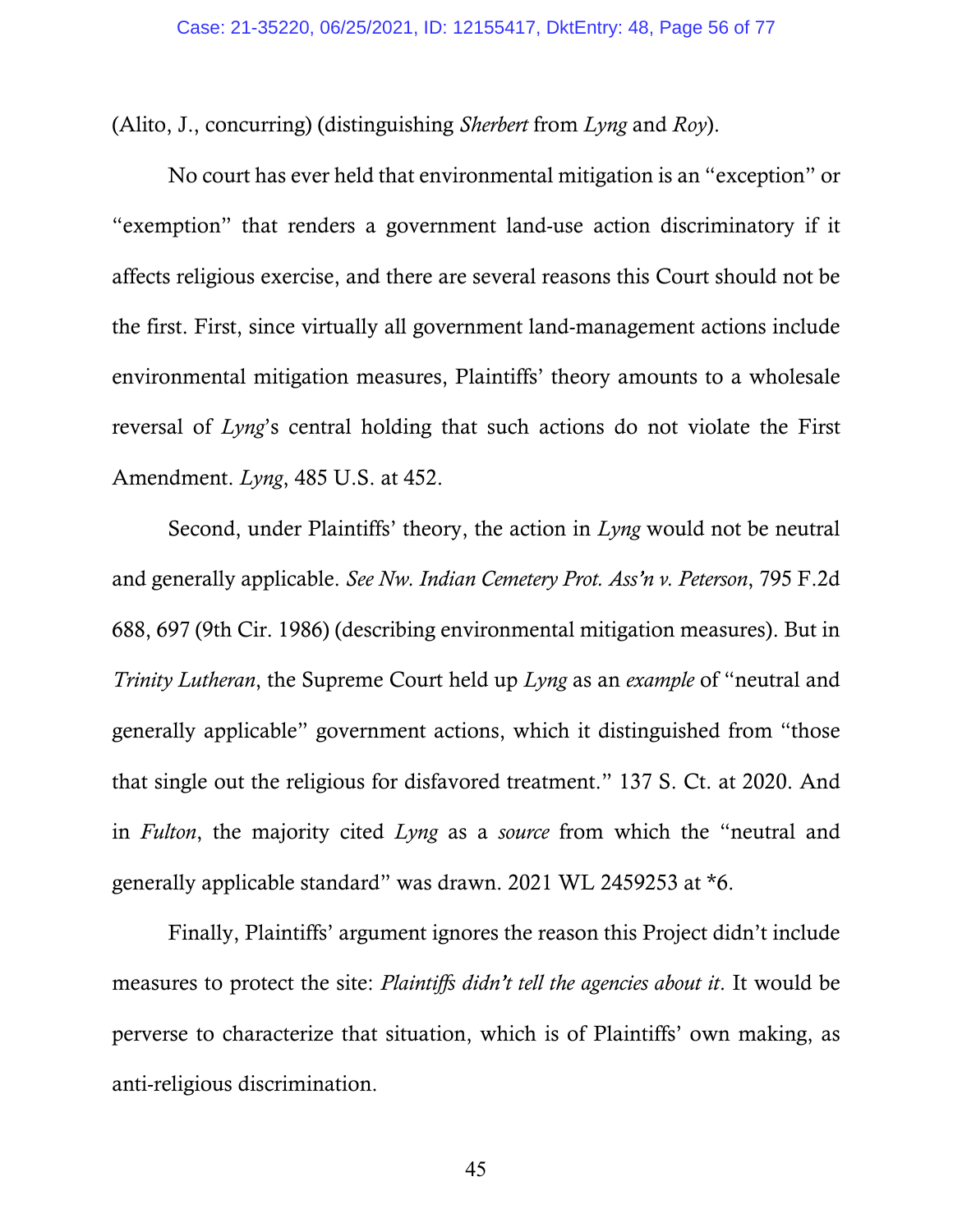## IV. Plaintiffs' NEPA, NHPA, FLMPA, and Section 4(f) claims were waived and lack merit.

### A. Plaintiffs waived these claims.

The exhaustion doctrine is a matter of "[s]imple fairness to those who are engaged in the tasks of administration." *United States v. L.A. Tucker Truck Lines, Inc.*, 344 U.S. 33, 37 (1952). It "permit[s] administrative agencies to utilize their expertise, correct any mistakes, and avoid unnecessary judicial intervention in the process." *Lands Council v. McNair*, 629 F.3d 1070, 1076 (9th Cir. 2010) (citing *Buckingham v USDA*, 603 F.3d 1073, 1080 (9th Cir. 2010)). To allow agencies the opportunity to do so, litigants must raise their concerns "with sufficient clarity to allow the decision maker to understand and rule on the issue raised." *Buckingham*, 603 F.3d at 1080. Contrary to Plaintiffs' assertions, Brief at 62, the district court did not err in imposing an issue-exhaustion requirement.

# 1. Plaintiffs failed to raise these claims during the administrative process.

Both the Supreme Court and this Court impose this requirement in administrative record cases when litigants had opportunity to comment on agency action during the administrative process. *See, e.g*., *Vt. Yankee Nuclear Power Corp. v. NRDC*, 435 U.S. 519, 553 (1978) ("[I]t is still incumbent upon intervenors who wish to participate to structure their participation so that it is meaningful, so that it alerts the agency to the intervenors' position and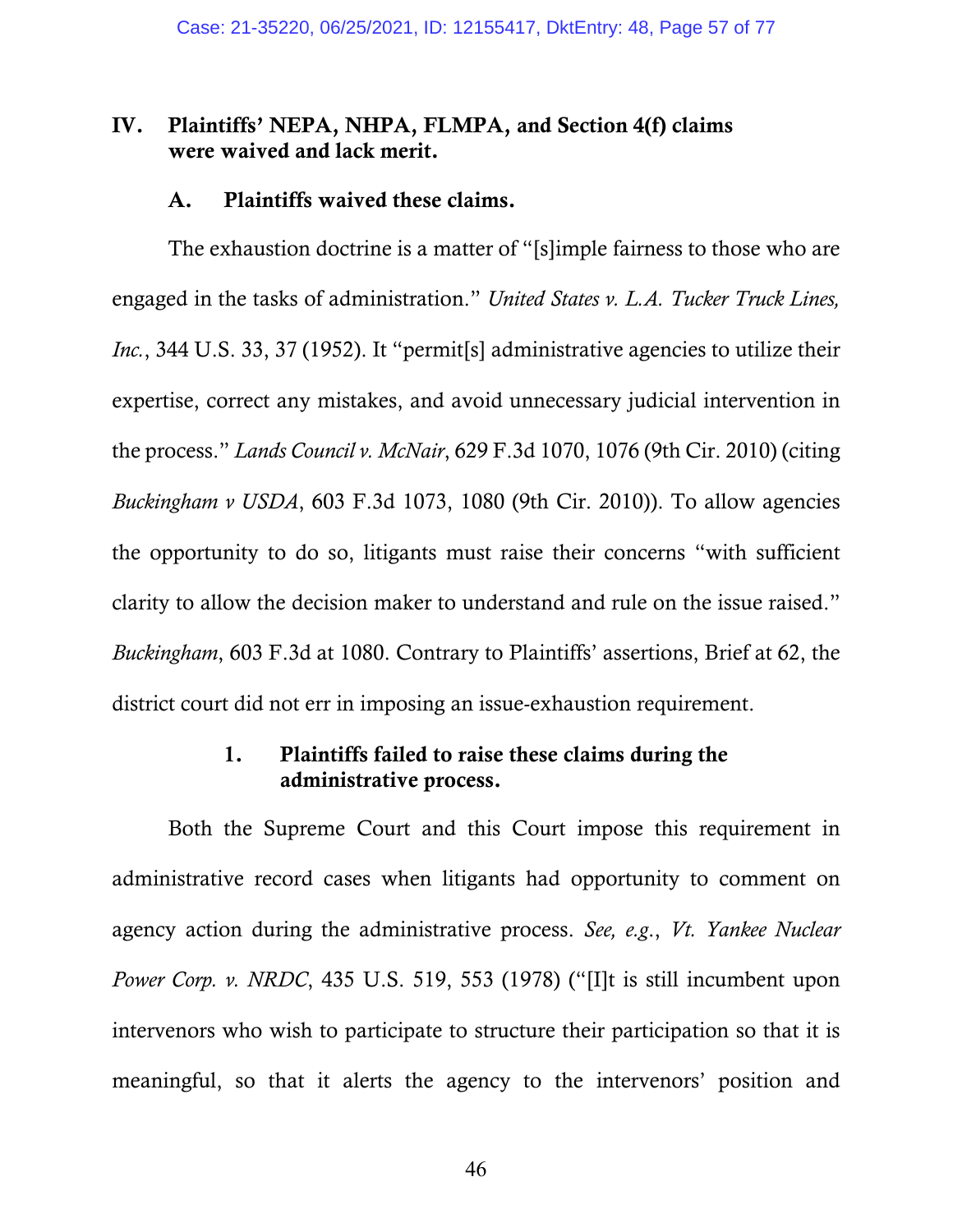contentions[.]"); *Dept. of Transp. v. Pub. Citizen*, 541 U.S. 752, 764 (2004) ("Persons challenging an agency's compliance with NEPA must 'structure their participation so that it alerts the agency to the parties' position and contentions,' in order to allow the agency to give the issue meaningful consideration."); *Buckingham*, 603 F.3d at 1073; *Oregon Nat. Desert Ass'n v. Jewell*, 840 F.3d 562, 574 (9th Cir. 2016).<sup>13</sup>

Plaintiffs *only* comment during well-publicized two-year administrative process concerned the white stone pillars. 6-ER-1185. Plaintiffs did not "afford [Defendants] the opportunity to rectify" the very different concerns now alleged. *Great Basin Mine Watch v. Hankins*, 456 F.3d 955, 965 (9th Cir. 2006).

Plaintiffs seek to excuse this failure by asserting that: (1) similar concerns were raised for a separate project in the 1980s; (2) some concerns were raised *after* the administrative process had closed; (3) federal defendants knew of some

 $\overline{a}$ 

<sup>&</sup>lt;sup>13</sup> None of the concerns articulated in the Indian Law Scholars' amicus brief are present here. First, Plaintiffs made *no* attempt to notify Defendants of their concerns during the administrative process. Second, Defendants fully engaged with federally recognized Tribes during the process and repeatedly sought their input. Third, the record shows that when Plaintiffs *did* provide Defendants with information—on the stone pillars—Defendants acted in response. 6-ER-1185. Had Plaintiffs suggested that the Widen to the North alternative would impact cultural resources, Defendants would have responded accordingly. But Plaintiffs said nothing.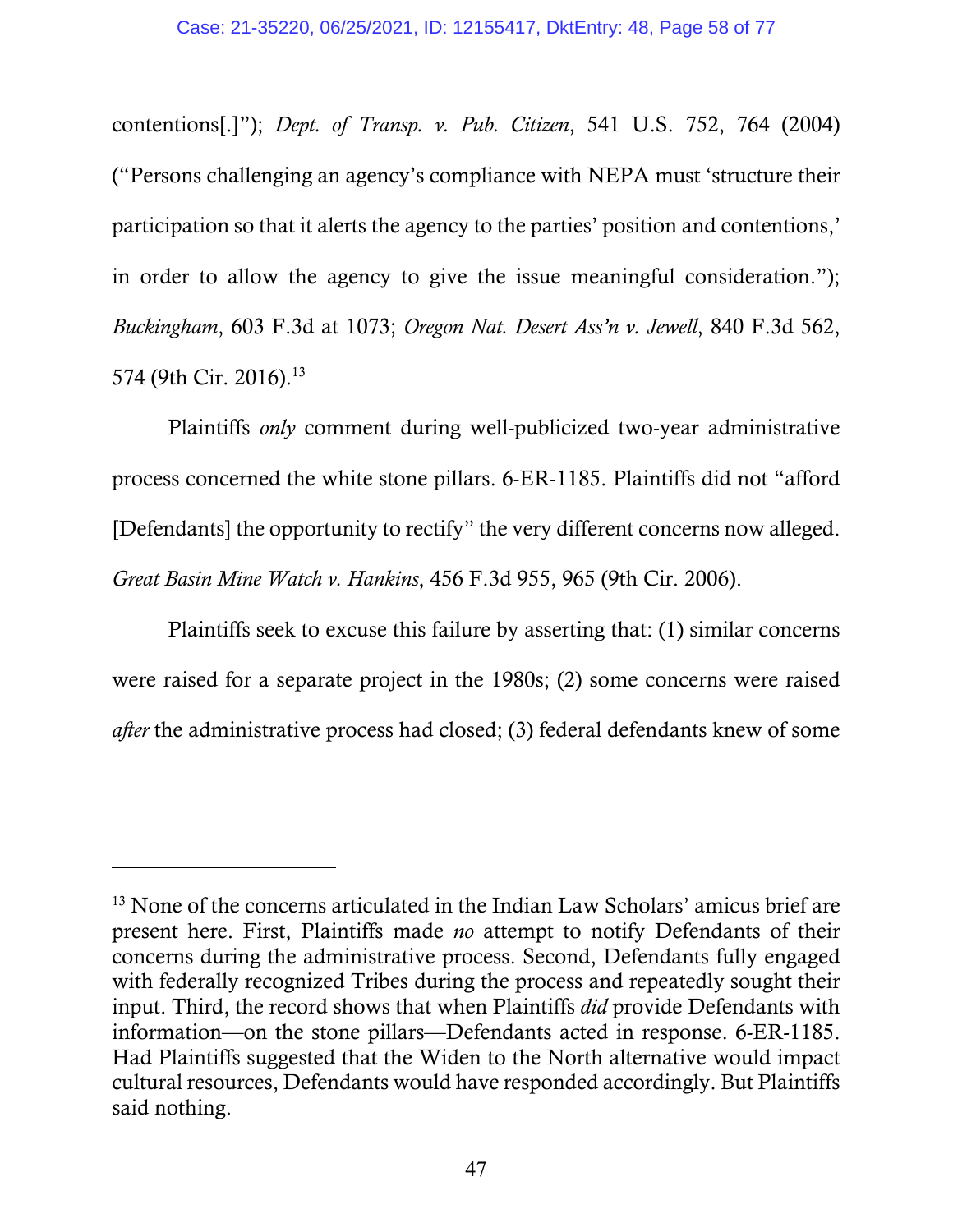#### Case: 21-35220, 06/25/2021, ID: 12155417, DktEntry: 48, Page 59 of 77

concerns; and (4) concerns about site vandalism. Brief at 65-69. None of these preserve their claims.

*First*, raising concerns about a *different* agency action decades earlier cannot preserve concerns about *this* Project. "As a general rule, we will not consider issues not presented before an administrative proceeding *at the appropriate time*." *Nat'l Parks & Conservation Ass'n v. Bureau of Land Mgmt*., 606 F.3d 1058, 1065 (9th Cir. 2010) (emphasis added).

Moreover, Jones' comments in the 1980s and '90s were inadequate to alert Defendants to Plaintiffs' current claims. From prior comments, Defendants knew that removal of large trees from Dwyer could be controversial, and they addressed it in the Revised EA. 6-ER-1238-48, 1255-66. But that general knowledge provided no notice of Plaintiffs' claims that the safety-related removal of 65 trees from Dwyer required an Environmental Impact Statement (EIS), or that it constituted a prohibited "timber harvest." Brief at 47-48, 57-59; 6-ER-1260. Similarly, Jones' decades-old comments that the rock feature was a "Native American or pioneer gravesite," 8-ER-1791, which was diligently investigated and determined to be untrue, did not alert Defendants to Plaintiffs' later claims about a sacred campsite and altar. The district court correctly found those arguments waived. 1-ER-78-79.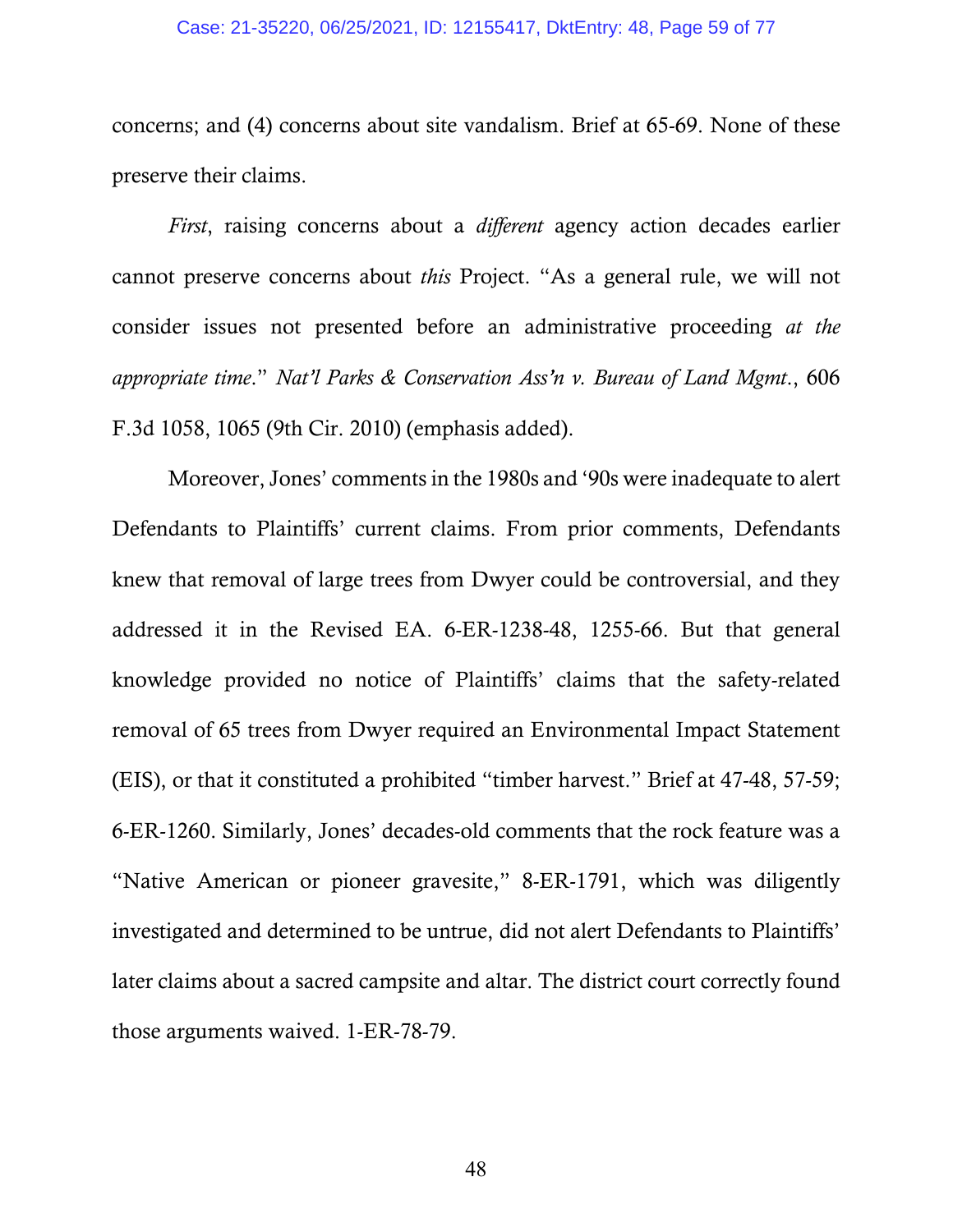*Second*, Plaintiffs' comments made a year or more after the administrative process closed did not preserve their claims. *Havasupai Tribe v. Robertson*, 943 F.2d 32, 34 (9th Cir. 1991); *N. Idaho Cmty. Action Network v. U.S. Dep't of Transp.*, 545 F.3d 1147, 1156 n.2 (9th Cir. 2008). Plaintiffs argue that Jones' and Logan's January and February 2008 comments were timely because they preceded BLM's issuance of a tree-cutting permit. They misread 23 U.S.C. §139(a)(3), which defines the "environmental review process" as the process for preparing a NEPA document, including "the process for and completion of any environmental permit, approval, review, or study required for a project" under other laws such as NHPA and FLPMA.

FHWA completed its NHPA, FLPMA, and Section 4(f) analyses at the same time as its NEPA document, so the "appropriate time" for objections to those analyses was during that public review process. At any rate, "[e]ven when Jones and Logan began calling and faxing documents to defendants in early  $2008$ ,.... they sought to recognize 'all heritage resources' along the highway, including outside the project area." 1-ER-80 n.17. Even if timely (which they were not), Plaintiffs' comments were too broad and vague to preserve their claims.

*Third*, during the administrative process, no one, including the Tribes themselves, suggested it was improper for ODOT to conduct Tribal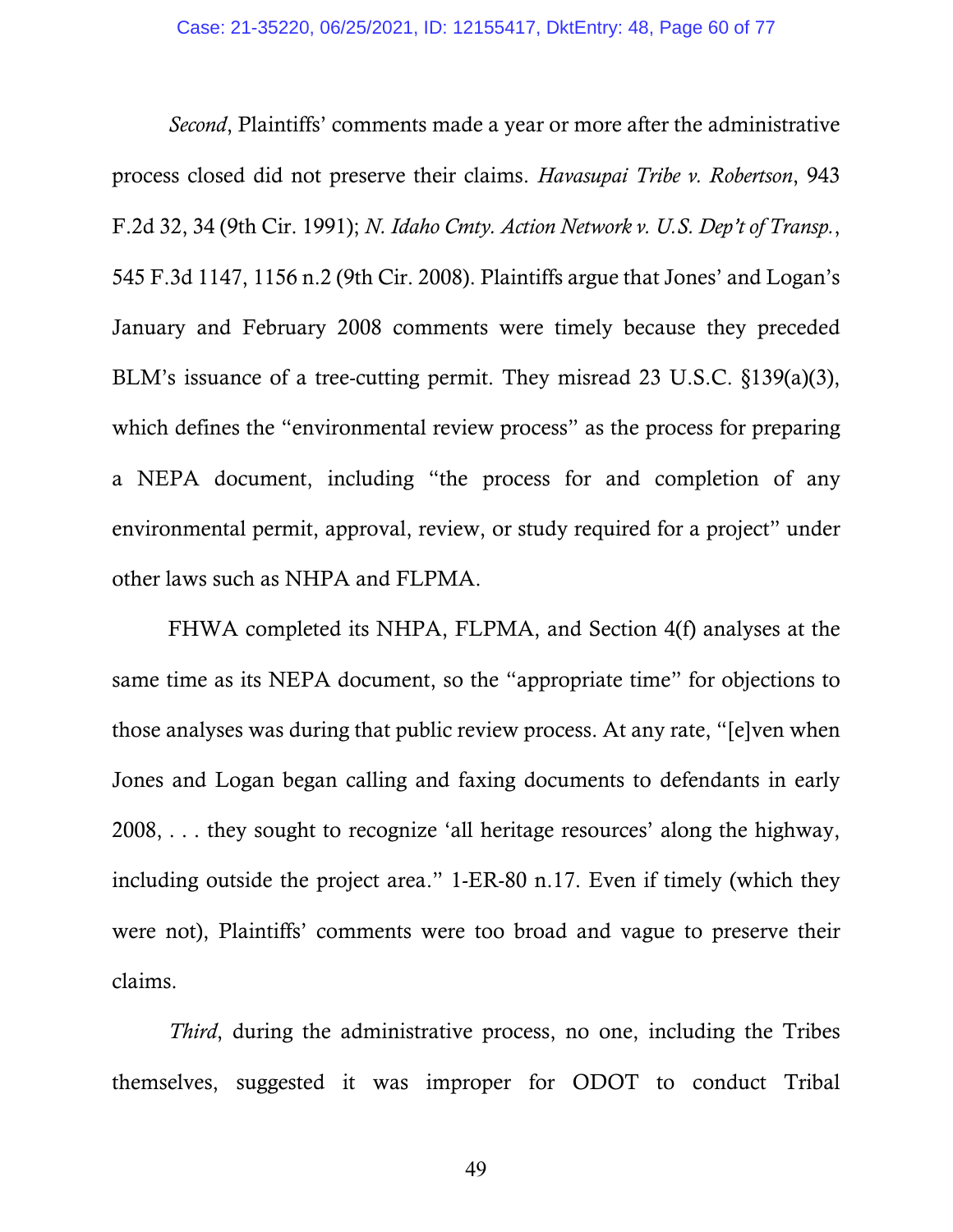#### Case: 21-35220, 06/25/2021, ID: 12155417, DktEntry: 48, Page 61 of 77

consultation. No one suggested that BLM had to conduct its own, separate NEPA review rather than relying on ODOT's and FHWA's analysis of the Project, or that a Section 4(f) analysis was required. Because Defendants had no chance to address those concerns, they are waived.

*Fourth*, Plaintiffs' fear of vandalism cannot excuse their failure to timely raise their separate claims that the impact on trees required an EIS; that the Section 106 and tribal consultation processes were inadequate; that the tree removal was a prohibited "timber harvest"; or that a section 4(f) analysis was required.

Plaintiffs' unwillingness to publicly disclose the precise location of their sacred site is understandable, but the record establishes ODOT's earnest desire to avoid impacting sacred sites or burials, even based on generalized information. In 1991, Yakama Elder Wilferd Yallup described to ODOT the location of some burials outside this project area, but was twice interrupted by Jones, who opposed disclosing that information. 6-ER-1076, 1101. ODOT's Cultural Specialist explained that inadvertently disturbing burial sites "is really, really upsetting for all of us, believe me. And we don't want this to happen. Now if there's anyway that's better, like if we show you exactly where we are going to put something and you say that's o.k. and you don't say anything more, we don't have to know but do tell – do look at what we are doing and tell us is there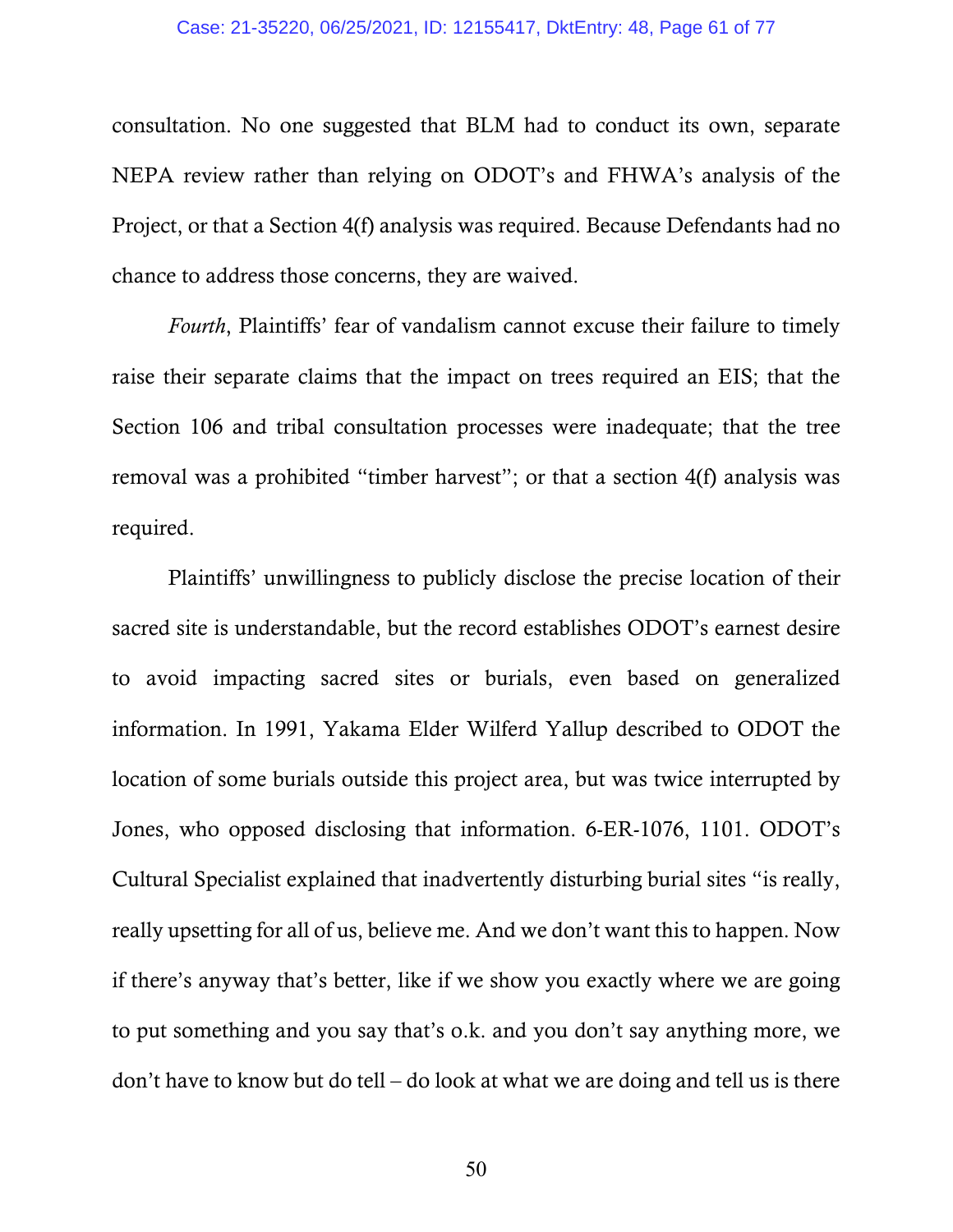a danger here.... We don't have to know whether its cultural materials, burials, sacred grounds, what kind of significance it has. But just tell us no here." 6-ER-1101-02.

Plaintiffs could have commented privately about their sacred site.<sup>14</sup> At the very least they could have commented that widening to the north would impact cultural resources that widening to the south would not. But they said nothing, except about unrelated stone pillars, and thus gave Defendants no chance to address their concerns.

## 2. Defendants did not forfeit their waiver defense.

The district court correctly rejected Plaintiffs' argument that the waiver defense was forfeited. "In the absence of a showing of prejudice, an affirmative defense may be raised for the first time at summary judgment. There is no

l

<sup>&</sup>lt;sup>14</sup> Plaintiffs imply that Defendants couldn't be trusted with the information, citing Jones' 2016 claim that, at a meeting in the 1990s, an ODOT official pointed to the rock feature on a map and said, "this is the reason why we can't widen the highway, is because of this pile of stones here," and that days later the site was vandalized. Brief at 16, 68; 3-ER-375. The district court rejected Jones' declaration recounting that tale as an impermissible attempt to recharacterize the record. 1-ER-65-66. It is not likely that anyone at ODOT would have said the "pile of stones" was the reason the highway couldn't be widened, because ODOT determined in 1986 that it was not a grave and not "worthy of either protection nor mitigation." 1-ER-18. The *trees* were why Highway 26 was built without a refuge lane in this area. 1-ER-20. Further, Plaintiffs' suggestion that they feared disclosing their sacred site to Defendants is inconsistent with their claim that Defendants already knew about it.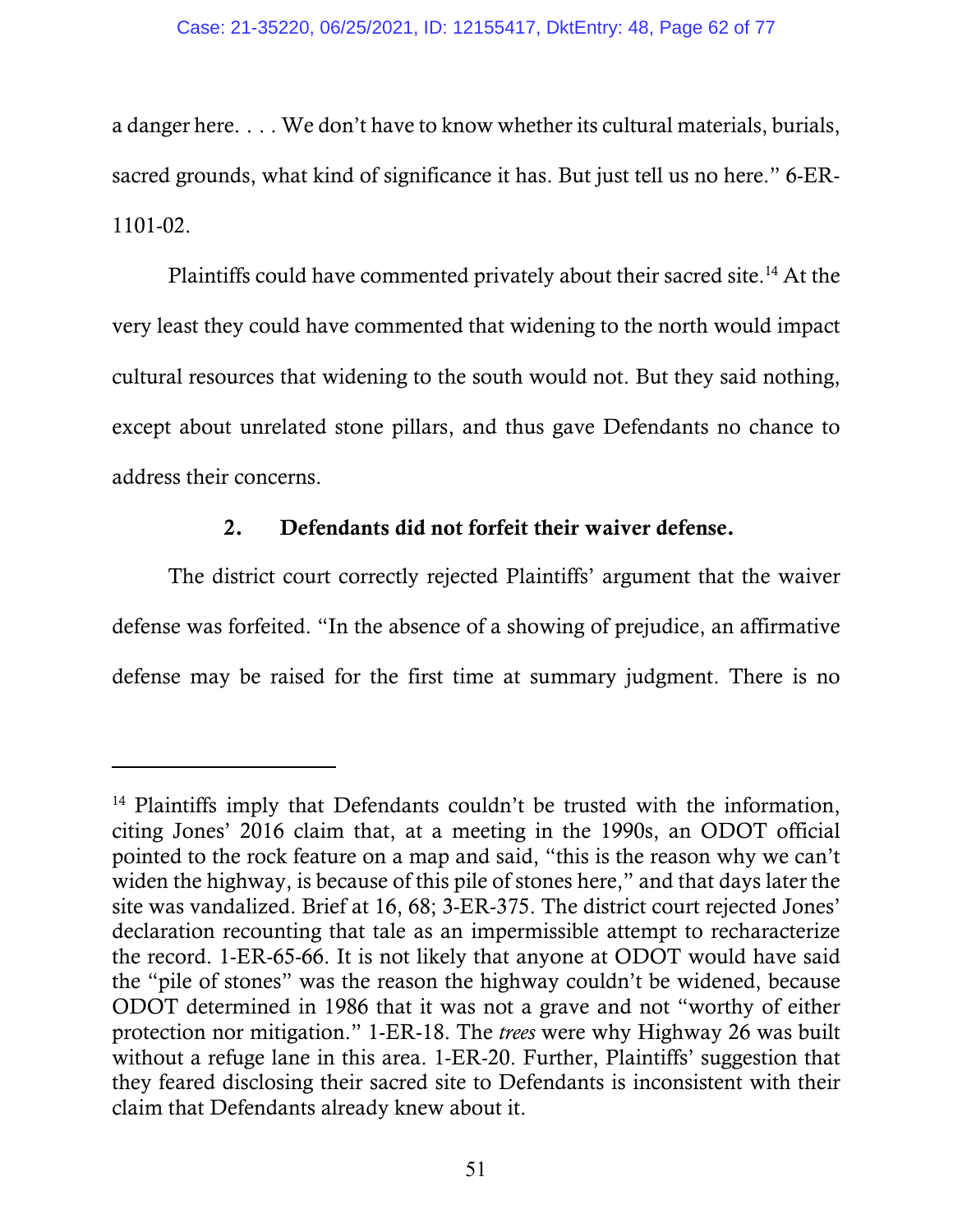#### Case: 21-35220, 06/25/2021, ID: 12155417, DktEntry: 48, Page 63 of 77

prejudice to a plaintiff where an affirmative defense would have been dispositive if asserted when the action was filed. Rather, a party must point to a tangible way in which it was prejudiced by the delay." *Garcia v. Salvation Army*, 918 F.3d at 1008-09 (cleaned up).

The district court found that Plaintiffs were not prejudiced. 1-ER-4, 68. Plaintiffs do not even attempt to show otherwise, Brief at 61-62, and so their waiver-of-waiver argument fails. 1-ER-5, 74-81.

### B. Plaintiffs' claims lack merit.

#### 1. Defendants complied with NEPA.

An interdisciplinary team from ODOT, FHWA, and BLM spent years scoping the Project, soliciting and reviewing multiple rounds of public comment and analyzing impacts to the human environment. 6-ER-1288-89. Through years of work this team produced a draft and Revised EA describing the Project's purpose and need, analyzing numerous alternatives, disclosing environmental consequences and describing mitigation measures to reduce environmental impacts. The EA included twenty-three technical reports on topics including archaeology, historical resources, and the potential effects on Dwyer. 6-ER-1189.

Public input was considered at each stage. Following years of review, Defendants concluded that the Project would not have a significant impact on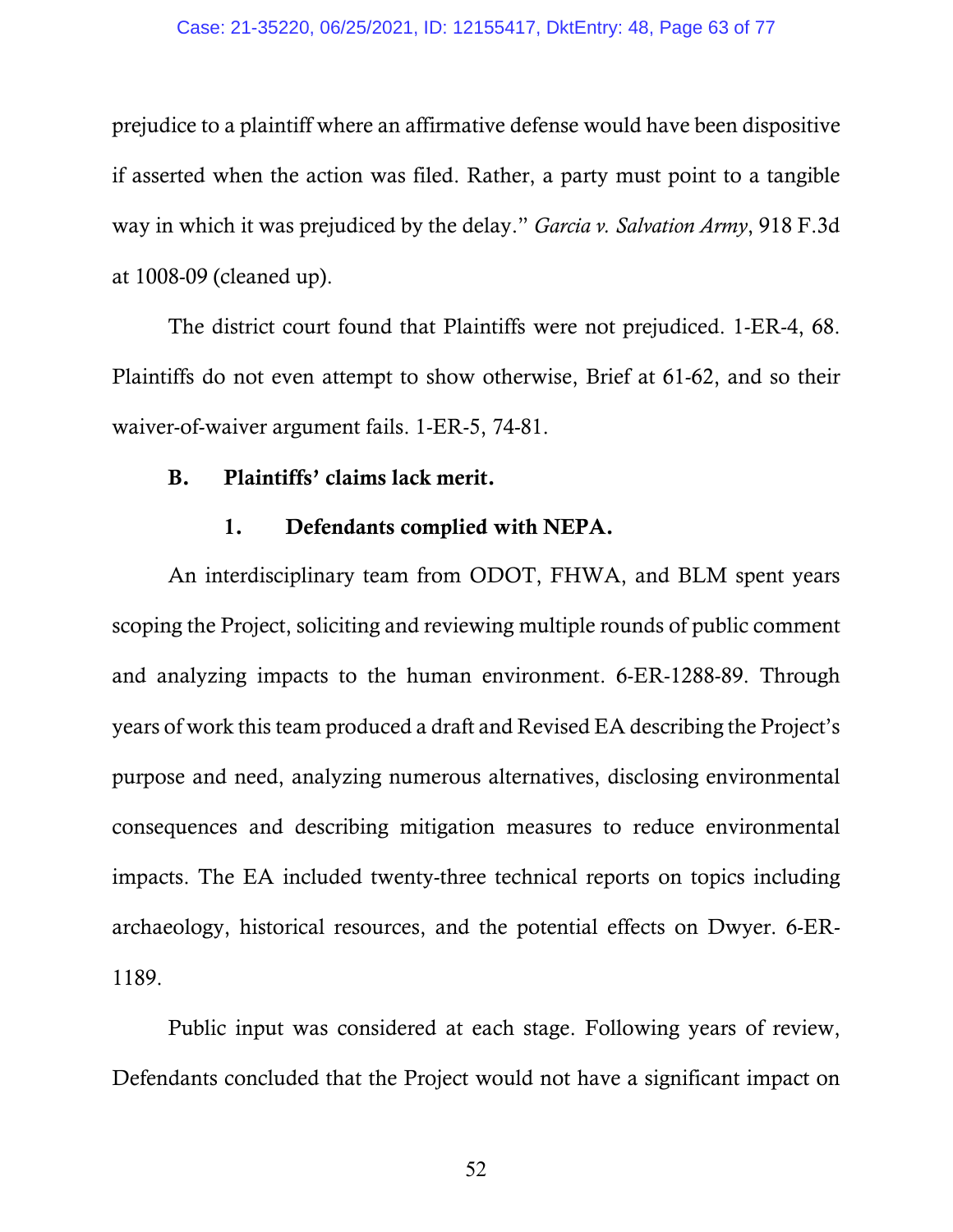the environment and signed a FONSI. 6-ER-1162. This thorough analysis satisfied NEPA.

### a. No EIS was required.

Despite this robust process, Plaintiffs argue that an EIS was required because the trees removed were "unique." Brief at 47-49. But an EIS is not automatically required even if an area contains unique characteristics. *See, e.g.*, *Presidio Golf Club v. Nat'l Park Serv.*, 155 F.3d 1153, 1162 (9th Cir. 1998). The agency need only consider those characteristics, which the EA did. 6-ER-1238- 48, 1255-66.

Moreover, agency staff is better equipped to determine what makes the Project area biologically "unique," and this Court should defer to their expertise. *See Native Ecosystems Council v. Weldon*, 697 F.3d 1043, 1051 (9th Cir. 2012) (noting deference when a Court reviews scientific judgments and technical analyses within the agency's expertise under NEPA). Expert staff determined lichens and vascular plants present at the site made it "unique," 6-ER-1256, 1331, and analyzed impacts on them, 6-ER-1241, 1247, 1264, ultimately concluding no significant impact. 6-ER-1162, 1176. This Court should defer to the agency's view that no EIS was required.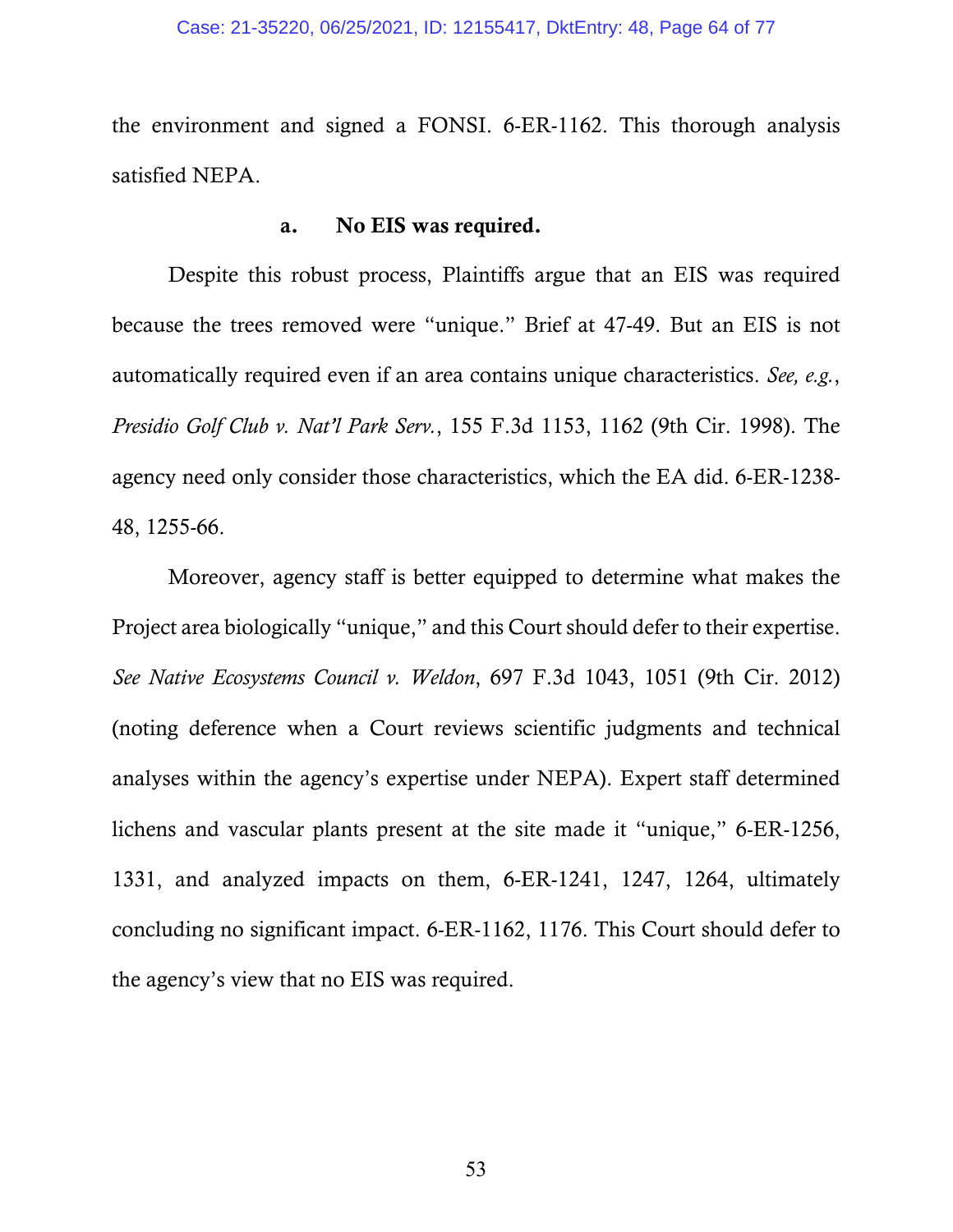# b. The EAs rationally focused on reasonable alternatives based on information available at the time.

 "Judicial review" of alternatives considered "is governed by a 'rule of reason'" that is highly deferential. *California v. Block*, 690 F.2d 753, 767 (9th Cir. 1982) (citations omitted); *Native Ecosystems Council v. U.S. Forest Serv*., 428 F.3d 1233, 1246 (9th Cir. 2005). Here the EA considered two alternatives in depth: "no action" and "widen to the north." 6-ER-1213. Four others, including widening to the south or in both directions, were considered but not developed further, as explained in the EA. 6-ER-1169, 1218-24. The EA also considered steeper slopes and a retaining wall as part of various mitigation alternatives, 6- ER-1265-66, but explains why they were not selected. 6-ER-1180, 1218-24.

Agency action must be judged on the record before the agency at the time of its decision; "post-decision information . . . may not be advanced as a new rationalization either for sustaining or attacking an agency's decision." *San Luis & Delta-Mendota Water Auth.*, 747 F.3d at 603. If that record had included information about Plaintiffs' sacred site, then it would have been arbitrary and capricious for Defendants not to take it into account in choosing the Widen to the North alternative, or whether to use a retaining wall or steeper embankments. But that information was not before Defendants, and they made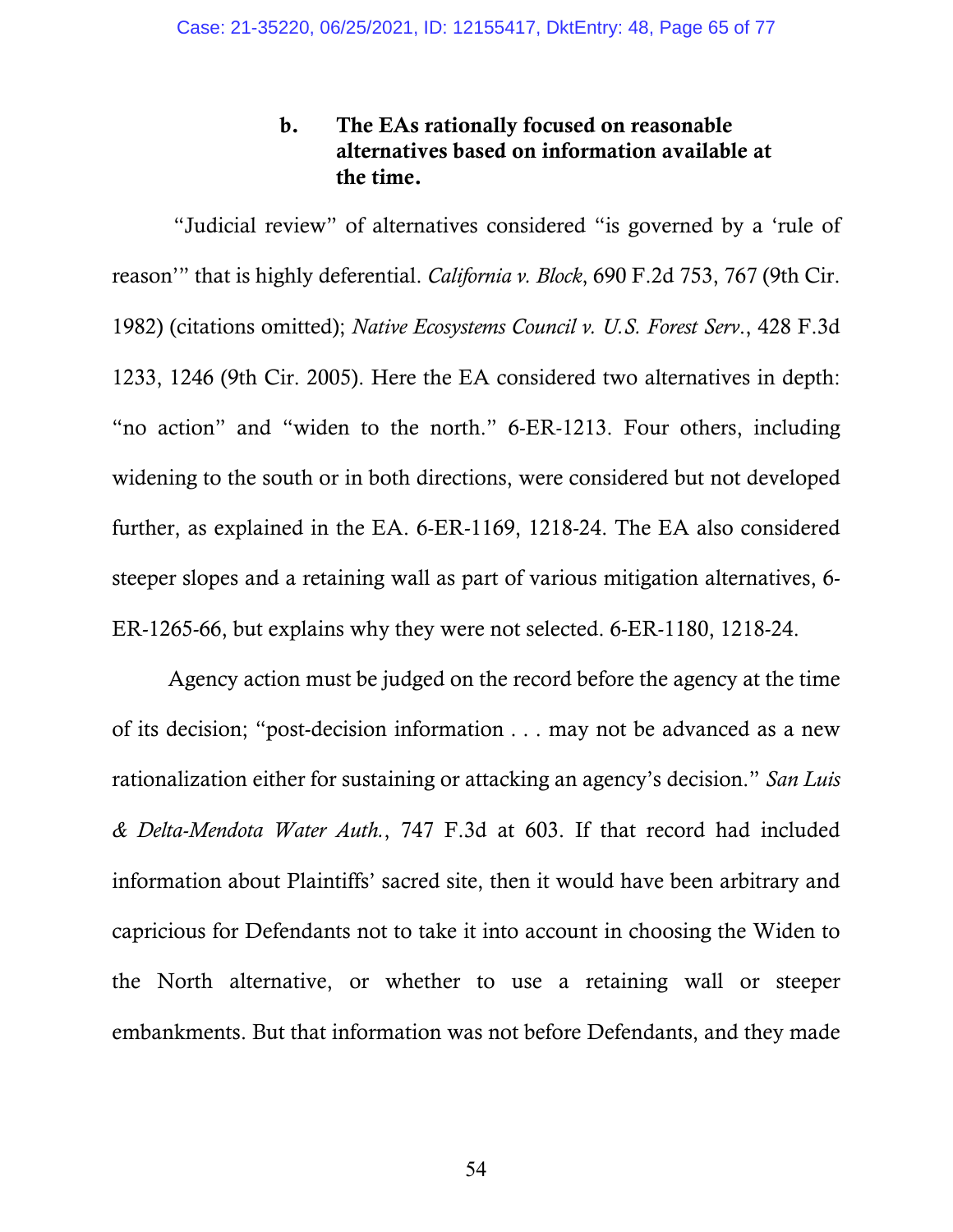a rational choice based on the information they had, after a thorough and inclusive public process. NEPA requires nothing more.

# c. BLM need not duplicate FHWA's environmental review.

Plaintiffs assert BLM had to prepare a separate EA, Brief at 46-47, but "when a lead agency prepares environmental statements, there is no need for other cooperating agencies involved in the action or project to duplicate that work." *LaFlamme v. FERC*, 945 F.2d 1124, 1130 (9th Cir. 1991); *accord* 40 C.F.R. §-1501.5. FHWA, as the lead federal agency, worked jointly with "an interdisciplinary team" of experts from ODOT and BLM. 6-ER-1212. The resulting EA satisfies the NEPA duties of all Defendants.

### 2. Defendants complied with NHPA.

"NHPA, like NEPA, is a procedural statute requiring government agencies to 'stop, look, and listen' before proceeding when their action will affect national historical assets." *Presidio Historical Ass'n v. Presidio Trust*, 811 F.3d 1154, 1169 (9th Cir. 2016) (cleaned up). Section 106 of NHP $A<sup>15</sup>$  and its implementing regulations require agencies to make reasonable, good faith efforts to identify historic properties within the area of potential effects of an undertaking; to consult with SHPOs and federally recognized Tribes; and to

 $\overline{a}$ 

<sup>15</sup> NHPA was recodified in 2014. *See* 54 U.S.C. §-306108.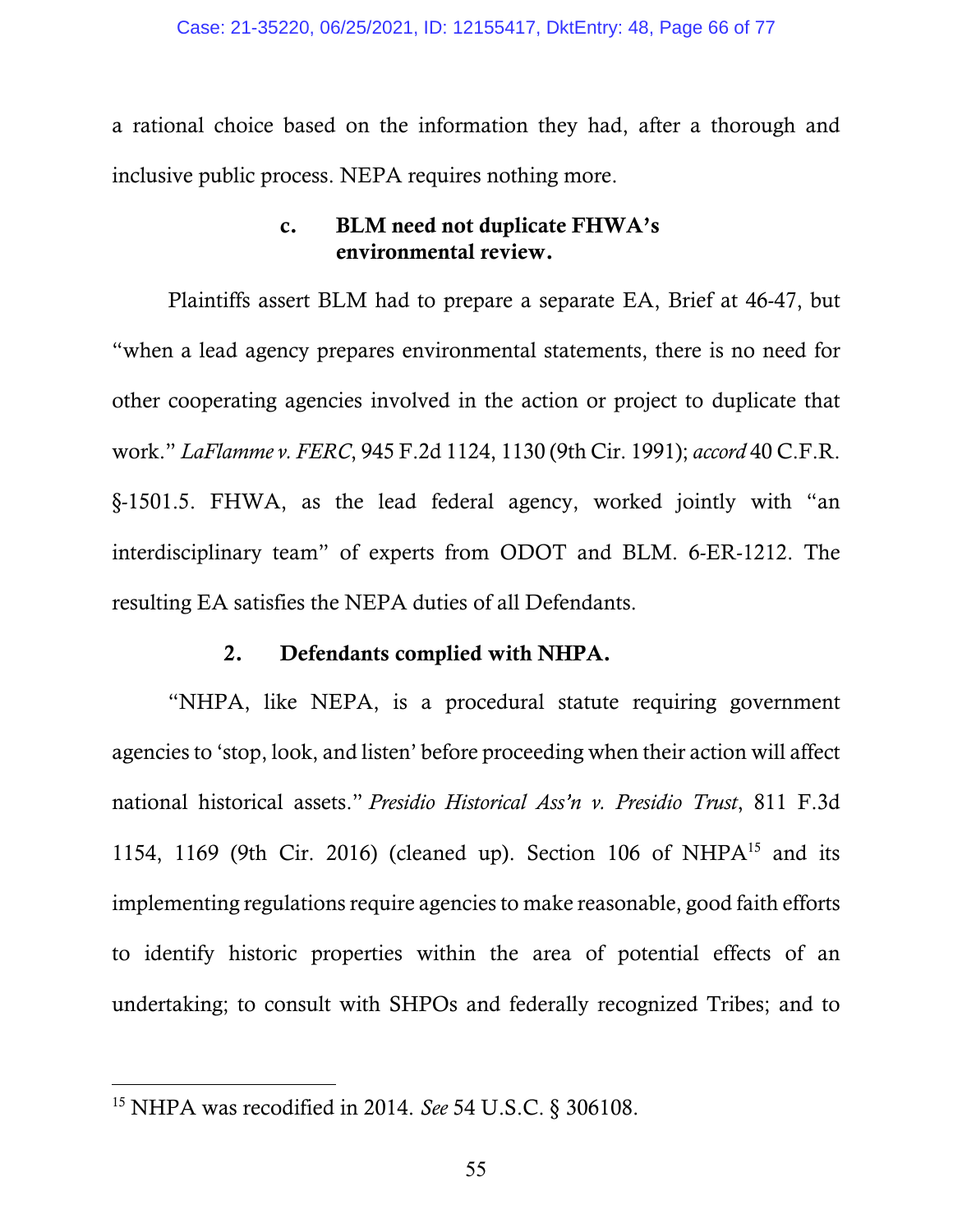#### Case: 21-35220, 06/25/2021, ID: 12155417, DktEntry: 48, Page 67 of 77

provide interested members of the public reasonable opportunity to comment. *Te-Moak Tribe v. Dep't of the Interior*, 608 F.3d 592, 607-08 (9th Cir. 2010); 1-ER-9-10.

ODOT, FHWA, and BLM worked together to coordinate environmental and historical review under Section 106 and NEPA, as regulations encourage. 36 C.F.R. §-800.8; 6-ER-1212. Under a programmatic agreement with FHWA, 7-ER-1461-71, ODOT consulted with the SHPO and federally recognized Tribal governments on behalf of Defendants. *See* 36 C.F.R. §§-800.14(b), (b)(2)(i). The SHPO and Tribal governments expressed no concerns about the Project or the consultation, and concurred that no historical properties were affected. 6-ER-1358-59, FHWA 3346-61; FHWA-5641-43, FHWA-6569-70.

# a. BLM need not duplicate the Section 106 process.

Plaintiffs argue that BLM had to conduct a separate Section 106 analysis before issuing the tree-cutting permit, but that argument fails for the same reason as their parallel NEPA argument. An undertaking is defined, as relevant here, as "a project... requiring a Federal permit." 16 U.S.C.  $\S$  470w(7) (2013). Section 106 analysis is required for the *undertaking*, *i.e*., the Project, not for each associated permit. Here, Defendants satisfied NHPA by cooperatively producing a thorough Section 106 process for the Project.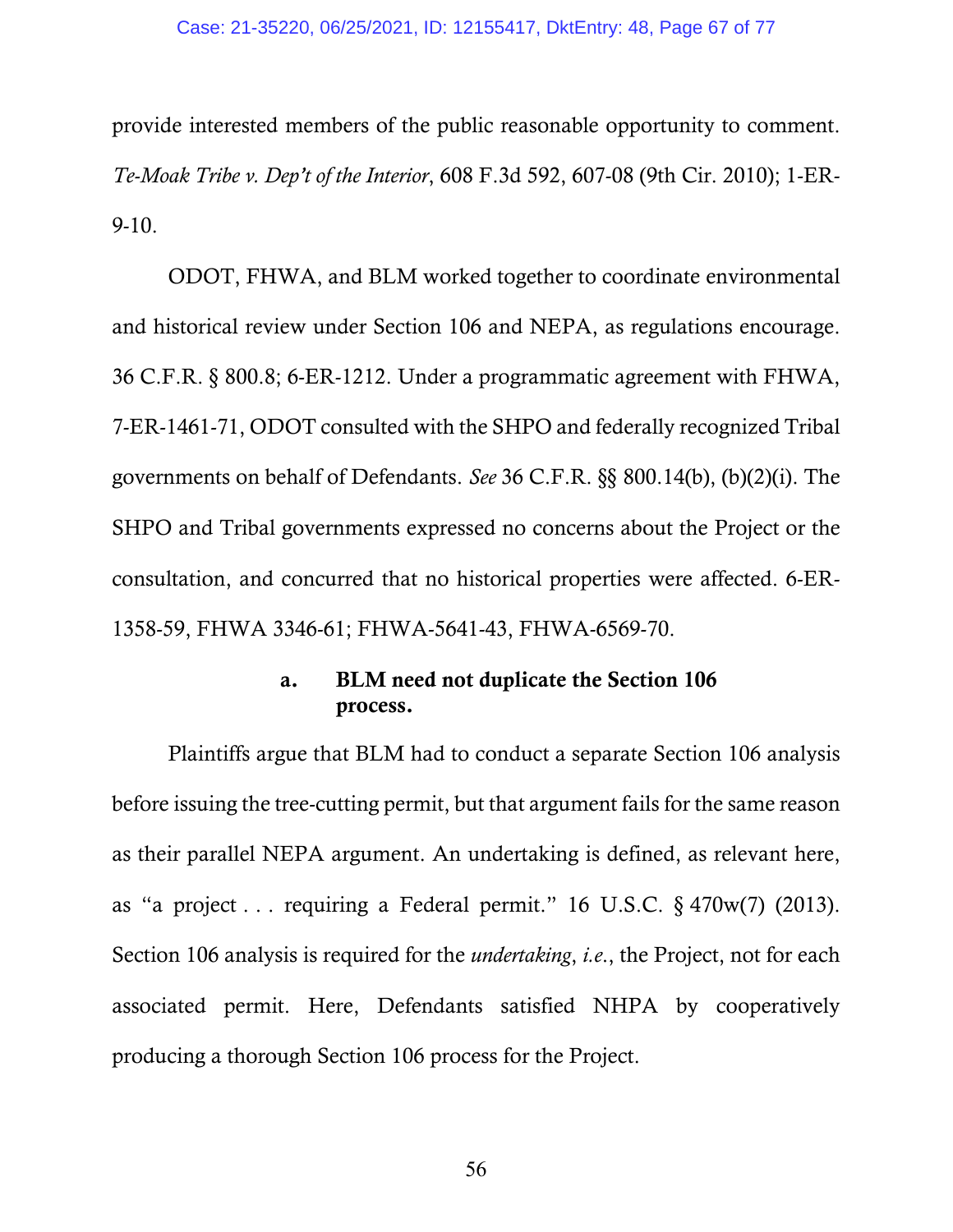### b. Defendants consulted with all affected Tribes.

Pursuant to a programmatic agreement between FHWA, ODOT, the Oregon SHPO and ACHP, ODOT led the Project's Section 106 compliance, including consultation with Indian Tribes. No Tribe objected to either the form or substance of consultations, but Plaintiffs do, arguing that FHWA's consultation duties cannot be delegated to ODOT. But NHPA's "regulations extend the right to government-to-government consultation to the Tribe, not its individual members," so individual tribal members like Plaintiffs lack "standing to bring a claim for inadequate tribal consultation on behalf of the Tribe." *La Cuna De Aztlan Sacred Sites Prot. Circle v. U.S. Dep't of Interior,* 642 F. App'x 690, 692-93 (9th Cir. 2016).

Plaintiffs dispute that holding, but the cases they cite are inapposite. *McGirt v. Oklahoma*, 140 S. Ct. 2452 (2020), involved whether the defendant's crimes were committed in "Indian country." *Id.* at 2459. *Herrera v. Wyoming*, 139 S. Ct. 1686 (2019), involved whether a member of a Tribe with treaty rights to hunt off-reservation could be prosecuted for violating state wildlife laws. *Id.* at 1693. In both, the defendants asserted *individual* interests to be free from criminal prosecution.

The Tribes were satisfied with the consultation process. The Grand Ronde stated the "Tribe's official position is that ODOT has done and followed the 106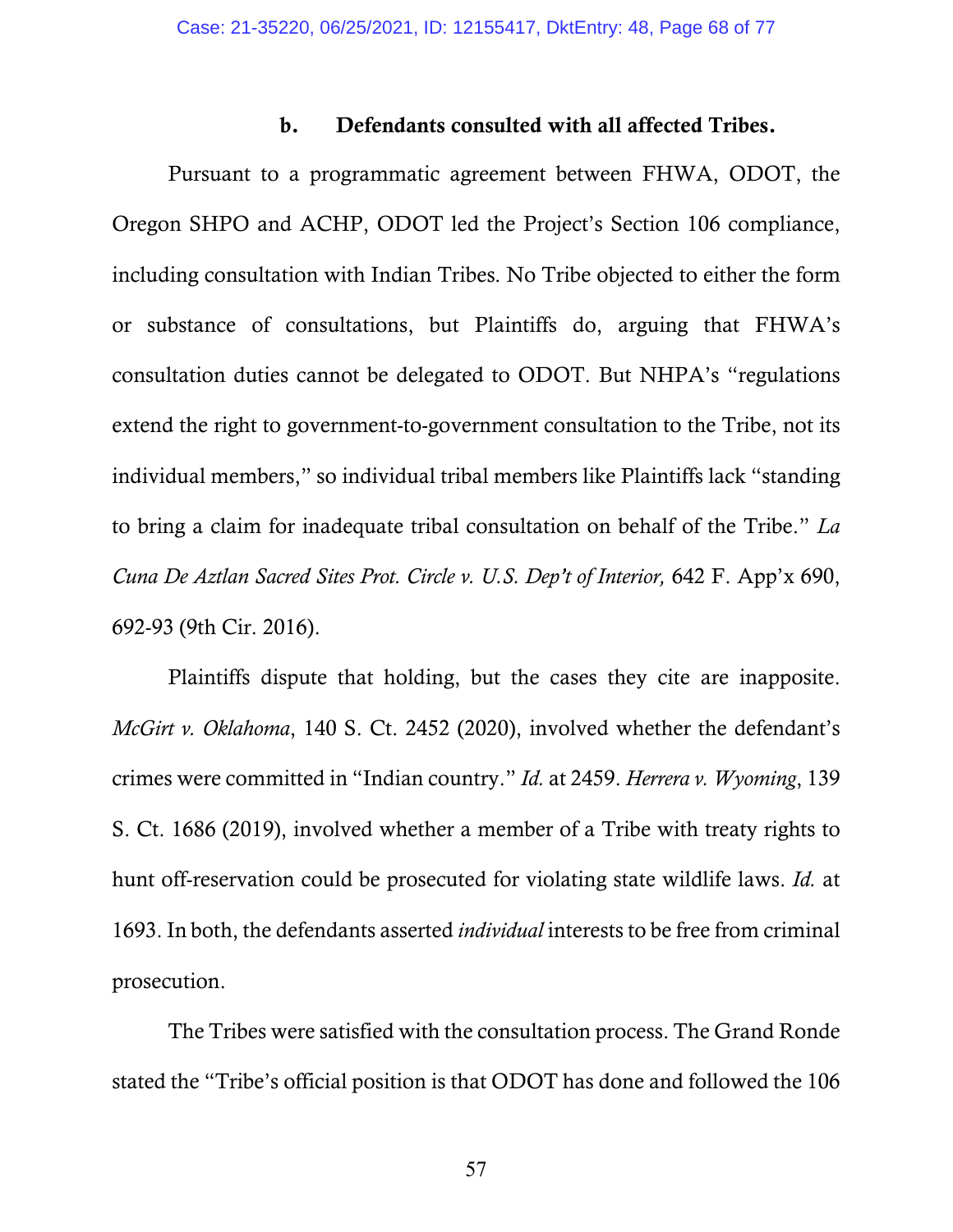#### Case: 21-35220, 06/25/2021, ID: 12155417, DktEntry: 48, Page 69 of 77

and NEPA process. We have no fault with what they have done." 1-SER-191; 1-ER-50. It would "debase a tribe's sovereignty for a tribal member... to override a tribe's government-to-government consultation authority in what would amount to a veto of the tribe's official position." 1-ER-50.

Even if justiciable, Plaintiffs' argument is meritless. NHPA's implementing regulations expressly authorize such programmatic agreements. 36 C.F.R. §-800.14(b); 7-ER-1461-70. Plaintiffs' claim that BLM's Manual forbids delegation of tribal consultation is doubly irrelevant, because *FHWA* was the responsible federal agency and because "BLM manuals are not legally binding." *McMaster v. United States*, 731 F.3d 881, 888 (9th Cir. 2013).

Plaintiffs also argue ODOT's consultation with the Yakama Nation was untimely. But the Yakama Nation does not object, and Plaintiffs lack standing to object on their behalf. At any rate, any putative error is harmless. The Oregon Intertribal Commission initially advised ODOT to consult with the Grand Ronde, Siletz, and Warm Spring Tribes. 1-SER-3. When it was later suggested that the Yakama should also be consulted, ODOT did so. 1-ER-39-40, 43. The Yakama's Cultural Resource Coordinator responded that he didn't "see a reason for further consultation based on the scope, especially in light of the negative results of the extensive archaeological investigations conducted." 1-SER-197. Thus, even assuming that consultation was late, any such error was harmless.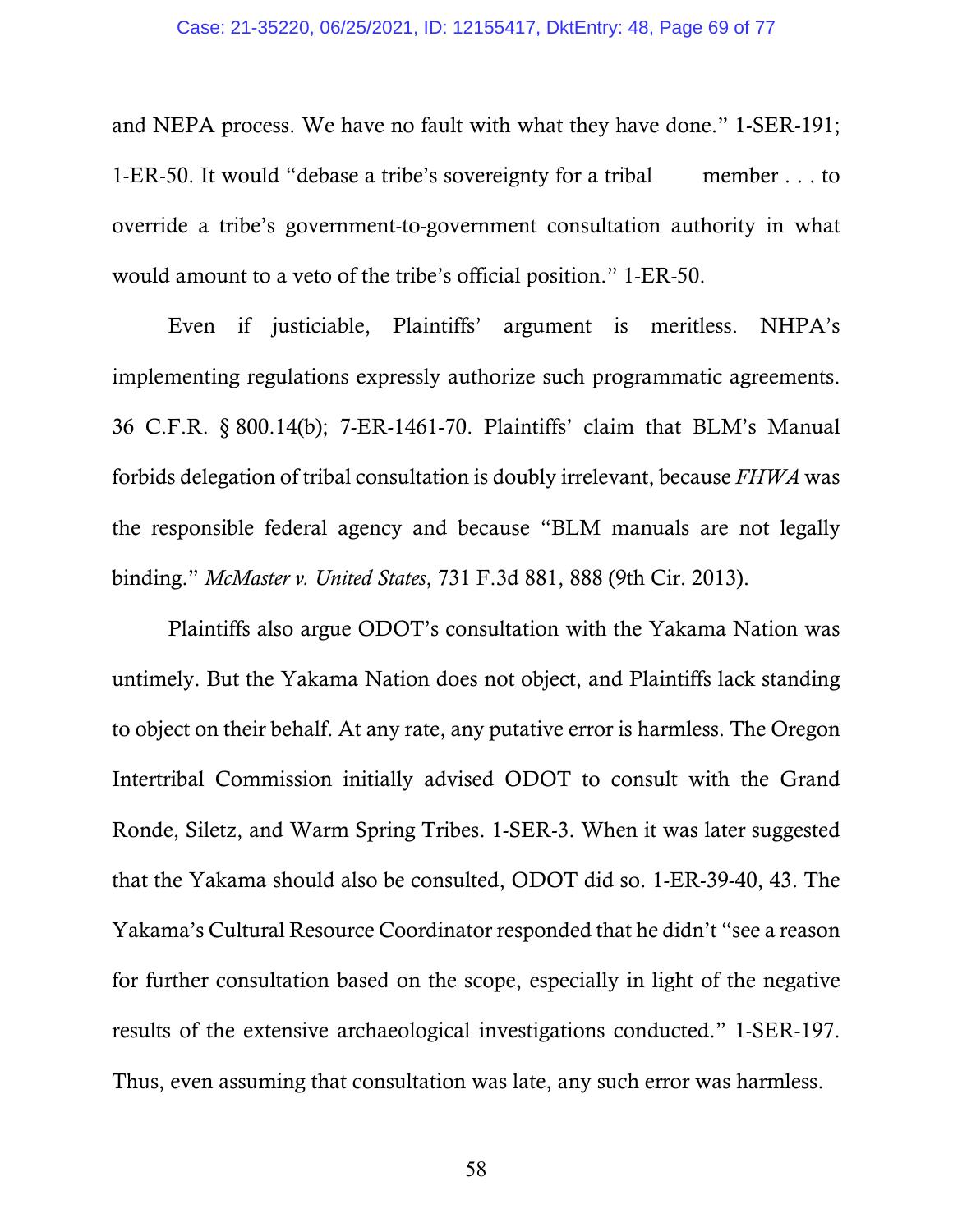### 3. BLM complied with FLPMA.

 FLPMA requires BLM to "manage the public lands under principles of multiple use and sustained yield, in accordance with" Resource Management Plans (RMPs) developed by BLM, and to "prevent unnecessary or undue degradation of the lands." 43 U.S.C.  $\S$  1732(a), (b).

## a. BLM complied with Executive Order 13007.

Executive Order (E.O.) 13007 provides that agencies shall, "to the extent practicable, permitted by law, and not clearly inconsistent with essential agency functions, (1) accommodate access to and ceremonial use of Indian sacred sites by Indian religious practitioners and (2) avoid adversely affecting the physical integrity of such sacred sites." 61 Fed. Reg. 26,771 (May 24, 1996). It defines "sacred site" as

any specific, discrete, narrowly delineated location on Federal land that is identified by an Indian tribe, or Indian individual determined to be an appropriately authoritative representative of an Indian religion, as sacred by virtue of its established religious significance to, or ceremonial use by, an Indian religion; *provided that the tribe or appropriately authoritative representative of an Indian religion has informed the agency of the existence of such a site*.

61 Fed. Reg.  $26,771, \S$  1(b)(iii) (emphasis added).

Although E.O. 13007 does not "create any right...enforceable at law or equity... against the United States," *id.*  $\S 4$ , this Court has held that "its requirements are incorporated into FLPMA by virtue of FLPMA's prohibition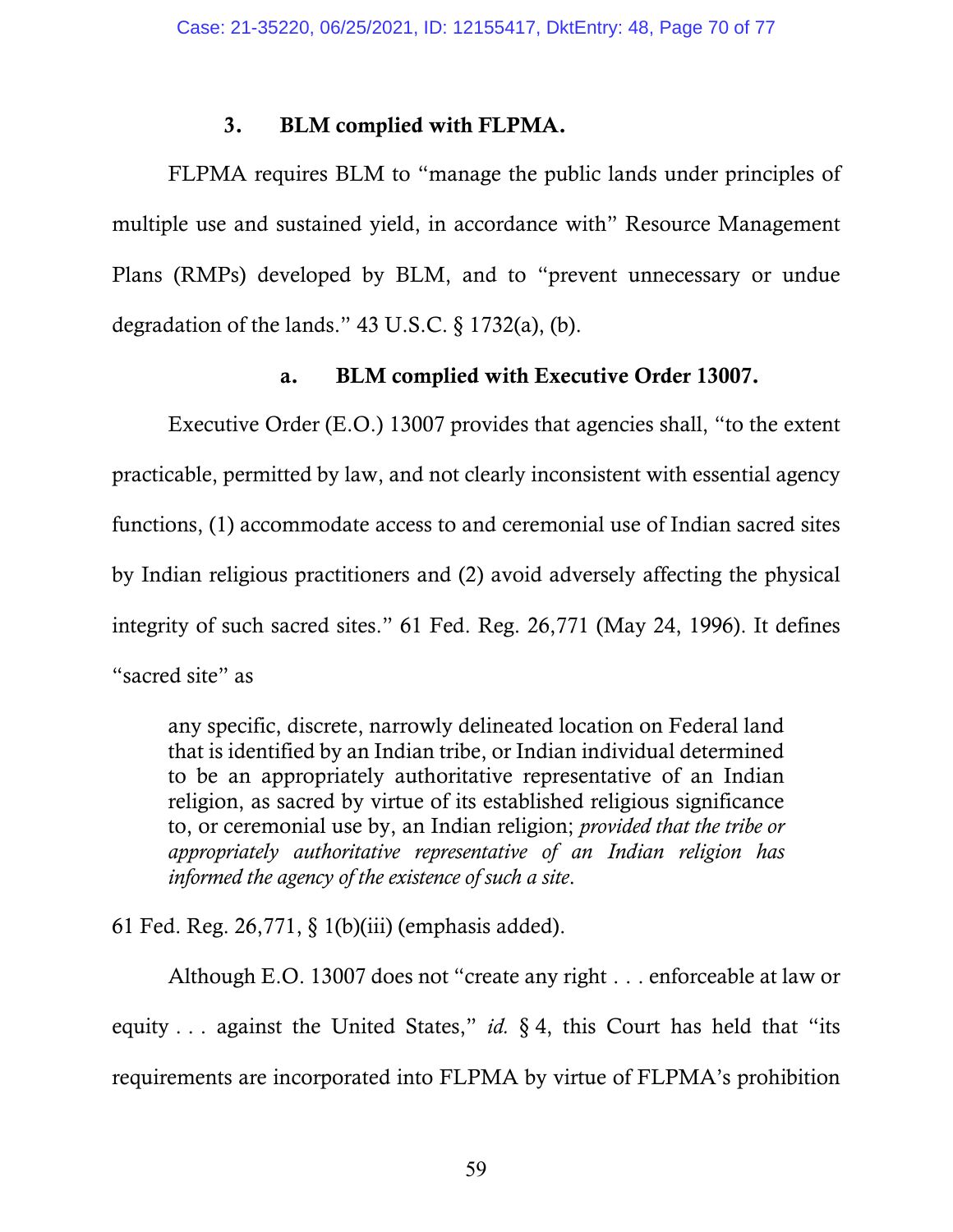on unnecessary or undue degradation of the lands." *Te-Moak Tribe v. Dep't of the Interior*, 565 F. App'x 665, 667 (9th Cir. 2014).<sup>16</sup>

Plaintiffs argue that Defendants violated FLPMA by violating E.O. 13007, but that argument fails for two independent reasons:

*First*, Plaintiffs are neither Tribes nor "appropriately authoritative representative[s] of an Indian religion." Jones was not Native American, nor a member of any Tribe, and never claimed to practice Native American religion. 1-ER-16; 1-SER-192. The Grand Ronde Tribe specifically informed Defendants that Logan spoke only for herself, 1-SER-195-96, and "there has been no showing that" Slockish and Jackson—whose federally recognized Tribes had no objection to the Project—"are 'appropriately authoritative representative[s]' of their religions" within the meaning of E.O. 13007. *South Fork Band v. Dep't of the Interior*, 2010 WL 3419181 at \*9 n.7 (D. Nev. 2010).

*Second*, even assuming arguendo that Logan, Slockish, and Jackson were "appropriately authoritative representatives," they never "informed the agency of the existence" of a "specific, discrete, narrowly delineated location" with "established religious significance." 61 Fed. Reg.  $26,771$ ,  $\S$  1(b)(iii).

<sup>16</sup> Courts may also examine agencies' compliance with Executive Orders in examining whether they complied with NEPA, but Plaintiffs have raised no such NEPA claim here. *See Cmtys. Against Runway Expansion, Inc. v. F.A.A.*, 355 F.3d 678, 689 (D.C. Cir. 2004).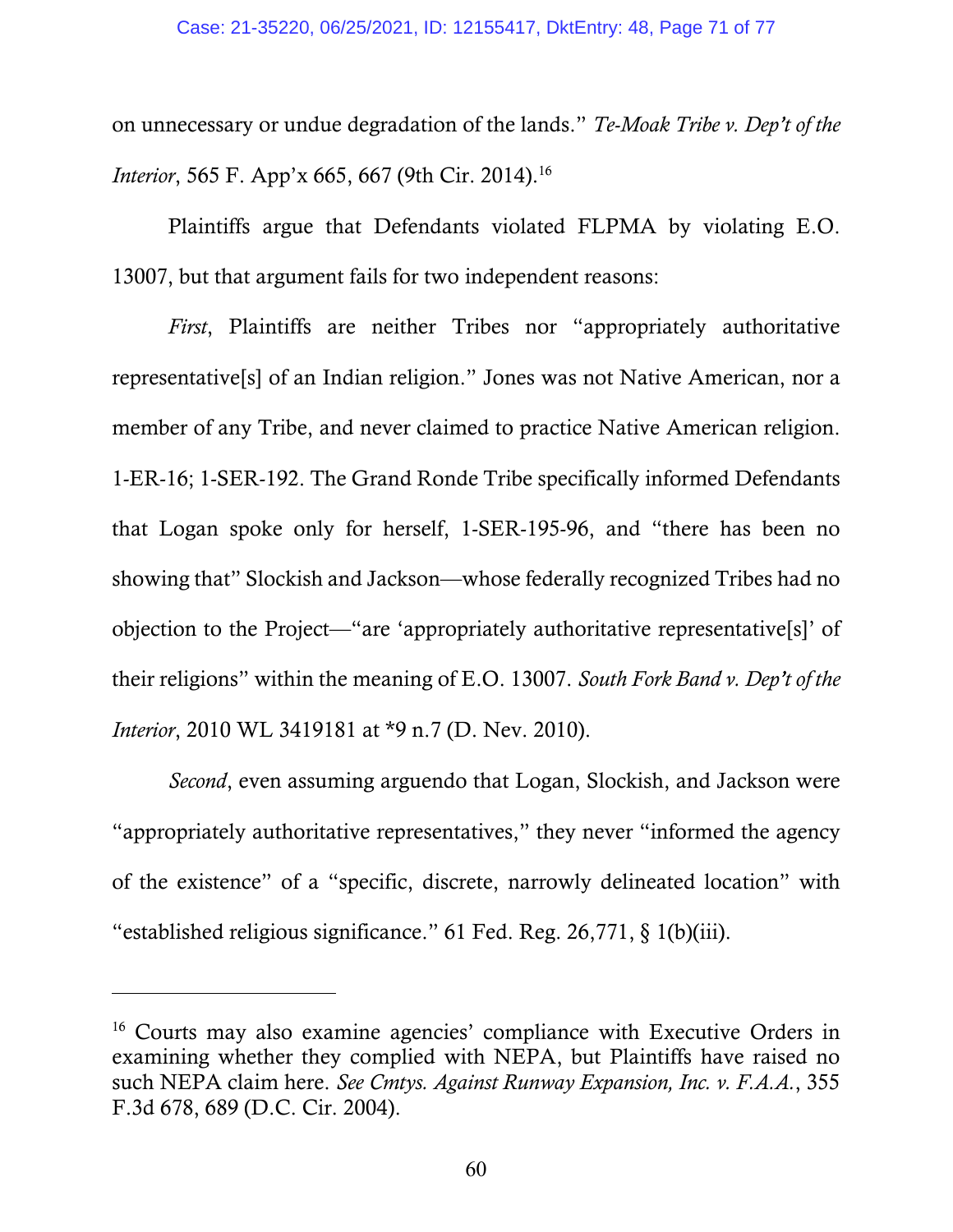Plaintiffs argue that the site meets the definition because it "measured 100 by 30 meters" and "comprised specific, discrete features: a historic campground, altar, burial ground, old-growth trees, and medicinal plants." Brief at 56. But they can point to *nothing* in the record showing that they "specifically identified" that area to Defendants. *S. Fork Band*, 2010 WL 3419181, at \*9 (rejecting "statements that refer generally to the Mt. Tenabo area."). When Plaintiffs belatedly objected, they sought protection of the *entire* "Dwyer Memorial Forest," the Oregon Trail, unspecified "Usual and Accustomed Places," and a long list of other places. 1-ER-80 n.17; 6-ER-1147-56; 5-ER-982-85. Plaintiffs cite Jones' comments about the alleged gravesite in the 1980s and '90s, Brief at 57, but Jones was not an "authoritative representative" of any Native religion, nor did his comments show the area had "established religious significance."

# b. Tree removal was consistent with the RMP and ORCA.

 Plaintiffs argue that that BLM violated FLMPA in issuing the tree-cutting permit because ODOT's removal of approximately 65 trees in the Dwyer area right-of-way was an impermissible "timber harvest" that violated the RMP and the Oregon Resources Conservation Act of 1996 (ORCA).<sup>17</sup> Brief at 67-68; 6-

<sup>&</sup>lt;sup>17</sup> Plaintiffs also cite an inapplicable regulation pertaining to mining operations, Brief at 56 (citing 43 C.F.R. §-3809.5).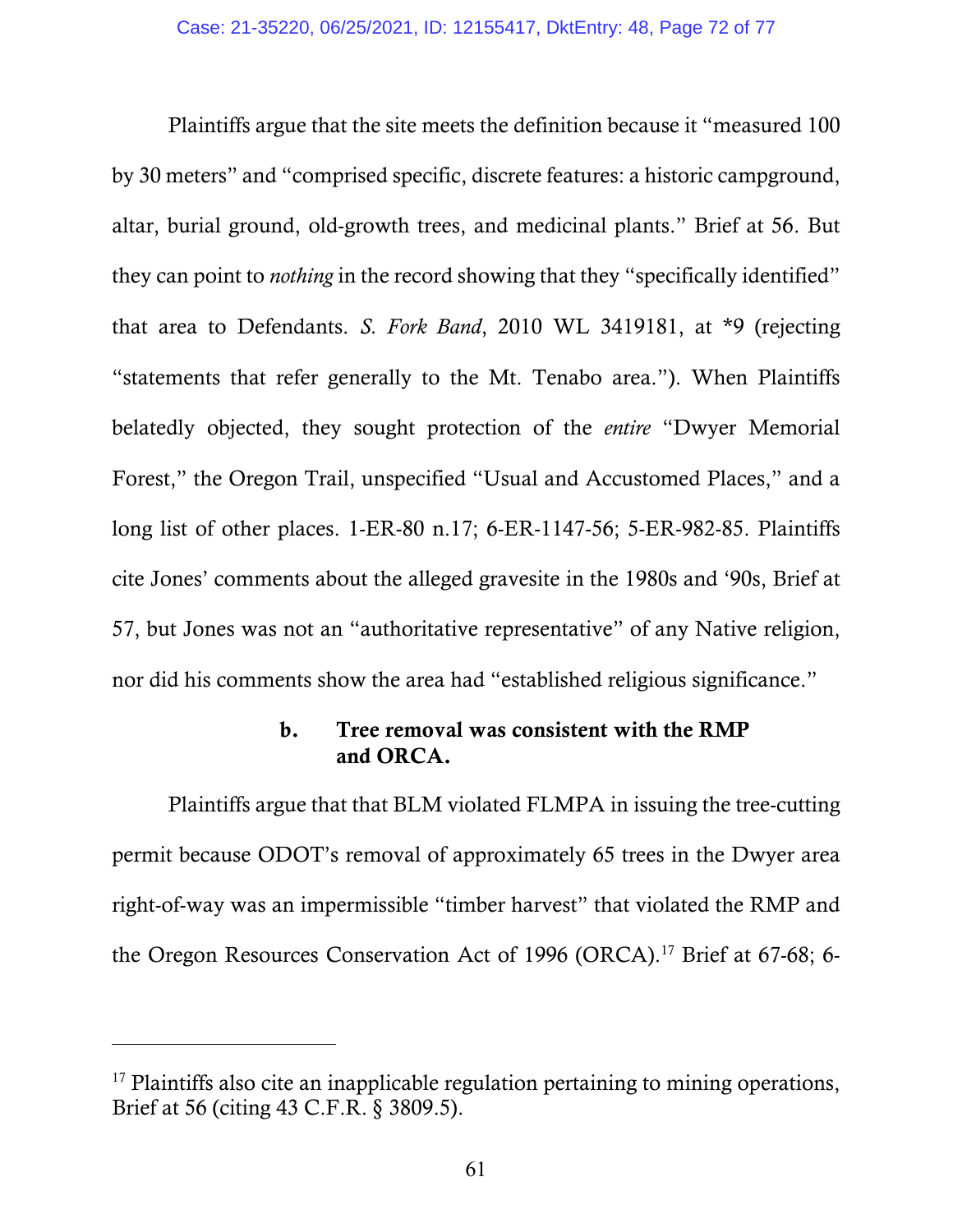#### Case: 21-35220, 06/25/2021, ID: 12155417, DktEntry: 48, Page 73 of 77

ER-1260. "Timber harvest" is not permitted in Dwyer, but Plaintiffs err in equating that prohibition with a complete ban on tree removal. 8-ER-1595. If that were the case, BLM would not even be able to remove hazard trees that threaten life or property.

 The RMP does not define "timber harvest," but context—and the ordinary meaning of "harvest"—make clear that it refers to cutting trees to obtain "forest products." 8-ER-1562. When the RMP mentions the removal of "trees along rights-of-way if they are a hazard to public safety," it does not refer to that as a "timber harvest." 8-ER-1578.18 It refers to it simply as "Fall[ing] trees." *Id.*

Here, trees were cut only as necessary to facilitate the highway expansion and safe operation. 1-SER-202. The felled trees did not become "forest products," but remained federal property. *Id.* The permit, under these terms and with these purposes, did not violate the RMP's or ORCA's restrictions against "timber harvest" in Dwyer.

-

<sup>&</sup>lt;sup>18</sup> This section of the RMP is about late-successional reserves, a category that does not include Dwyer. The point is simply that the RMP does not categorize felling trees for safety in a right-of-way as "timber harvest."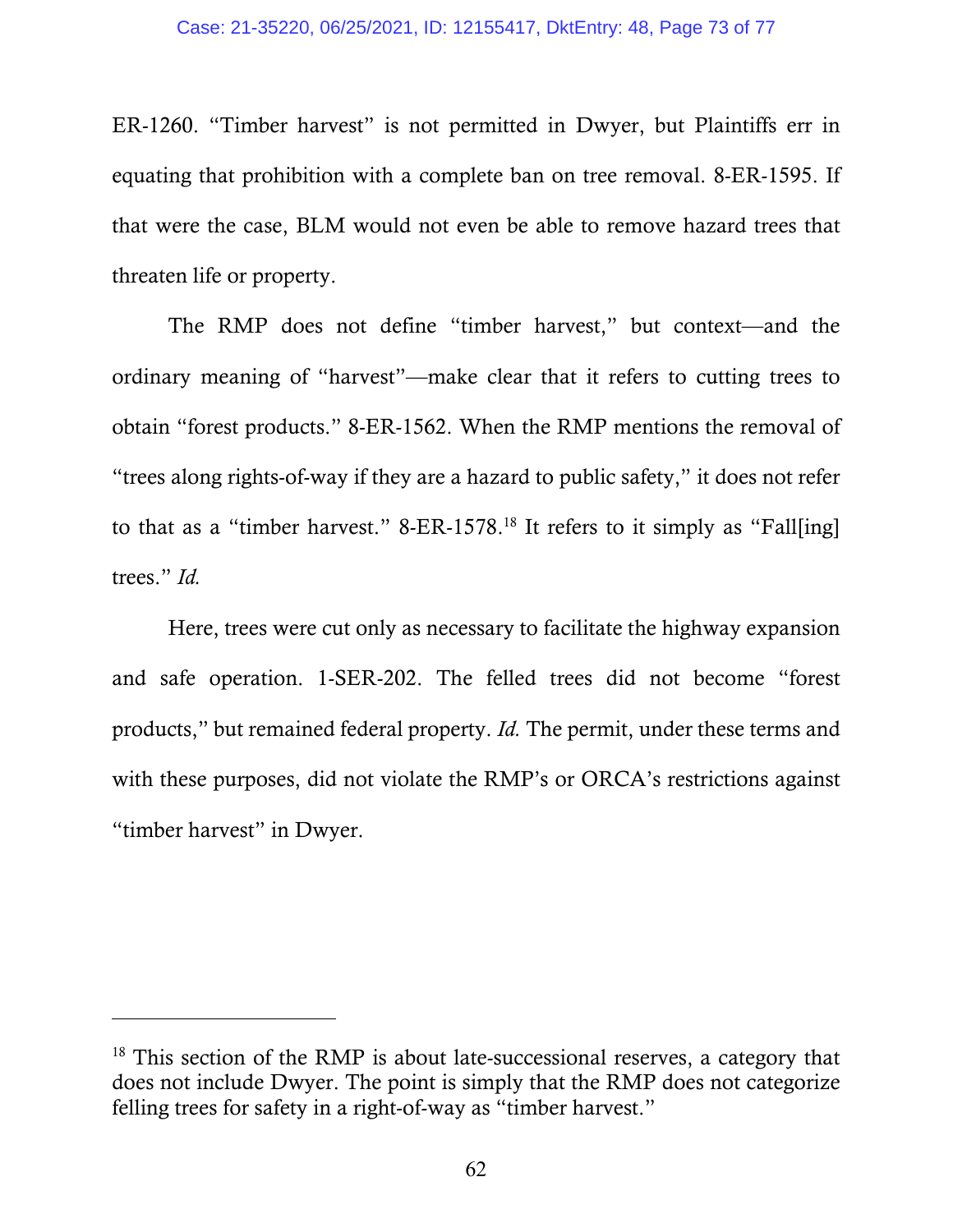## 4. Section 4(f) does not apply to Dwyer.

If a transportation project will require use of a "public park or recreation area" of "national, State, or local significance," FHWA must ensure that 1) there is no prudent and feasible alternative to using that land; and 2) the project includes all possible planning to minimize harm to the park or recreation area. 49 U.S.C. §-303(c) ("Section 4(f)").

The Dwyer Area is a five-acre triangular parcel on the north side of Highway 26. Immediately opposite, on the south side, is the 550-acre Wildwood Recreation Site. 6-ER-1331; 7-ER-1417 (map); [https://www.blm.gov/visit/](https://www.blm.gov/visit/wildwood-recreation-site) [wildwood-recreation-site.](https://www.blm.gov/visit/wildwood-recreation-site) Both are managed by BLM. The Wildwood Recreation Site, as its name implies, *is* a recreation area, and that is part of why the Widen to the South alternative was dismissed. 6-ER-1220. Dwyer, however, is "not used for any recreation purposes due to its isolation from the majority of the recreation area on the south side of the highway." 1-SER-2; 6-ER-1331.

As BLM explained in 1986, both Dwyer and Wildwood are covered by the same Public Land Order withdrawing them from mineral location and other claims, but "[t]he public land north of the existing highway right-of-way is not used as a recreation site and there are no plans for its future use as a recreation site." 7-ER-1426. The RMP designates Dwyer as a "Special Area" managed for

63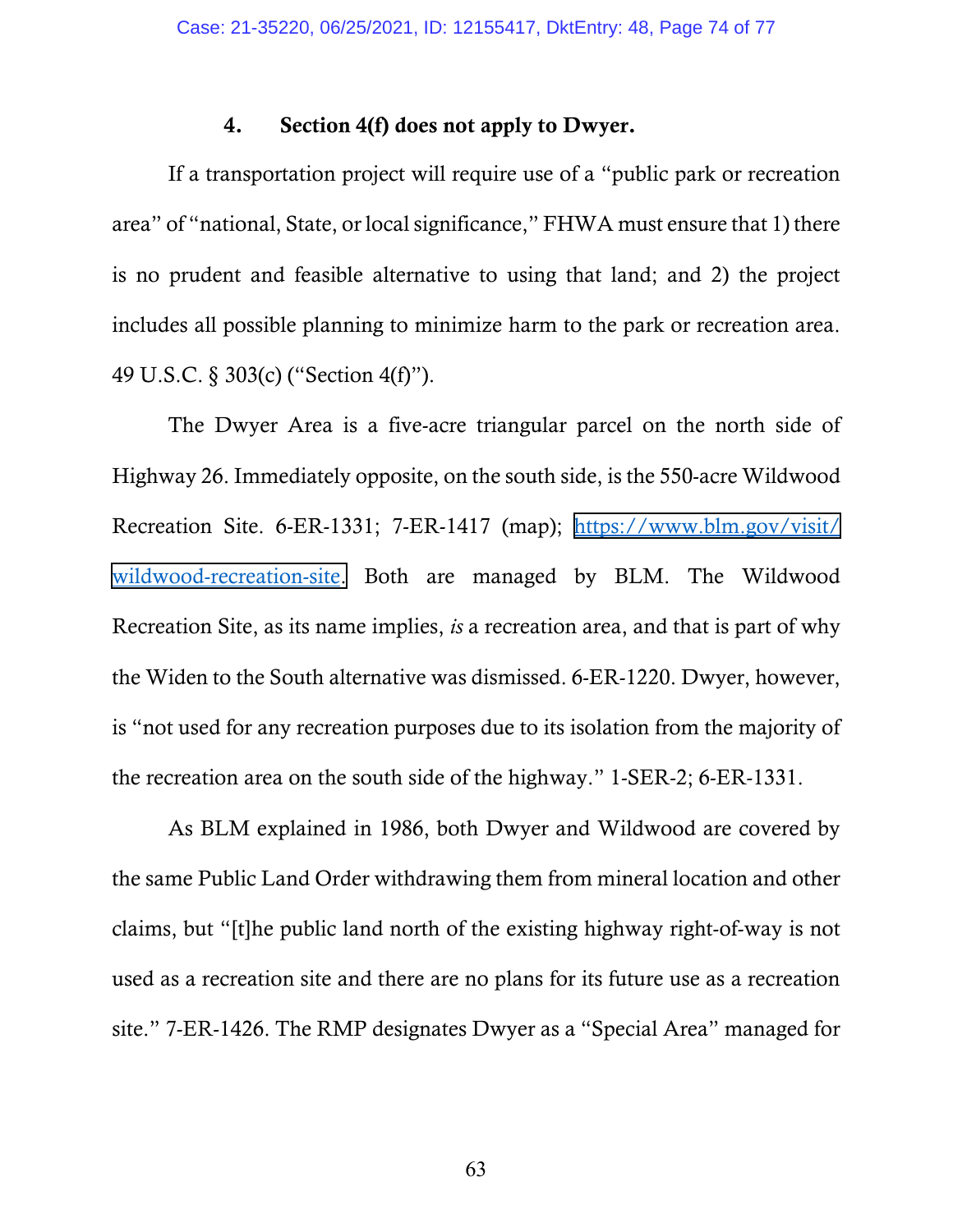"scenic and botanical values." Because Dwyer is not a recreation area, Plaintiffs'

4(f) claim, in addition to being waived, is meritless.

# **CONCLUSION**

 For the foregoing reasons, this case should be dismissed as moot. In the alternative, the district court's judgment should be affirmed.

Respectfully submitted,

s/Katelin Shugart-Schmidt JEAN E. WILLIAMS *Acting Assistant Attorney General*  ANDREW C. MERGEN REUBEN S. SCHIFMAN ALLEN BRABENDER JOAN M. PEPIN KATELIN SHUGART-SCHMIDT *Attorneys*  Environment and Natural Resources Division U.S. Department of Justice

June 25, 2021 90-2-4-12757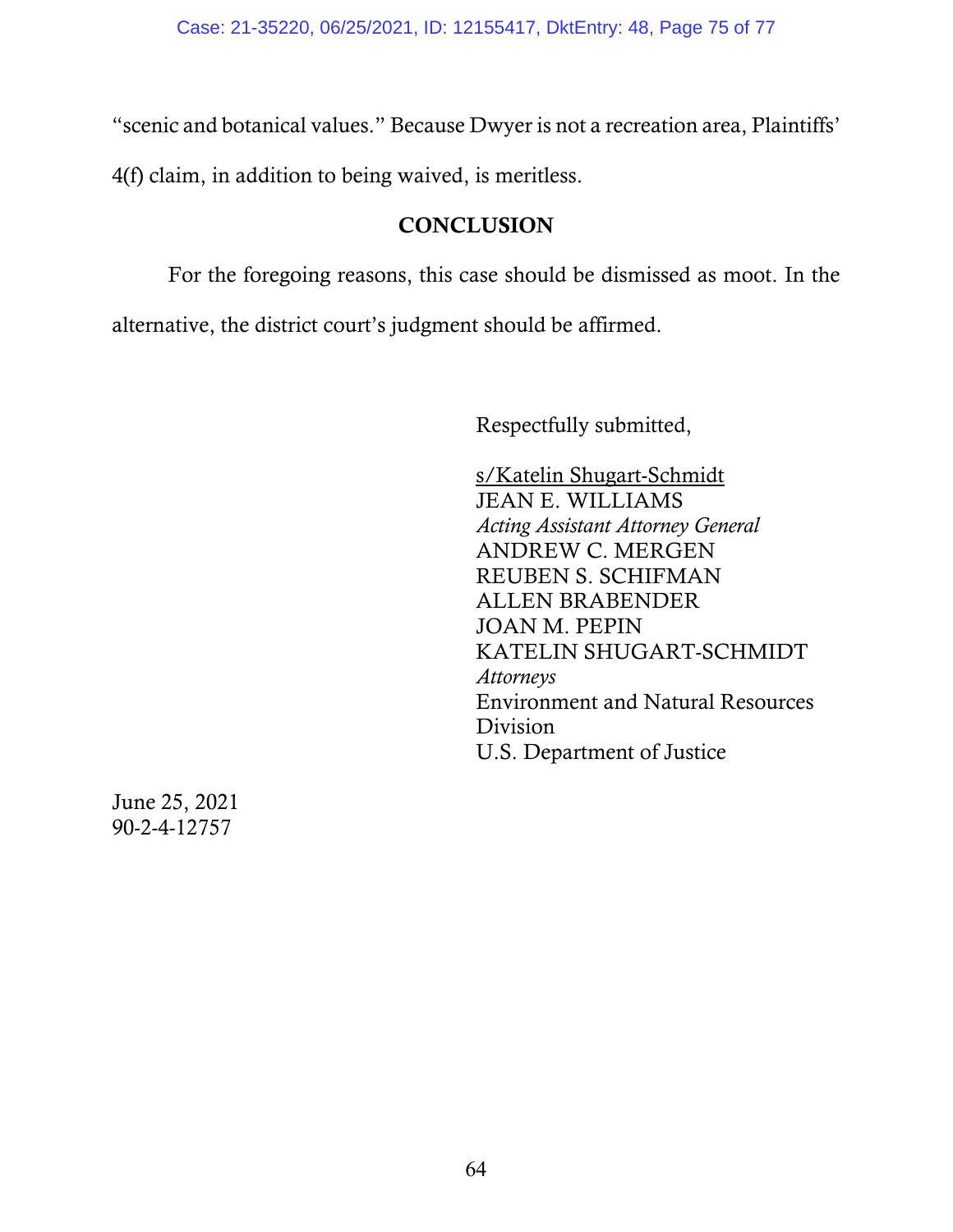## STATEMENT OF RELATED CASES

*Apache Stronghold v. United States*, 9th Cir. No. 21-15295, is related within the meaning of Circuit Rule 28-2.6 because it has an issue in common with this case, specifically, whether a federal land-use decision imposed a substantial burden on religious practitioners in violation of RFRA and the Free Exercise Clause.